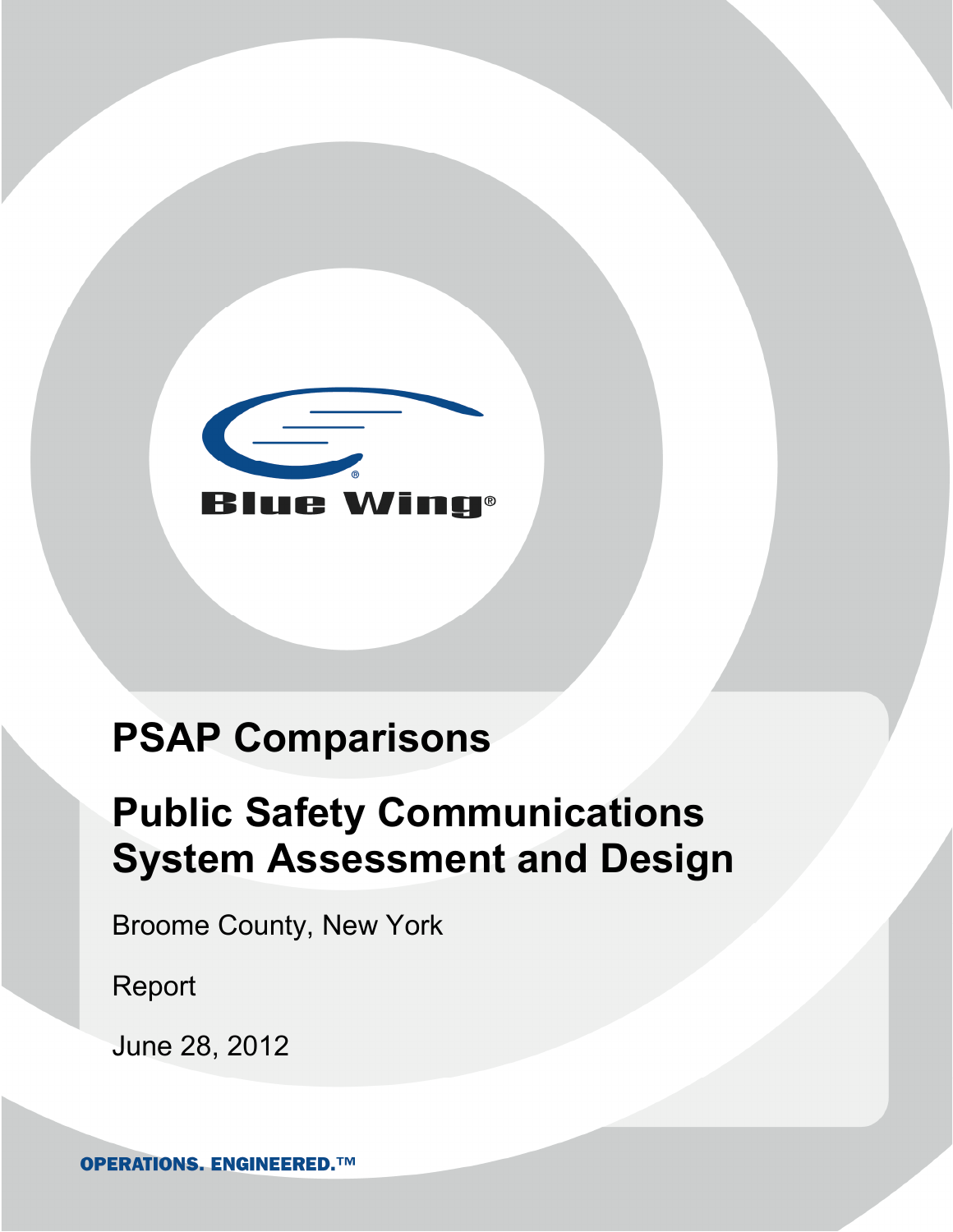

**Broome County, New York PSAP Comparisons** Wing<sup>®</sup> Public Safety Communications System Assessment and Design

## **Table of Contents**

| $\mathbf{1}$ |      |  |  |
|--------------|------|--|--|
| $\mathbf{2}$ |      |  |  |
|              | 2.1  |  |  |
|              | 2.2  |  |  |
|              | 2.3  |  |  |
| 3            |      |  |  |
|              | 3.1  |  |  |
|              | 3.2  |  |  |
|              | 3.3  |  |  |
| 4            |      |  |  |
|              | 4.1  |  |  |
|              | 4.2  |  |  |
|              | 4.3  |  |  |
|              | 4.4  |  |  |
|              | 4.5  |  |  |
|              | 4.6  |  |  |
|              | 4.7  |  |  |
|              | 4.8  |  |  |
|              | 4.9  |  |  |
|              | 4.10 |  |  |
| 5            |      |  |  |
|              | 5.1  |  |  |
| 6            |      |  |  |
|              | 6.1  |  |  |
|              | 6.2  |  |  |
|              | 6.3  |  |  |
|              | 6.4  |  |  |
|              | 6.5  |  |  |
|              | 6.6  |  |  |
|              | 6.7  |  |  |
|              |      |  |  |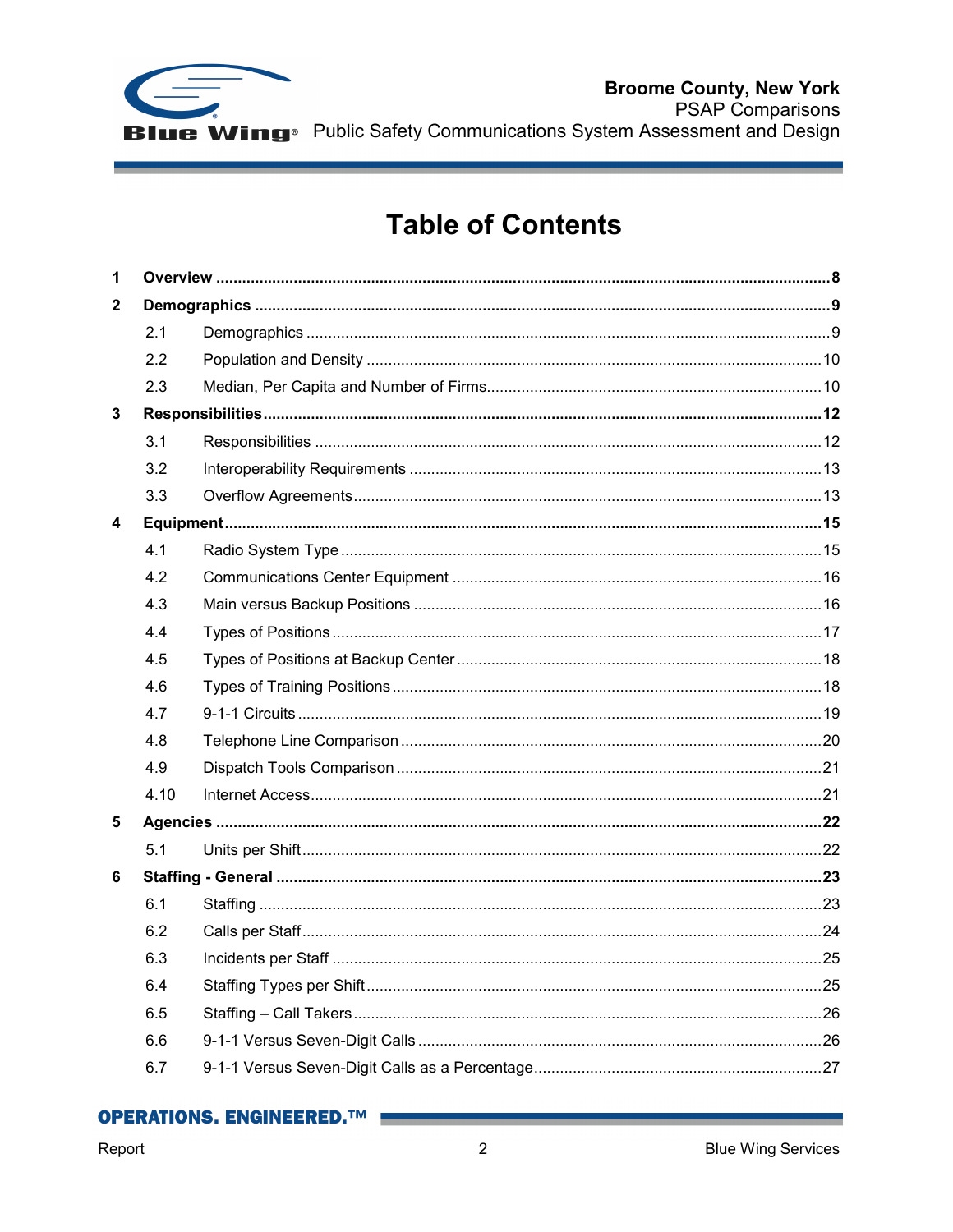

## **Broome County, New York**

PSAP Comparisons<br>
Blue Wing<sup>®</sup> Public Safety Communications System Assessment and Design

|   | 6.8  |  |
|---|------|--|
|   | 6.9  |  |
|   | 6.10 |  |
|   | 6.11 |  |
|   | 6.12 |  |
|   | 6.13 |  |
|   | 6.14 |  |
|   | 6.15 |  |
|   | 6.16 |  |
|   | 6.17 |  |
|   | 6.18 |  |
|   | 6.19 |  |
|   | 6.20 |  |
|   | 6.21 |  |
| 7 |      |  |
|   | 7.1  |  |
| 8 |      |  |
|   | 8.1  |  |
|   | 8.2  |  |
|   | 8.3  |  |
|   | 8.4  |  |
|   | 8.5  |  |
|   | 8.6  |  |
|   | 8.7  |  |
|   | 8.8  |  |
|   | 8.9  |  |
|   | 8.10 |  |
|   | 8.11 |  |
|   | 8.12 |  |
|   | 8.13 |  |
|   | 8.14 |  |
| 9 |      |  |
|   | 9.1  |  |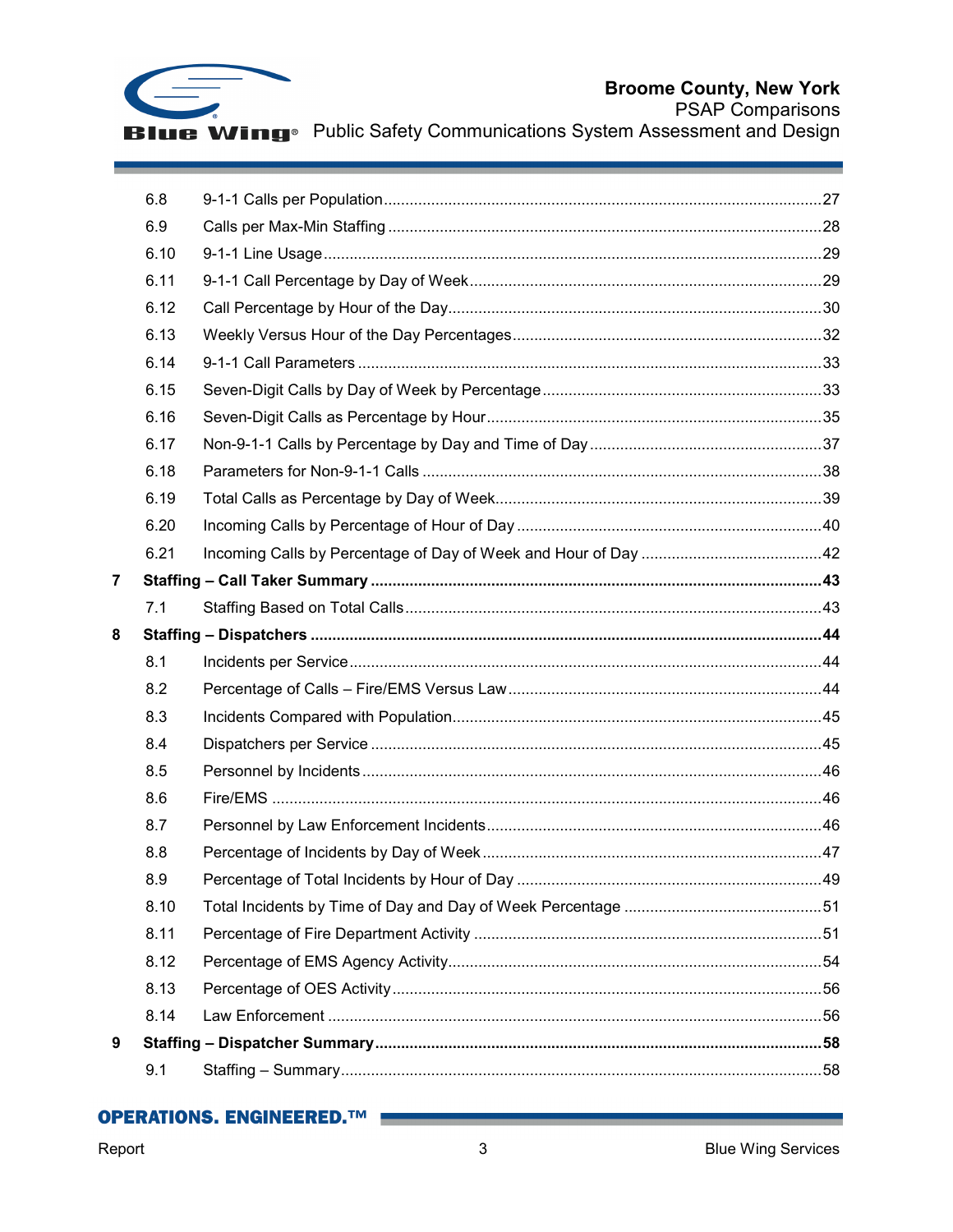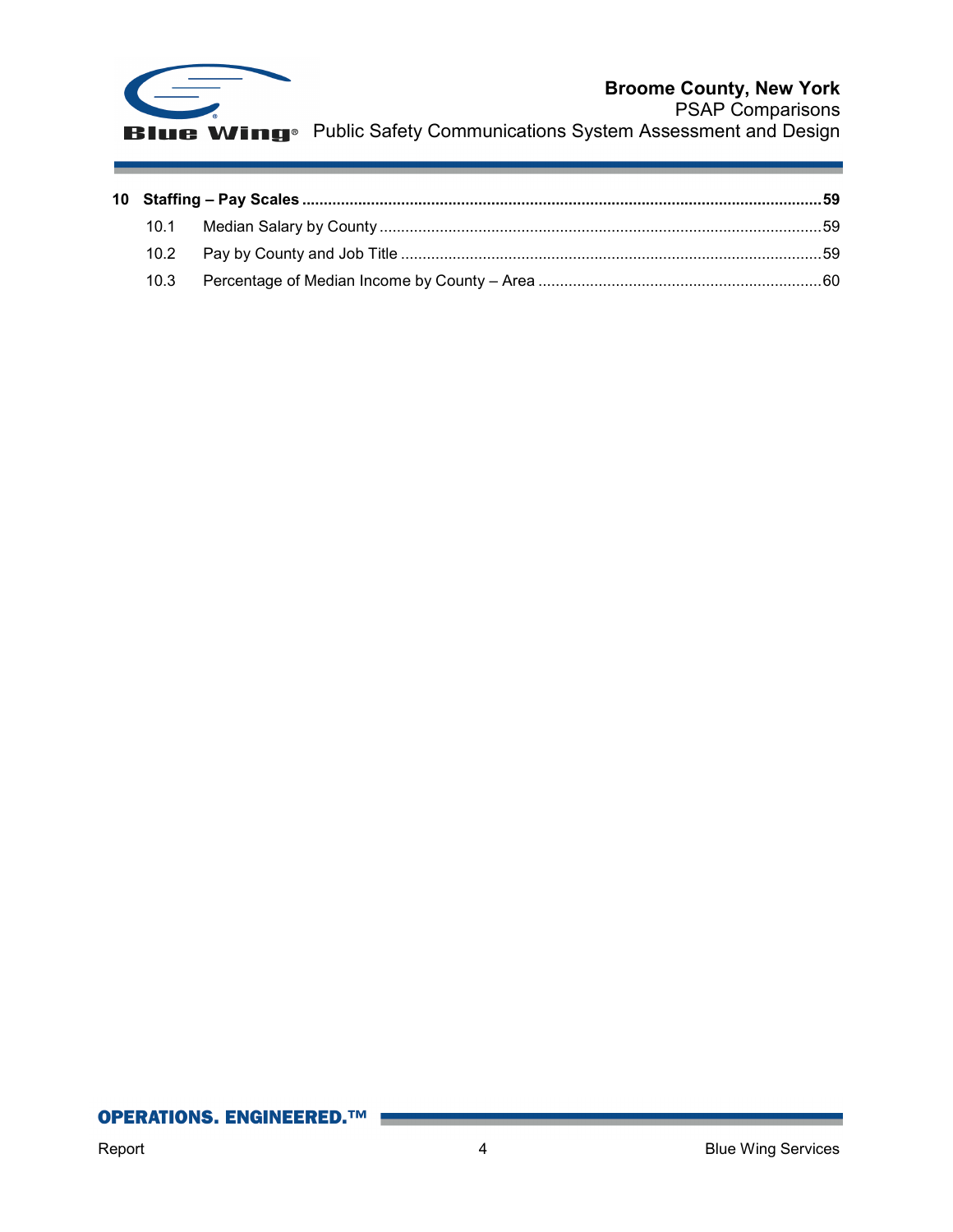

e

В

## **List of Figures**

## **List of Tables**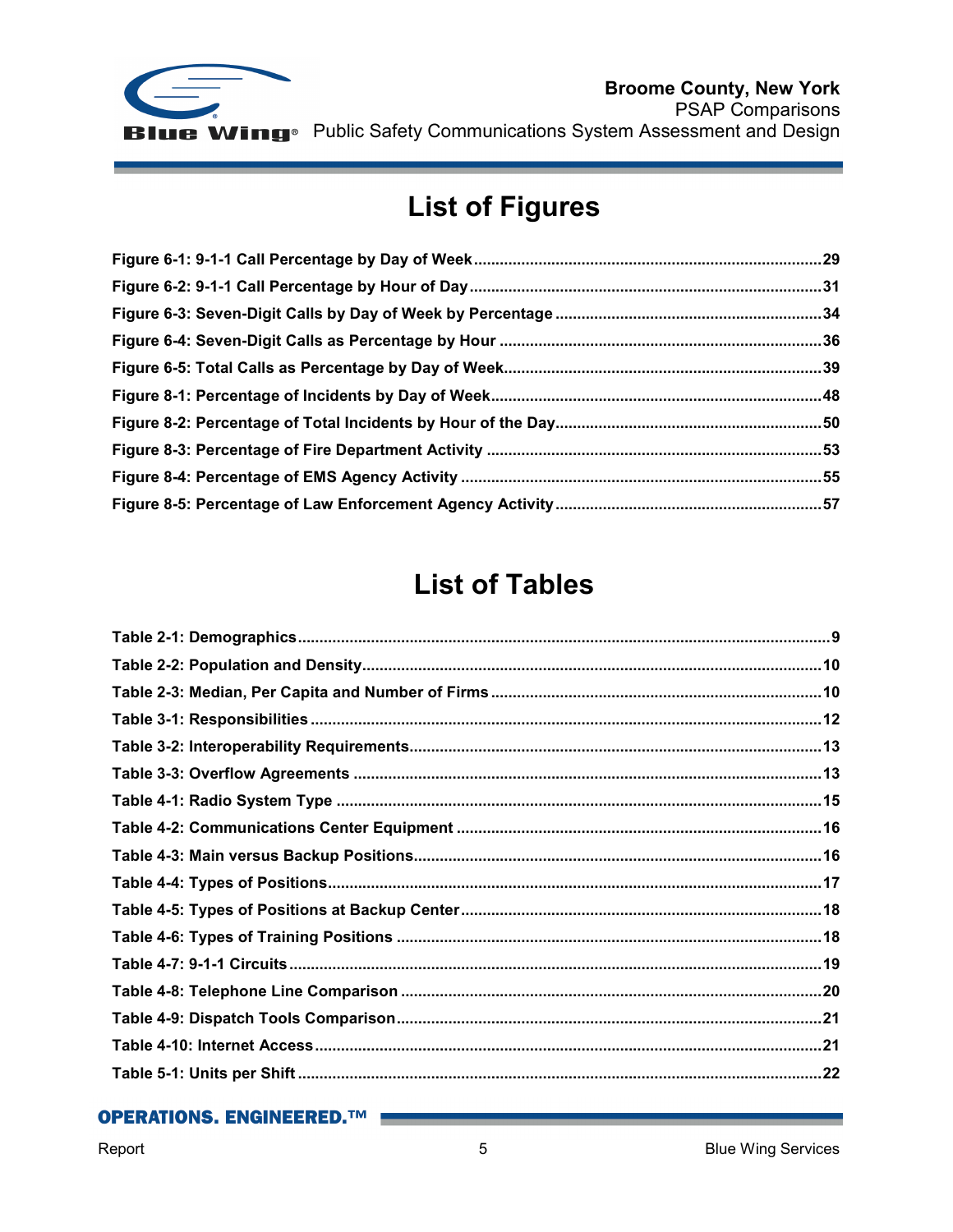

## **Broome County, New York**

PSAP Comparisons **Blue Wing**<sup>®</sup> Public Safety Communications System Assessment and Design

| 45 |
|----|
|    |
|    |
|    |
|    |
|    |
|    |
|    |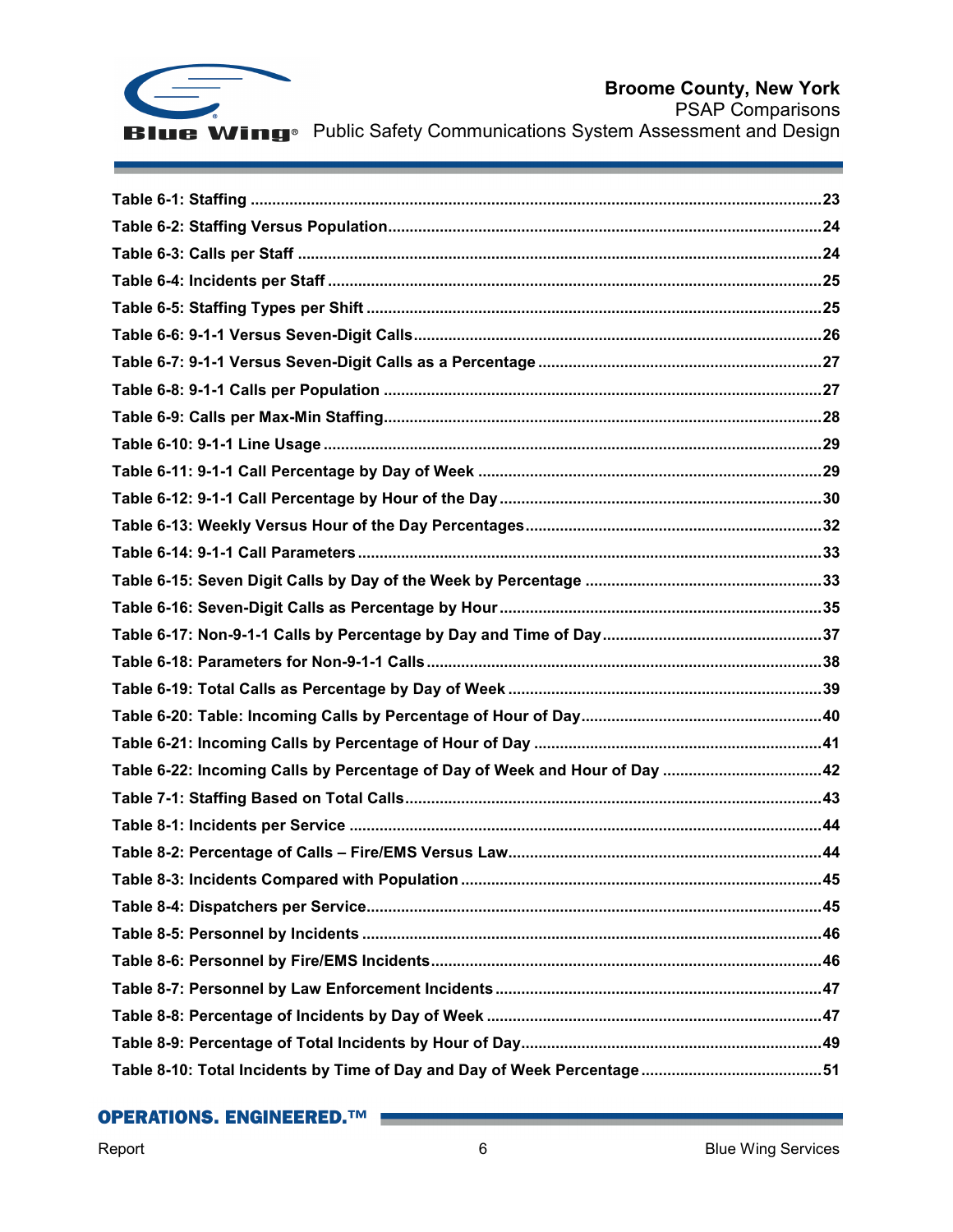

## **Appendices**

No table of contents entries found.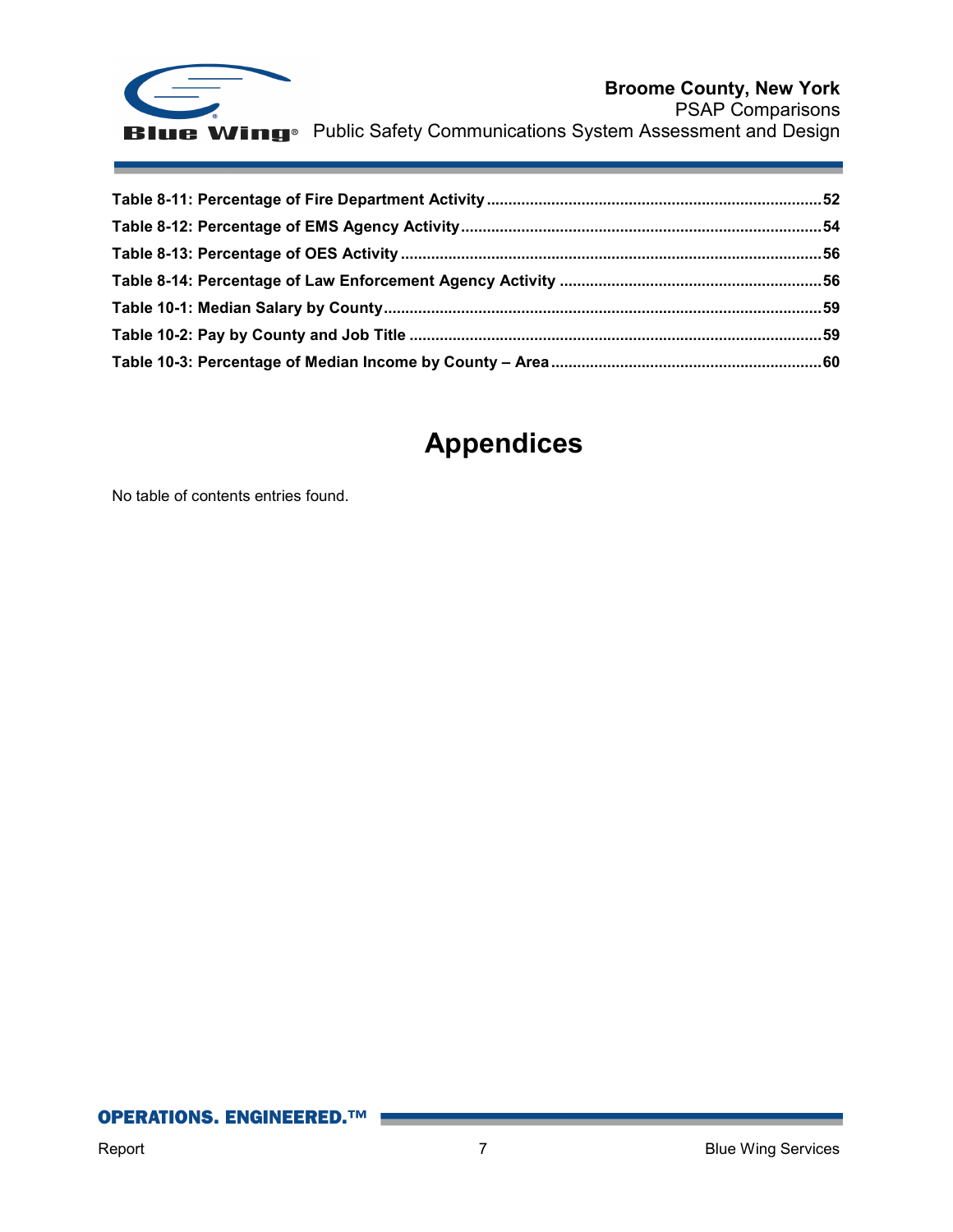

## **1 Overview**

This section compares Broome County's operation with that of the six PSAPs visited as part of this study. Although the sample size is small, it is interesting to see how Broome compares in staff loading, and especially the requirements for separate call takers. This is not meant as a detailed study, but an "in the ballpark" type of comparison.

The demographic information was taken from the US Census Bureau statistics. The date of these statistics is 2010.

Call center statistics were supplied by the agencies that were visited. Note that different communications centers sometimes have different ways of compiling statistics, so the numbers used are sometimes based upon interpolation of data. Some centers did not have detailed breakdowns for all categories requested. The numbers supplied were either from 2010 or 2011 depending upon what was available.

Broome County statistics were taken pre-flood to allow for a more normalized breakdown. Any major incident can skew numbers greatly, but show how much overhead may be needed during such major emergencies.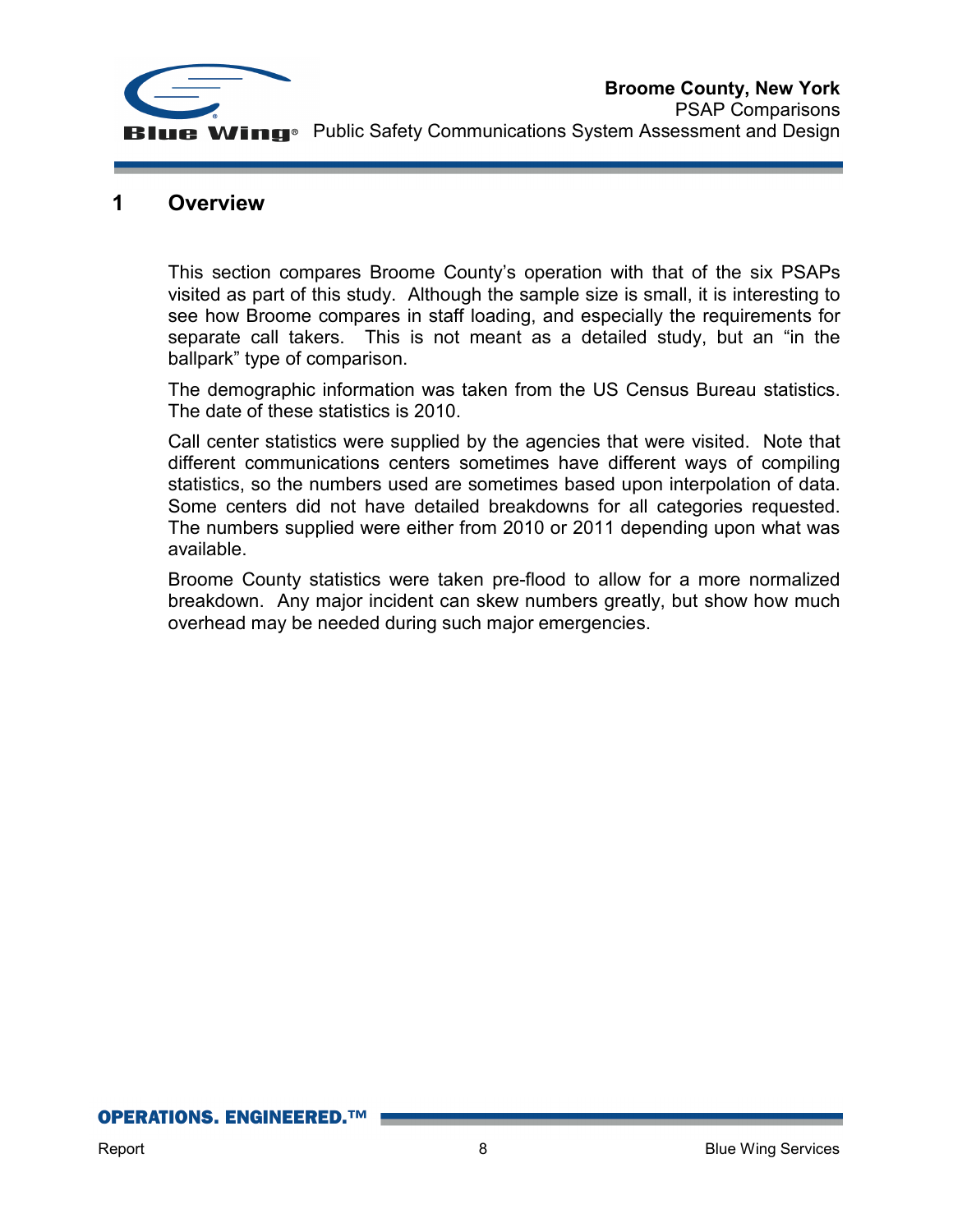

## **2 Demographics**

#### **2.1 Demographics**

|                             | <b>Size</b><br>(Sq. Miles) | <b>Population</b> | Population<br><b>Density</b> | <b>Metro Areas</b>        |
|-----------------------------|----------------------------|-------------------|------------------------------|---------------------------|
| <b>Broome County, NY</b>    | 705.77                     | 200,600           | 284.2                        | Binghamton                |
| <b>Saratoga County, NY</b>  | 809.98                     | 219,607           | 271.1                        | <b>NYS Capital Region</b> |
| <b>Monroe County, NY</b>    | 657.21                     | 744,344           | 1132.6                       | Rochester                 |
| Lackawanna County, PA       | 459.08                     | 214,437           | 467.1                        | Scranton                  |
| Dutchess County, NY         | 795.63                     | 297,488           | 373.9                        | Poughkeepsie              |
| Alexandria, VA              | 15.03                      | 139,966           | 9312.4                       | Alexandria                |
| <b>Arlington County, VA</b> | 25.97                      | 207,627           | 7994.9                       | DC Metro                  |

Table 2-1: Demographics

Broome County compares most closely to Saratoga County in both area size and population. Dutchess County has a similar size, but has a one-third higher population density. Note that Dutchess County has 9-1-1 operations only. Saratoga County takes all wire line and wireless 9-1-1, all 10-digit calls for the Village of Ballston Spa and the sheriff's 10-digit calls. Neither Dutchess nor Saratoga exactly compare to Broome County because the operations are different.

Lackawanna County has a similar population, but a much higher population density. Also note that in Pennsylvania, the sheriff's office does not have the same law responsibility as in New York, so the operations are local police department specific in that regard.

Arlington County also has a similar population size, albeit an extremely high population density in comparison. Both Arlington County and Alexandria are also very small geographically, and like Pennsylvania, do not use the sheriff's departments in the same way for law enforcement. All of the PSAPs have a major metro area, although quite different in population and density from the Binghamton area of Broome.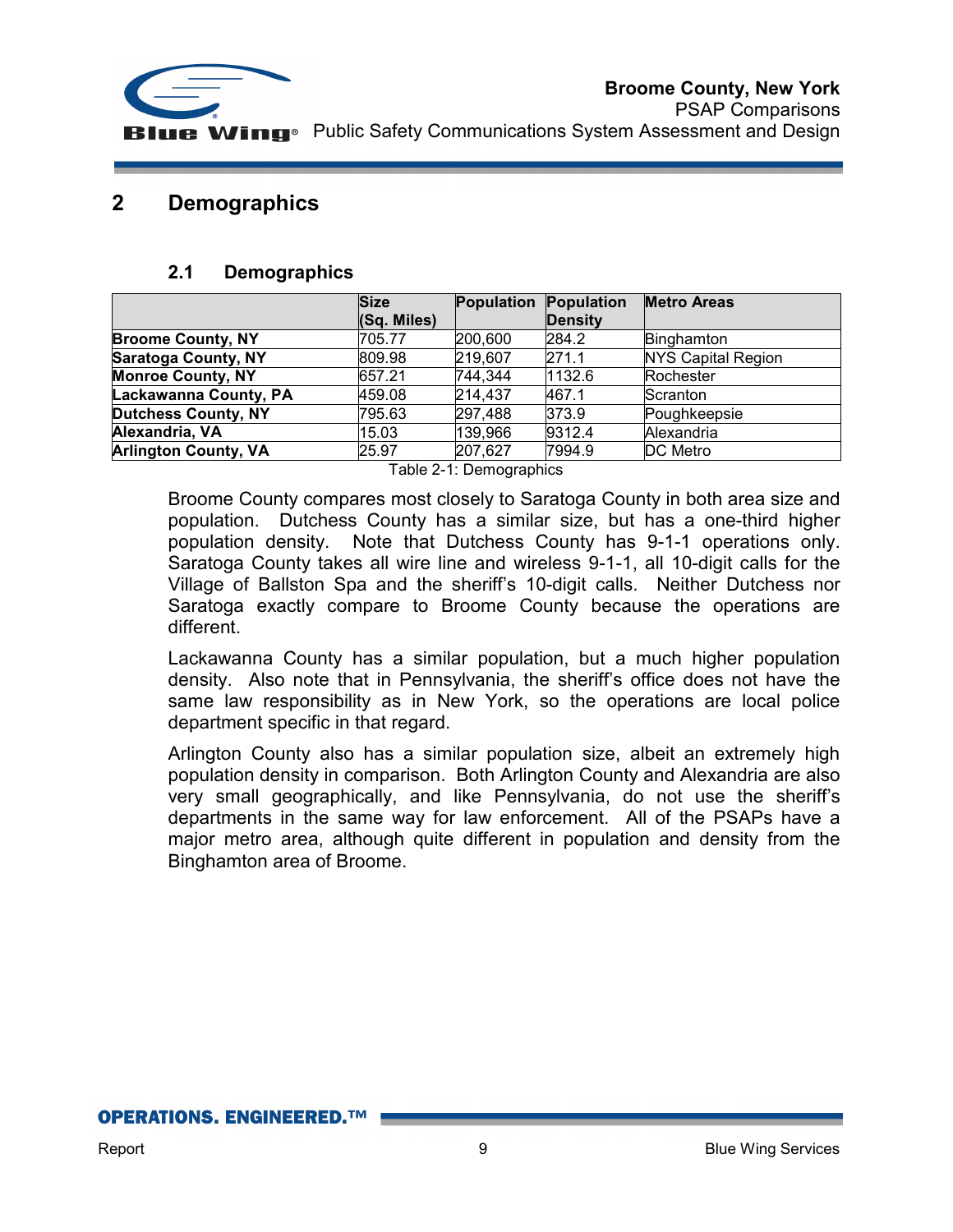

PSAP Comparisons **Public Safety Communications System Assessment and Design** 

#### **2.2 Population and Density**

|                             | <b>Housing</b><br><b>Units</b> | <b>Households</b> | <b>Persons per</b><br>Household | Multi-<br><b>Structure</b> |
|-----------------------------|--------------------------------|-------------------|---------------------------------|----------------------------|
| <b>Broome County, NY</b>    | 90,563                         | 80,207            | 2.31                            | 31.5%                      |
| <b>Saratoga County, NY</b>  | 98,656                         | 84,165            | 2.52                            | 22.9%                      |
| <b>Monroe County, NY</b>    | 320,593                        | 286,327           | 2.45                            | 30.8%                      |
| Lackawanna County, PA       | 96,832                         | 86,924            | 2.30                            | 30.4%                      |
| <b>Dutchess County, NY</b>  | 118,638                        | 102,856           | 2.66                            | 27.6%                      |
| Alexandria, VA              | 72,376                         | 62,860            | 2.24                            | 62.4%                      |
| <b>Arlington County, VA</b> | 105,404                        | 90,303            | 2.24                            | 59.9%                      |

Table 2-2: Population and Density

Broome County compares very favorably with Lackawanna County in the number of housing units, household, household density, and the percentage of multistructure dwellings.

Saratoga County has less multi-structure buildings, as well as Dutchess County. Both have larger household density.

Monroe County compares very similar to Broome, noting that is has a far higher population.

Alexandra and Arlington both are urban areas with a large percentage of multistructure units.

Although these numbers may not be directly relevant to operations, they provide a basis for the type of incidents and scale of operations. City operations are usually different than suburban or rural operations.

|                             | <b>Median Income</b> | Per Capita Income | <b>Number of Firms</b> |
|-----------------------------|----------------------|-------------------|------------------------|
| <b>Broome County, NY</b>    | \$43,065             | \$24,432          | 14,023                 |
| <b>Saratoga County, NY</b>  | \$66,634             | \$31,554          | 18,851                 |
| <b>Monroe County, NY</b>    | \$50,283             | \$26,698          | 54,820                 |
| Lackawanna County, PA       | \$43,715             | \$23.774          | 15,566                 |
| <b>Dutchess County, NY</b>  | \$68,891             | \$30,637          | 26,074                 |
| Alexandria, VA              | \$80,186             | \$51,492          | 15,161                 |
| <b>Arlington County, VA</b> | \$92,703             | \$55,514          | 19,422                 |

## **2.3 Median, Per Capita and Number of Firms**

Table 2-3: Median, Per Capita and Number of Firms

Broome County has the lowest median and per-capita income compared to any of the PSAPs visited with the exception of Lackawanna County, which has similar income levels. Note that the number of businesses in both Broome and Lackawanna counties are also low in comparison to the rest.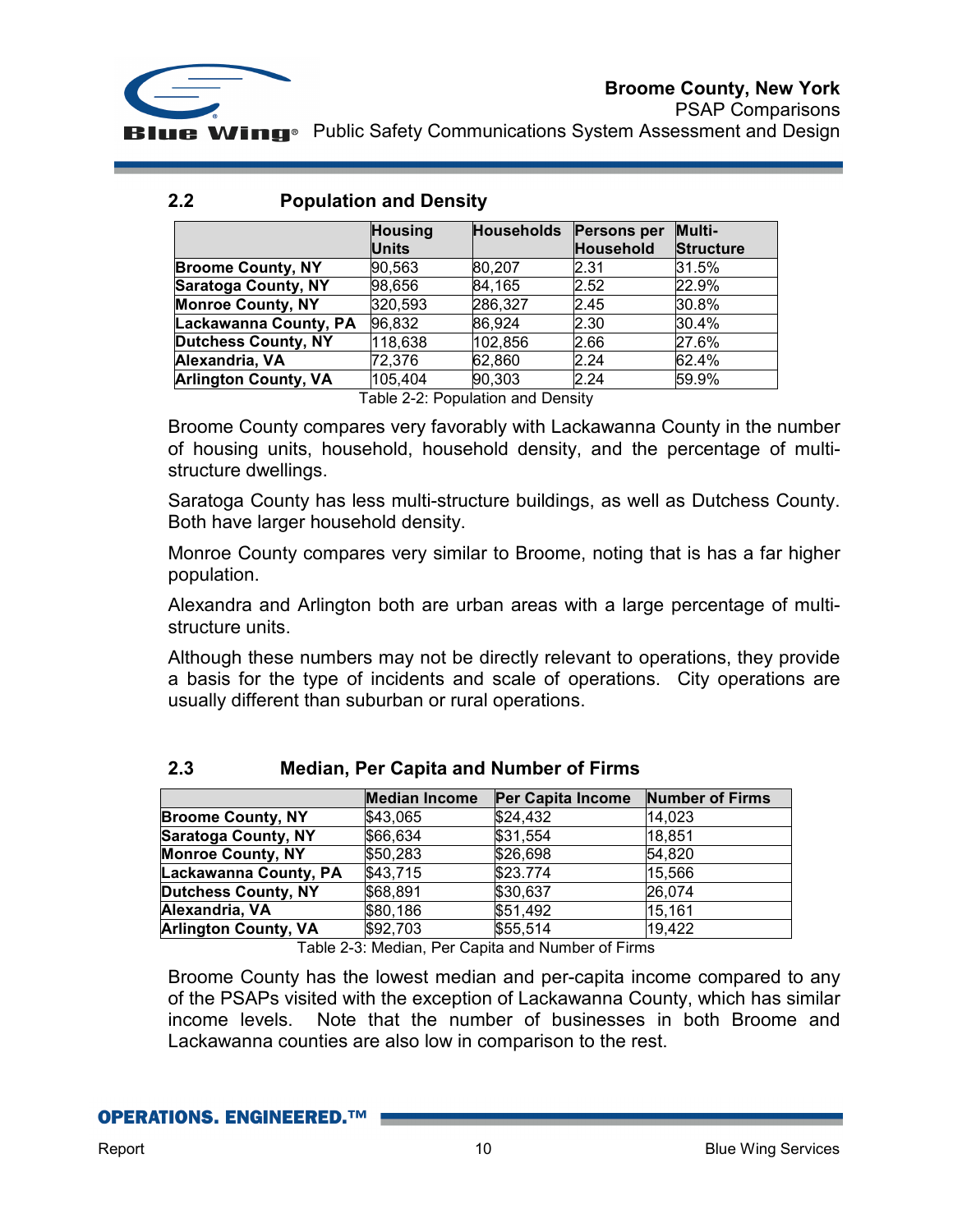

Monroe County has a slightly higher income level, with a large number of businesses.

Saratoga and Dutchess counties have almost one-third higher income with a larger number of businesses.

Alexandria also has a low number of businesses, as it is mostly an apartment community for the surrounding metro area, and a significantly smaller geographic area. Both Alexandria and Arlington have much higher income levels than the rest of the group, being urban in a high-cost-of-living area.

The income levels can be used as a basis for staff pay scales, and to a lesser extent, capital and operating budgets.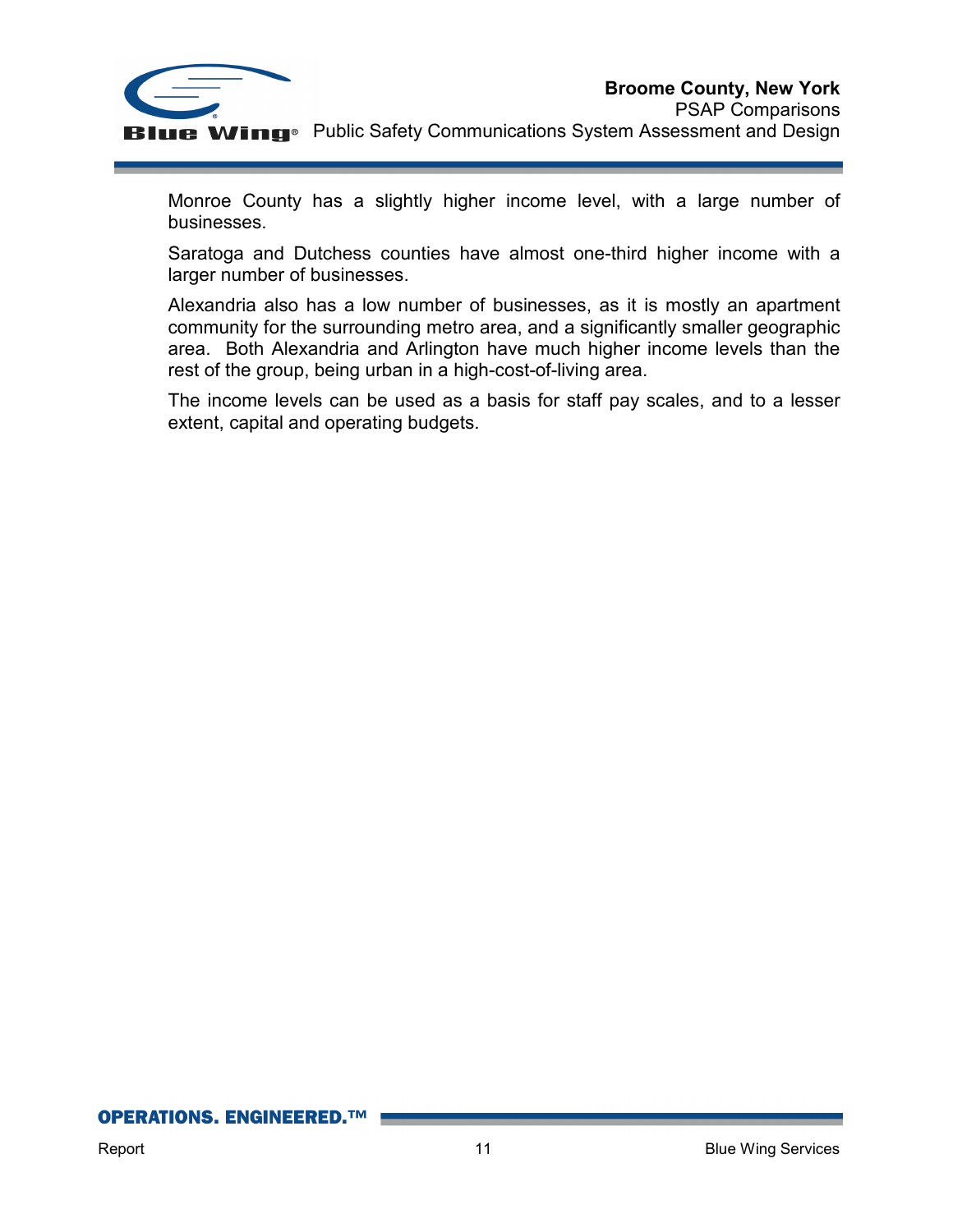

## **3 Responsibilities**

## **3.1 Responsibilities**

The following table lists the responsibilities of each PSAP.

| $9 - 1 - 1$       | Seven-digit                               | <b>After Hours</b>         |
|-------------------|-------------------------------------------|----------------------------|
| All Fire/EMS/Law  | All Fire/EMS/Law<br>County & BCC Security | County Health,<br>DSS, DPW |
| Most Fire/EMS/Law | Sheriff                                   | <b>None</b>                |
| All Fire/EMS/Law  | All Law                                   | None                       |
| All Fire/EMS/Law  | All Law                                   | <b>None</b>                |
| Most Fire/EMS/Law | <b>None</b>                               | <b>None</b>                |
| All Fire/EMS/Law  | All Law                                   | None                       |
| All Fire/EMS/Law  | All Law                                   | <b>None</b>                |
|                   |                                           |                            |

Table 3-1: Responsibilities

Broome County has more diverse responsibility than most of the visited counties, being responsible for all public safety dispatch within the county as well as additional call taking responsibilities.

Saratoga and Dutchess counties have 9-1-1 call taking responsibilities. In Dutchess County, local police departments handle their own dispatch. Within Saratoga County, the city of Saratoga Springs has its own PSAP and does its own law dispatch. Fire and EMS dispatch is done be the county. Both counties are responsible for all EMS and most fire dispatch. Saratoga County's dispatch, being operated by the sheriff, does have 10-digit call taking responsibility for the sheriff and village of Ballston Spa.

Monroe County has most calls coming into 9-1-1 including animal patrol, and other non-emergency calls, but is responsible for all dispatch within the county.

Lackawanna County is a similar operation to Broome County, with the previously noted exception of the sheriff's department not having primary law responsibilities.

Alexandria and Arlington County have similar responsibilities to Broome County, with Alexandria similar in operation but having single law and fire departments. Arlington is also similar to Monroe in that it is very call center based, and is also looking at potentially taking responsibility for 3-1-1.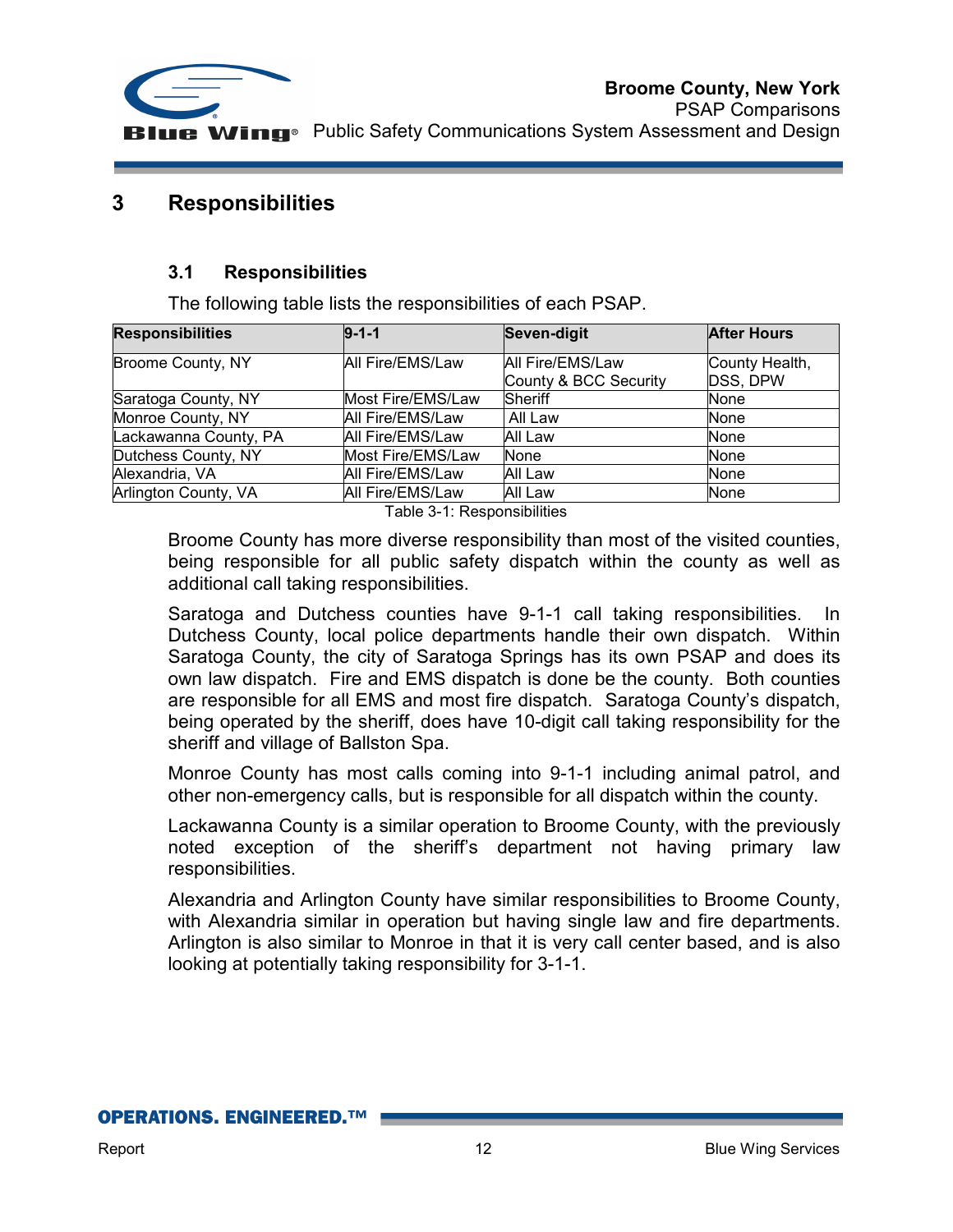

#### **3.2 Interoperability Requirements**

The following table shows some of the interoperability requirements on the dispatch side of their operations.

| Interoperability      | Task                         |
|-----------------------|------------------------------|
| Broome County, NY     | None                         |
| Saratoga County, NY   | None                         |
| Monroe County, NY     | Ontario, 5 Counties in CAD   |
| Lackawanna County, PA | None                         |
| Dutchess County, NY   | None                         |
| Alexandria, VA        | Arlington, Fairfax, Federal  |
| Arlington County, VA  | Alexandria, Fairfax, Federal |

Table 3-2: Interoperability Requirements

Monroe County works closely with Ontario County, and besides sharing the new radio system, will also look to share CAD and 9-1-1. It was also noted that Monroe has all of the units for five local counties in its CAD system.

Alexandria and Arlington County are both highly dense metro areas. They have a unique shared CAD Interface that allows Alexandria, Arlington and Fairfax to dispatch units (fire/EMS only) from each of their CAD systems, even though they each have a unique CAD vendor. Both also have to work with a large presence of federal users in the area.

All of the agencies in the metro area can patch into each other's territory with the use of Raytheon ACU-1000 interoperability gateways that are located at strategic points in the area. It is the responsibility of the local jurisdiction to set up the patch per the request.

## **3.3 Overflow Agreements**

The following table shows overflow agreements for 9-1-1 calls.

| 9-1-1 Overflow        | <b>Overflow To</b>                                                                | <b>Overflow From</b>  |
|-----------------------|-----------------------------------------------------------------------------------|-----------------------|
| Broome County, NY     | NYSP (Sydney)                                                                     | <b>Tioga County</b>   |
| Saratoga County, NY   | <b>Warren County</b>                                                              | N/A                   |
| Monroe County, NY     | <b>Ontario County</b>                                                             | <b>Ontario County</b> |
| Lackawanna County, PA |                                                                                   | N/A                   |
| Dutchess County, NY   | Landline to City of Poughkeepsie, Wireless to City of Poughkeepsie<br>Seven-Digit |                       |
| Alexandria, VA        | None                                                                              | <b>None</b>           |
| Arlington County, VA  | None                                                                              | None                  |

Table 3-3: Overflow Agreements

Broome County's 9-1-1 calls transfer to NYSP (Sydney) if not answered. They also receive overflow calls from Tioga County.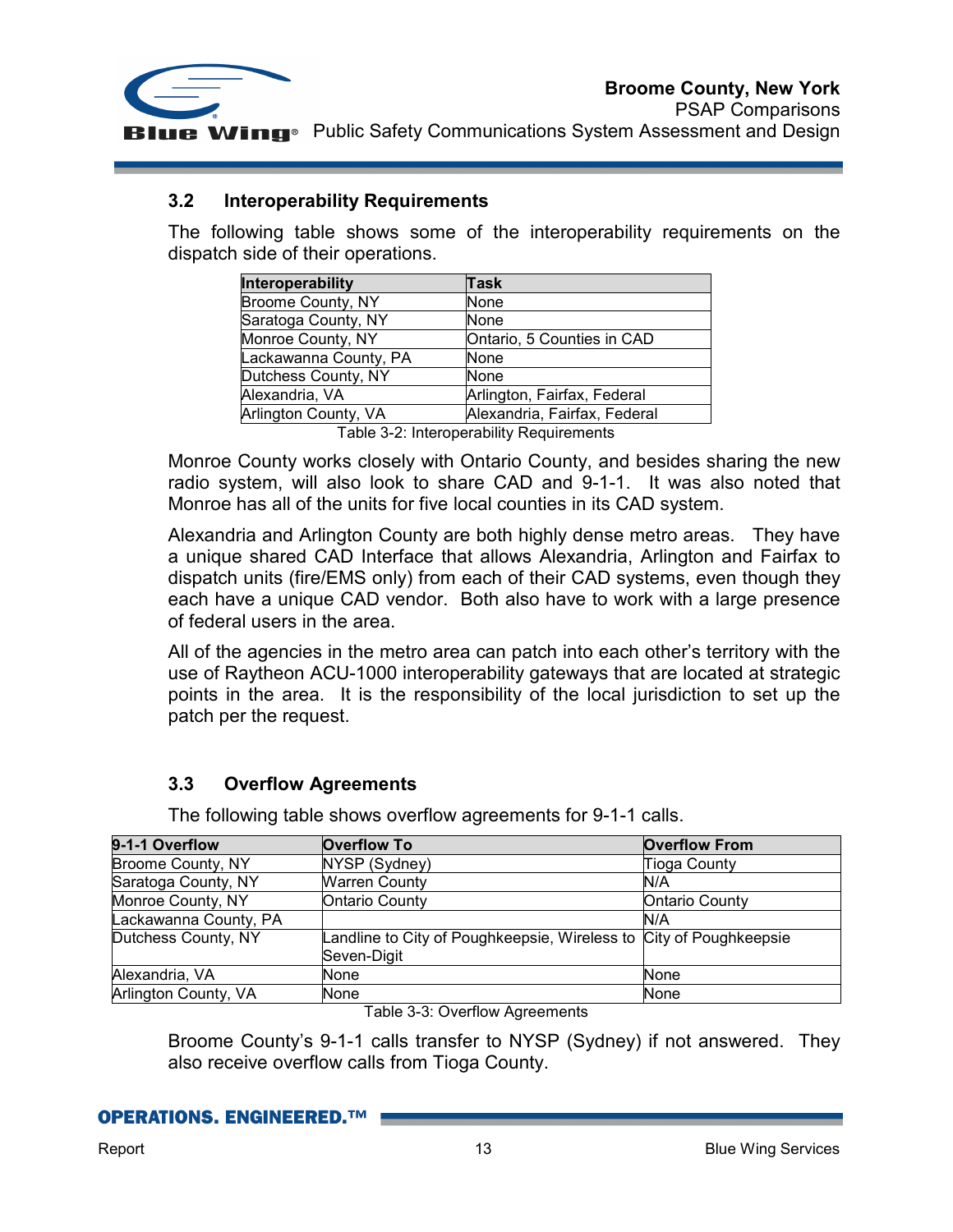

Saratoga County overflows to Warren County.

Monroe works closely with Ontario County and is looking to potentially share CAD and 9-1-1 systems with Ontario County. The two counties are currently building a shared radio system.

Dutchess landline calls transfer to Poughkeepsie, while the wireless calls transfer to seven-digit lines.

Neither Alexandria nor Arlington has overflow agreements, as none of the 9-1-1 points are capable of handling the overflow. As officials have remarked, with the proximity and density of their areas, any major incident is going to impact everyone.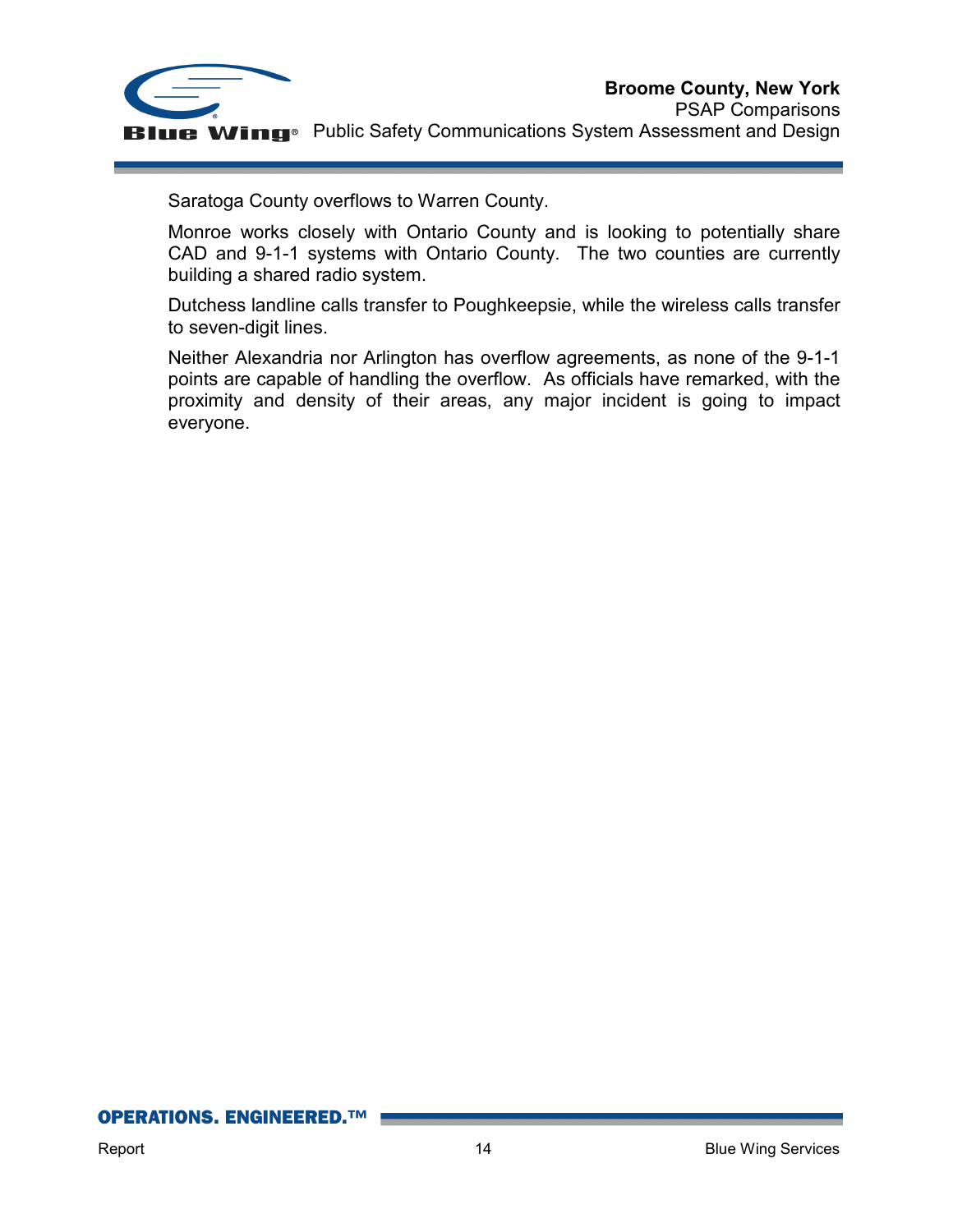

## **4 Equipment**

This section covers the equipment that each communications center uses.

## **4.1 Radio System Type**

The following table shows the date that communications moved into its present facility, and the type of radio system currently being used.

|                       | <b>Dispatch</b> | <b>Radio System</b>                                |
|-----------------------|-----------------|----------------------------------------------------|
|                       | <b>Center</b>   |                                                    |
| Broome County, NY     | 1999            | <b>Analog Conventional</b>                         |
| Saratoga County, NY   | 2007            | P25 Trunked - 800, VHF Overlay                     |
| Monroe County, NY     | 2007            | Analog Conventional – Moving to Harris P25 Trunked |
| Lackawanna County, PA | 2007            | <b>Analog Conventional</b>                         |
| Dutchess County, NY   | 1998            | <b>Analog Conventional</b>                         |
| Alexandria, VA        | 2012            | Trunked, Upgrading to P25 Trunked                  |
| Arlington County, VA  | 2008            | Trunked, Upgrading to P25 Trunked                  |
|                       |                 | Table 1 1. Dadis Custam Tupe                       |

Table 4-1: Radio System Type

Note that everyone has a facility that is less than 5 years old with the exception of Broome and Dutchess counties, which moved into their centers at approximately the same time.

Only three of the systems are currently using trunking technology with the note that Monroe County is currently building out its P25 trunked system.

Saratoga has just moved onto a P25 trunked radio system and has a VHF overlay used for law enforcement and paging.

Being metro areas, Alexandria and Arlington County have operated on trunked radio systems for a long time.

Both Dutchess and Lackawanna will stay on their analog conventional systems.

In terms of pure comparison, this does not provide any indication that Broome should either stay conventional or go to trunked operation.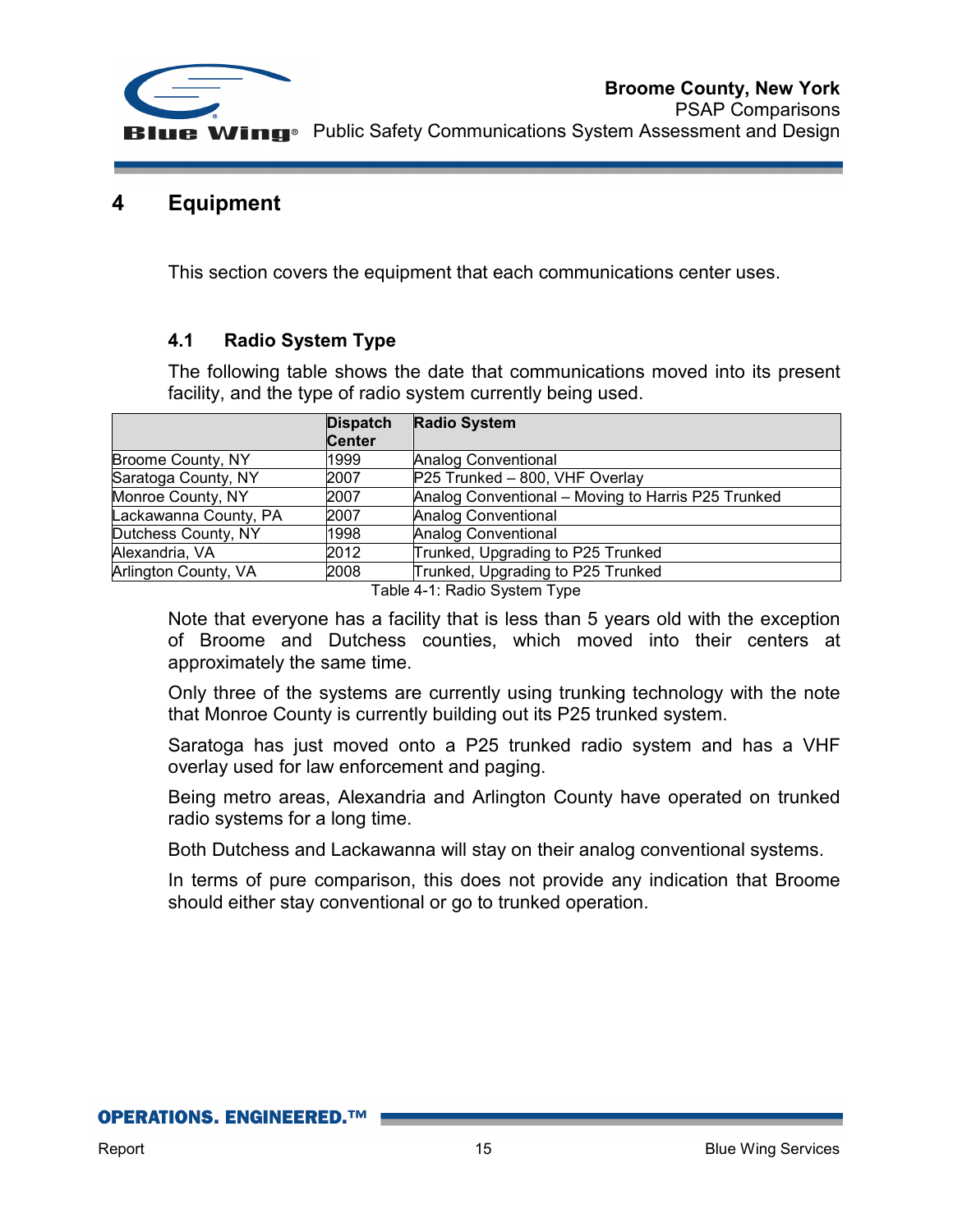

PSAP Comparisons **IIE Wing**<sup>®</sup> Public Safety Communications System Assessment and Design

#### **4.2 Communications Center Equipment**

The following table shows what equipment is being used inside the communications centers.

|                       | Furniture     | <b>Radio</b>      | $9 - 1 - 1$             | <b>CAD</b>        |
|-----------------------|---------------|-------------------|-------------------------|-------------------|
|                       |               | <b>Consoles</b>   |                         |                   |
| Broome County, NY     | Watson        | Centracom II+     | <b>Sentinel Patriot</b> | New World         |
| Saratoga County, NY   | Watson        | <b>MCC 7500</b>   | <b>Sentinel Patriot</b> | Impact            |
| Monroe County, NY     | Watson        | <b>Gold Elite</b> | Sentinel                | (PRC) to Tiburon  |
| Lackawanna County, PA | Xybix         | Zetron ACOM       | <b>Vesta</b>            | New World MSP     |
| Dutchess County, NY   | Watson        | Gold Elite        | Sentinel                | New World MSP     |
| Alexandria, VA        | <b>Bramic</b> | <b>MCC 7500</b>   | <b>Sentinel Patriot</b> | (SunGuard) to TBD |
| Arlington County, VA  | <b>Bramic</b> | <b>MCC 7500</b>   | Vesta                   | Tiburon           |

Table 4-2: Communications Center Equipment

With the exception of Lackawanna, which is using a Zetron ACOM console system, all others are using Motorola consoles.

Cassidian (Plant/CML) is the supplier of the 9-1-1 equipment for all of the PSAPs, although different platforms are being used.

CAD, as usual, is from multiple vendors, with New World Systems and Tiburon being the only common platform among the other players.

## **4.3 Main versus Backup Positions**

The following table shows the number of positions available under the responsibility of the communications center. This is separated into the main communications center, dedicated training positions within the center, and a physically separate backup center. EOC positions are only counted if they are connected to the center's main communications equipment.

|                             | <b>Total Positions</b> | <b>Main</b> |    | <b>Backup</b> Training | <b>EOC</b>  |
|-----------------------------|------------------------|-------------|----|------------------------|-------------|
| <b>Broome County, NY</b>    | 28                     |             |    | None                   | None        |
| <b>Saratoga County, NY</b>  | 12                     |             |    | None                   | <b>None</b> |
| <b>Monroe County, NY</b>    | 81                     | 38          | 22 |                        | None        |
| Lackawanna County, PA       | 20                     | 13          |    |                        |             |
| <b>Dutchess County, NY</b>  | 21                     | 13          |    |                        | <b>None</b> |
| Alexandria, VA              | 23+                    |             |    |                        | <b>None</b> |
| <b>Arlington County, VA</b> | 46                     |             | 16 |                        | <b>None</b> |

Table 4-3: Main versus Backup Positions

Note that Monroe County's training positions also serve as a full backup facility located within the main dispatch center.

Broome does not have dedicated training positions, but uses the backup center for training on CAD and phone.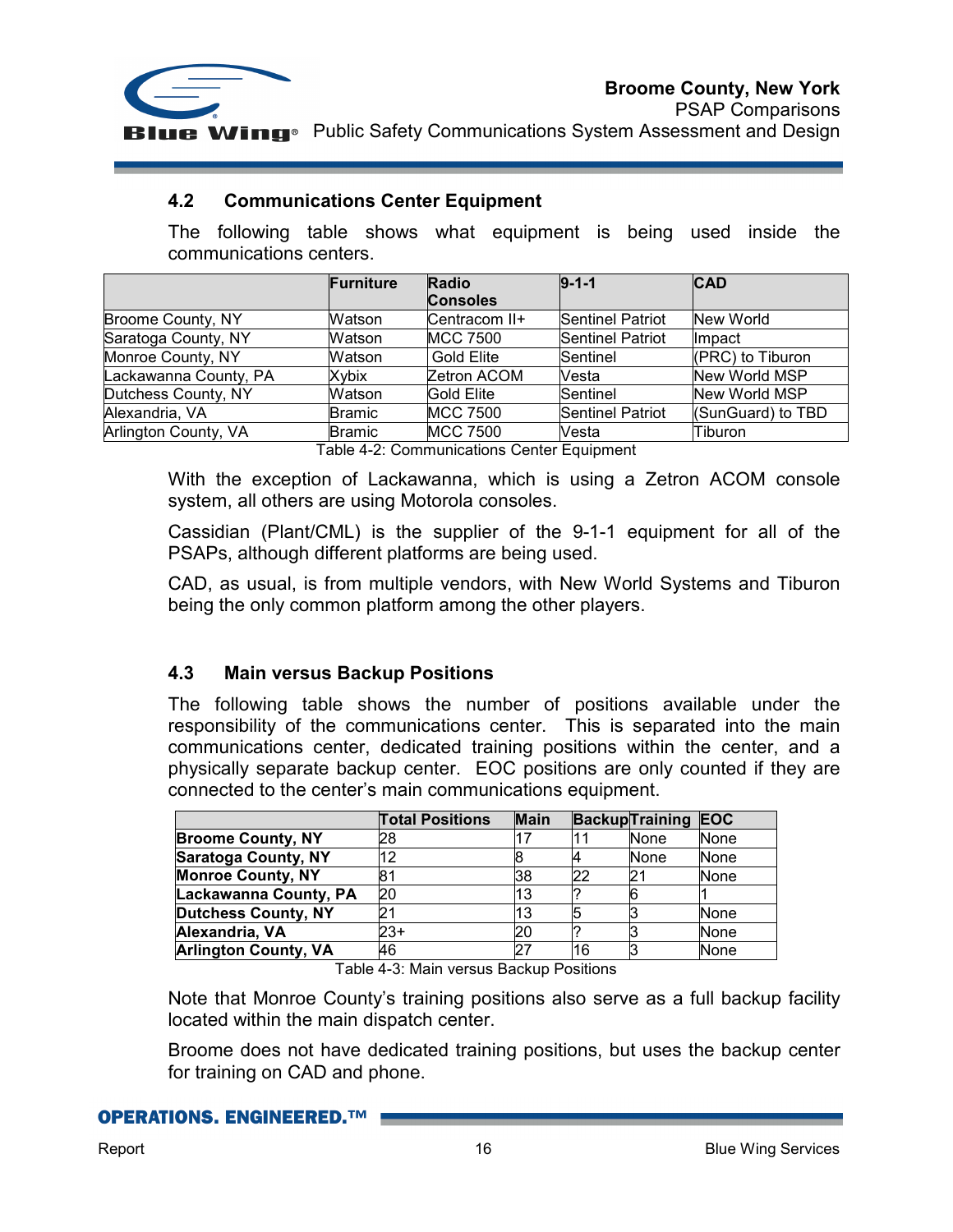

Alexandria has not moved into its new facility. It is unknown what Alexandria will maintain for a backup system, as it will buy new equipment, not reuse the equipment in the present center.

Comparisons could be made to the number of positions versus the population of the county, number of incidents, etc. These ratios would not truly be relevant, as the number of different agencies, number of radio channels, and responsibilities for non-9-1-1 call traffic are all significant factors in determining number of positions, as well as staffing.

## **4.4 Types of Positions**

The following table shows the breakout between call taker and dispatch positions at the main communications center.

| <b>Main Center</b>          | Total | <b>CT Only</b> | <b>CT/Disp</b> | <b>Notes</b>             |
|-----------------------------|-------|----------------|----------------|--------------------------|
| <b>Broome County, NY</b>    |       |                | 13             |                          |
| <b>Saratoga County, NY</b>  |       |                |                |                          |
| <b>Monroe County, NY</b>    | 38    |                |                | No 9-1-1 at Dispatch Pos |
| Lackawanna County, PA 13    |       |                | 10             |                          |
| <b>Dutchess County, NY</b>  | 13    |                |                |                          |
| Alexandria, VA              | 20    |                |                |                          |
| <b>Arlington County, VA</b> |       |                |                |                          |

Table 4-4: Types of Positions

With the exception of Saratoga and Broome County, all communications centers operate with separate call takers.

With the exception of Alexandria and Saratoga County, all centers have at least a few call taker positions that do not have radio access.

All the centers with the exception of Monroe County provide 9-1-1 phones at each dispatch position. Monroe County has phones at each position, but 9-1-1 only specifically is available at the call taking positions. Monroe County also has a much higher ratio of call taker only positions, but a later section will discuss that the county has a significantly higher number of calls than any of the other centers.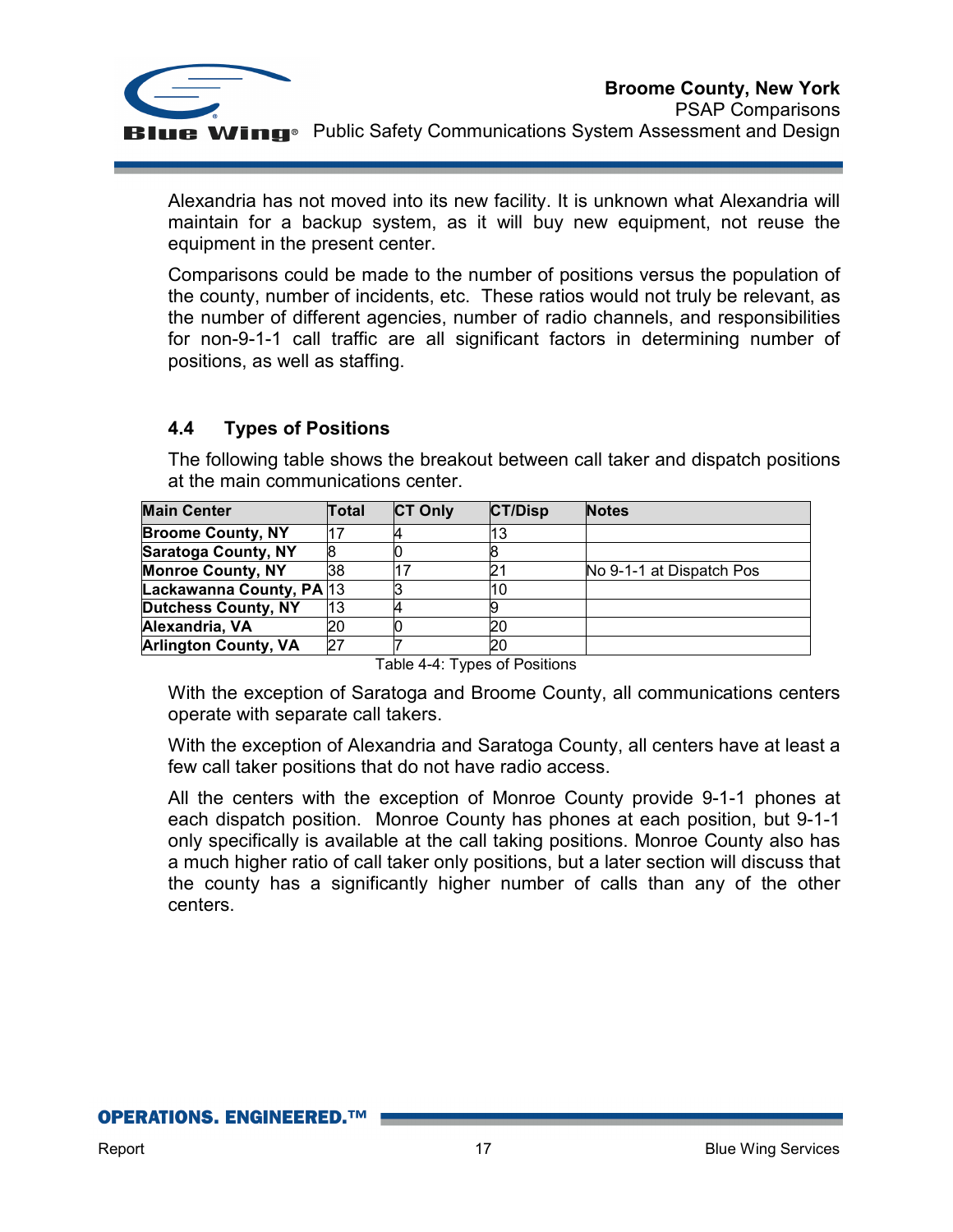

PSAP Comparisons **Wing** Public Safety Communications System Assessment and Design

## **4.5 Types of Positions at Backup Center**

The following table looks at the backup centers.

| <b>Backup Center</b>        | <b>Total</b> | <b>CT Only</b> | <b>CT/Disp</b> | <b>Notes</b>                |
|-----------------------------|--------------|----------------|----------------|-----------------------------|
| <b>Broome County, NY</b>    |              |                |                | Radio access by mobile      |
| <b>Saratoga County, NY</b>  |              |                |                |                             |
| <b>Monroe County, NY</b>    | 22           |                |                |                             |
| Lackawanna County, PA       | N/A          |                | N/A            | <b>Unknown</b>              |
| Dutchess County, NY         |              |                |                | Radio access by mobiles     |
| Alexandria, VA              | N/A          | N/A            | N/A            | After move into new center  |
| <b>Arlington County, VA</b> | 16           |                | 16             | Across street, want to move |

Table 4-5: Types of Positions at Backup Center

All PSAPs have a physically separate backup site. Most of the systems have landline access to the radio system.

Broome County has a call taker backup center at the library, with radio access only provided by mobile. Note that there are several other locations in the county that have access to various channels of the radio system.

Dutchess is the only other county that has mobile radio only capability at the official backup center.

Saratoga, Monroe, Lackawanna and Arlington counties have full backup capability at alternate locations. Note that Arlington's backup is across the street, and it would like to move that to a more diverse location. Alexandria is in the process of moving into its new center, and will decide on backup capability afterward. Arlington's current dispatch center does provide for full-functioning backup.

## **4.6 Types of Training Positions**

The following table shows dedicated positions for training in the main dispatch area.

| <b>Training Facility</b>    | Total | <b>CT Only</b> | <b>CT/Dispatch Notes</b> |  |
|-----------------------------|-------|----------------|--------------------------|--|
| <b>Broome County, NY</b>    |       |                |                          |  |
| <b>Saratoga County, NY</b>  |       |                |                          |  |
| <b>Monroe County, NY</b>    |       |                |                          |  |
| Lackawanna County, PA       |       |                |                          |  |
| <b>Dutchess County, NY</b>  |       |                |                          |  |
| Alexandria, VA              |       |                |                          |  |
| <b>Arlington County, VA</b> |       |                |                          |  |

Table 4-6: Types of Training Positions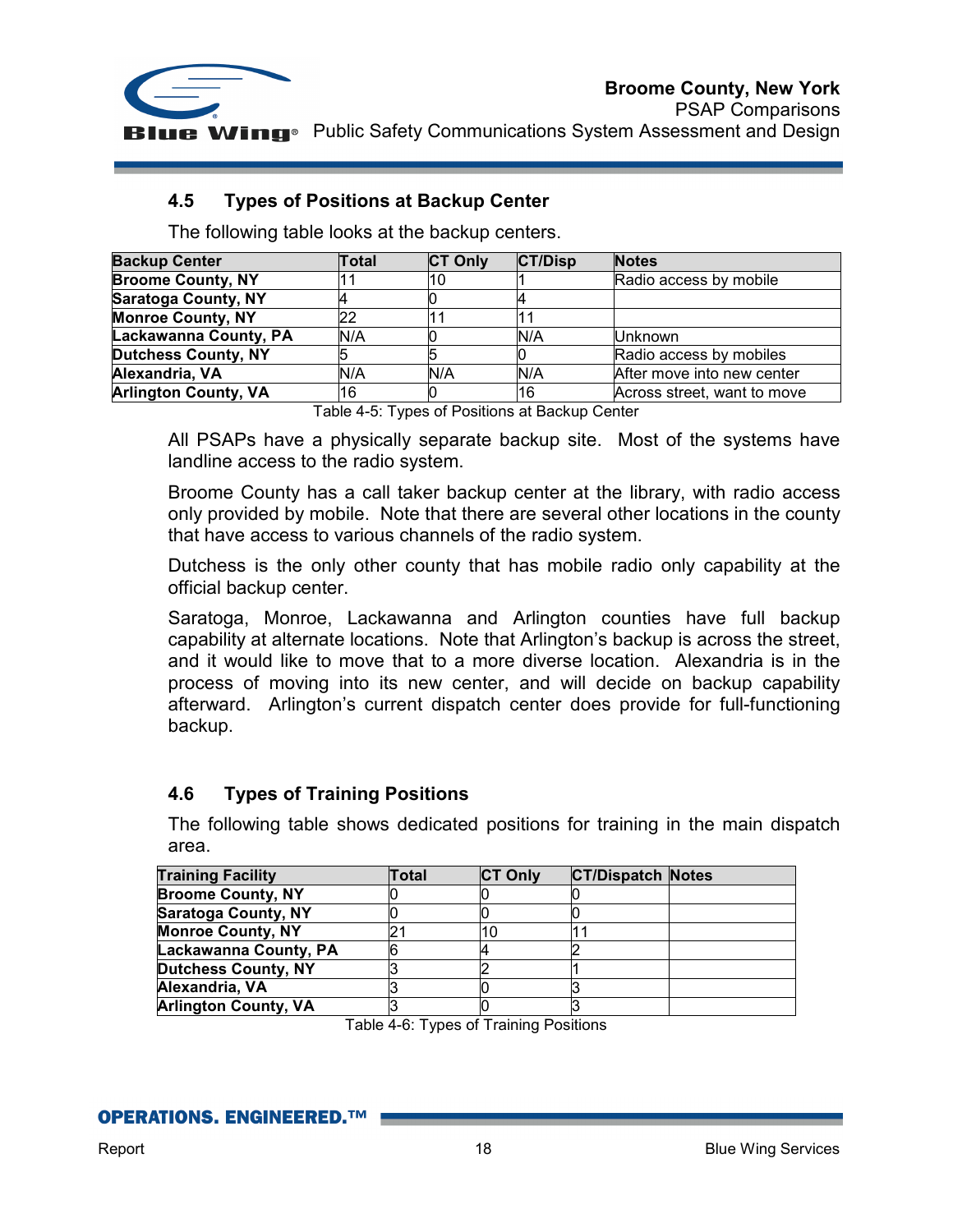

With the exception of Broome and Saratoga counties, all communications centers have separate training areas located in the main dispatch center. Broome and Saratoga counties use their backup centers for training

## **4.7 9-1-1 Circuits**

The following table shows the number of 9-1-1 circuits available to the PSAP and the percentage of wireless phone calls.

| $9 - 1 - 1$                 | <b>Total 9-1-1</b> | <b>Wire line</b> | <b>Wireless</b> | <b>NoIP</b> | <b>Wireless</b> |
|-----------------------------|--------------------|------------------|-----------------|-------------|-----------------|
| <b>Broome County, NY</b>    | 32                 | 12               | 20              | N           | 70%             |
| <b>Saratoga County, NY</b>  | 10                 |                  |                 |             | 63%             |
| <b>Monroe County, NY</b>    | 192                | Same             | Same            |             | 70%             |
| Lackawanna County, PA 15    |                    |                  |                 |             | 64%             |
| <b>Dutchess County, NY</b>  | 18                 | 12               |                 |             | 66%             |
| Alexandria, VA              | 26                 | 14               | 12              |             | N/A             |
| <b>Arlington County, VA</b> | 48                 | 16               | 16              | 16          | 72%             |

Table 4-7: 9-1-1 Circuits

Monroe County brings all its 9-1-1 lines in on T1s in a Centrex format, so its number of lines looks artificially high.

Arlington County has separate VoIP lines, but they are just a diverse path for calls to come in. VoIP and landline calls can come in on either line.

The number of lines needed is a function of the number of central offices, different providers and capacity needed. More rural areas tend to have more telephone companies servicing the area. More urban areas typically have more wireless providers.

Note that both Monroe and Arlington counties tend to be more call-center concentrated, generating more calls than emergency only.

Wireless usage is approximately the same for all the counties and Alexandria.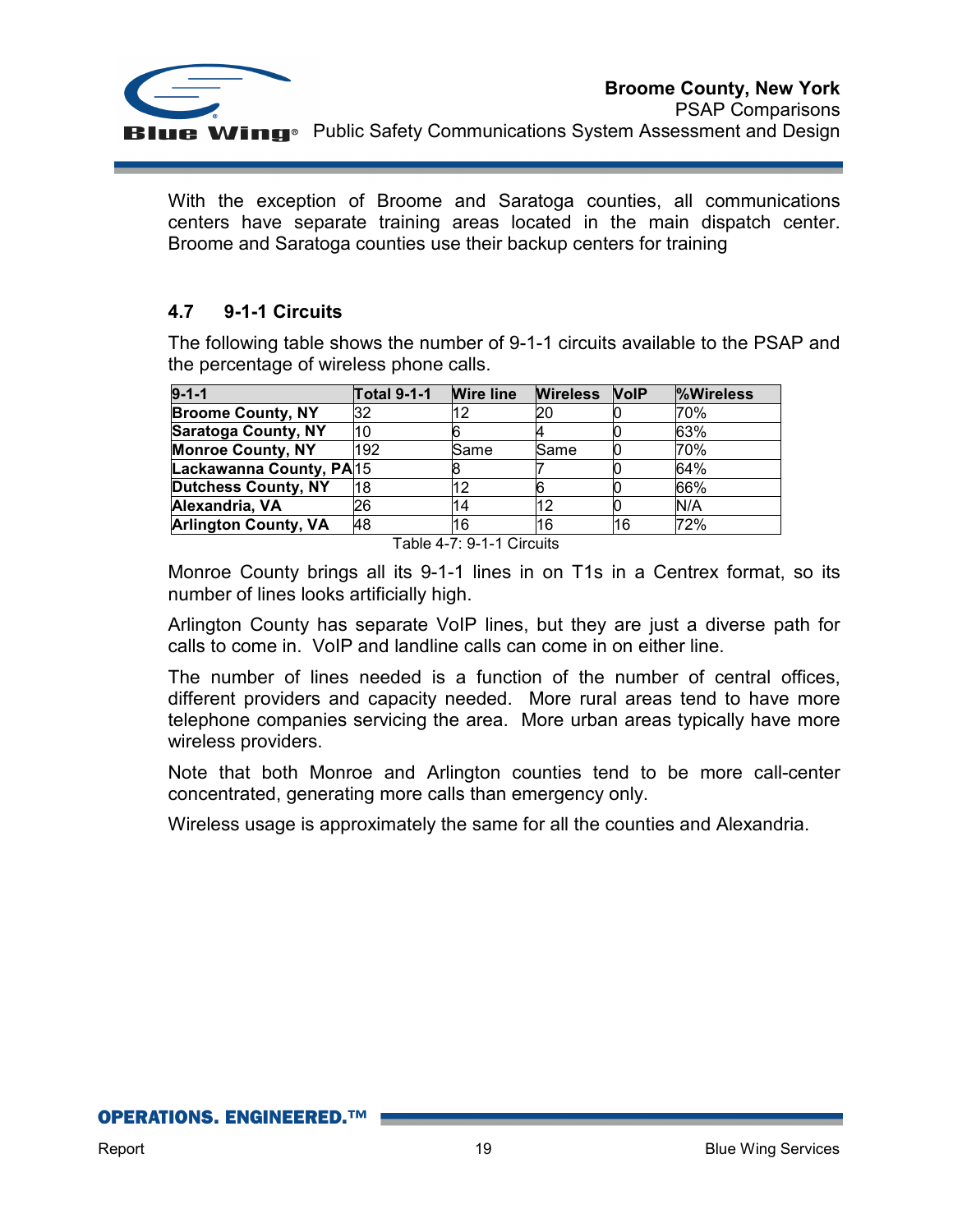

PSAP Comparisons **IIE Wing** Public Safety Communications System Assessment and Design

#### **4.8 Telephone Line Comparison**

The following table shows the total number of lines available to the communications center.

|                          | <b>Total All</b><br>Lines | Admin/Seven-DigitACD? |                   | <b>Separate</b><br><b>Call-Taker</b> |
|--------------------------|---------------------------|-----------------------|-------------------|--------------------------------------|
| Broome County, NY        | 67                        | 35                    | Yes (by position) | <b>No</b>                            |
| Saratoga County, NY      | 18                        | 8                     | No                | No                                   |
| Monroe County, NY        | 270                       | 78                    | Yes               | Yes                                  |
| Lackawanna County, PA 31 |                           | 16                    | Yes               | Yes                                  |
| Dutchess County, NY      | 28                        | 10                    | Yes (by Login)    | Yes                                  |
| Alexandria, VA           | 51                        | 25                    | N/A               | Yes                                  |
| Arlington County, VA     | 108                       | 60                    | Yes (by Login)    | Yes                                  |

Table 4-8: Telephone Line Comparison

Broome County would seem to be responsible in comparison for more lines than the other counties, with the exception of Monroe and Arlington counties, which as previously mentioned, are very call-center oriented.

Both Saratoga and Dutchess counties are 9-1-1 only dispatch centers, so do not have the responsibility for additional seven-digit call-in numbers for different agencies.

Broome County is the only communications center other than Saratoga County that does not have separate call takers. Saratoga County's operation does not necessarily merit the need for separate call takers, but as can be seen in later comparisons, Broome County handles many more calls than other counties.

Lackawanna County is the closest comparison in demographics and operation, but has less than half of the administrative and seven-digit lines that Broome County is responsible for.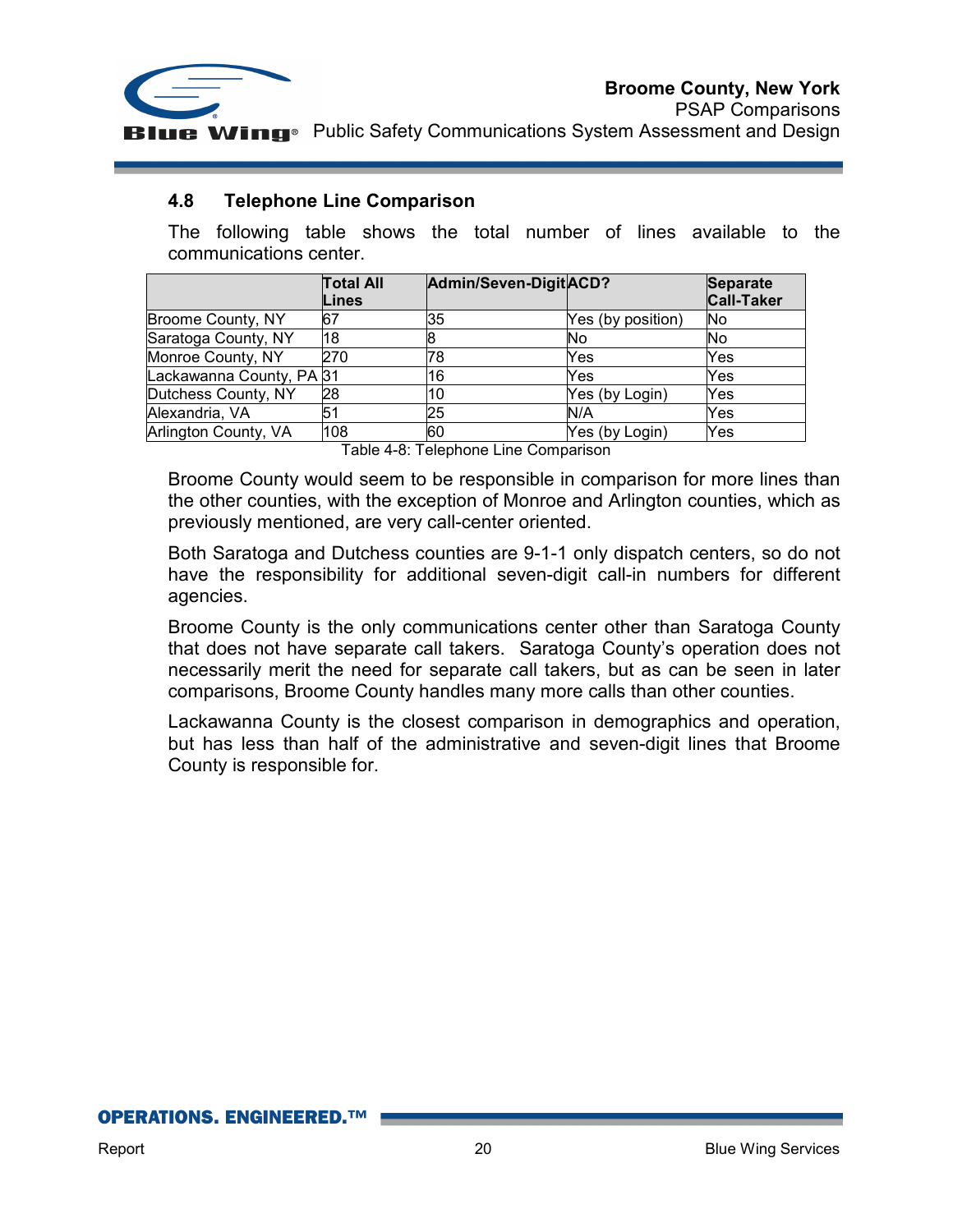

PSAP Comparisons **IIE Wing** Public Safety Communications System Assessment and Design

#### **4.9 Dispatch Tools Comparison**

The following table shows some typical other tools used by dispatch.

|                       | <b>EMD</b>  | <b>MDT</b> | <b>AVL</b> | <b>Pictometry</b> |
|-----------------------|-------------|------------|------------|-------------------|
| Broome County, NY     | ProQA       | Yes        | Yes        | Yes               |
| Saratoga County, NY   | ProQA       | Yes        | No         | Yes               |
| Monroe County, NY     | ProQA       | Yes        | Yes        | Yes               |
| Lackawanna County, PA | <b>APCO</b> | No         | Yes        | Yes               |
| Dutchess County, NY   | ProQA       | No         | No         | No                |
| Alexandria, VA        | Power Phone | Yes        | Yes        | Yes               |
| Arlington County, VA  | <b>APCO</b> | Yes        | Yes        | Yes               |
|                       |             |            |            |                   |

Table 4-9: Dispatch Tools Comparison

Most of the centers use ProQA for EMD, with a couple using APCO, while Alexandria uses PowerPhone.

Only Lackawanna and Dutchess counties don't have use MDTs. Note that Alexandria uses MDTs in lieu of most voice transmissions for standard dispatch operation.

Most centers use AVL with the exception of Saratoga and Dutchess counties.

All centers have Pictometry access with the exception of Dutchess.

#### **4.10 Internet Access**

|                       | <b>Internet Access</b>                                            |
|-----------------------|-------------------------------------------------------------------|
| Broome County, NY     | On CAD workstation at each position - managed access              |
| Saratoga County, NY   | IN/A                                                              |
| Monroe County, NY     | N/A                                                               |
| Lackawanna County, PA | N/A                                                               |
| Dutchess County, NY   | Not available in dispatch, open access separate in training room  |
| Alexandria, VA        | Separate workstation; each position on own network                |
| Arlington County, VA  | 1 station in each group, separate open access on side of the room |
|                       | Table 4-10: Internet Access                                       |

The above table was included only to show the different ways that Internet access is available to the dispatchers. With the increasing need for Internet access and the growing amount of security needed in next-generation networks, it is interesting to see how different centers accommodate this access.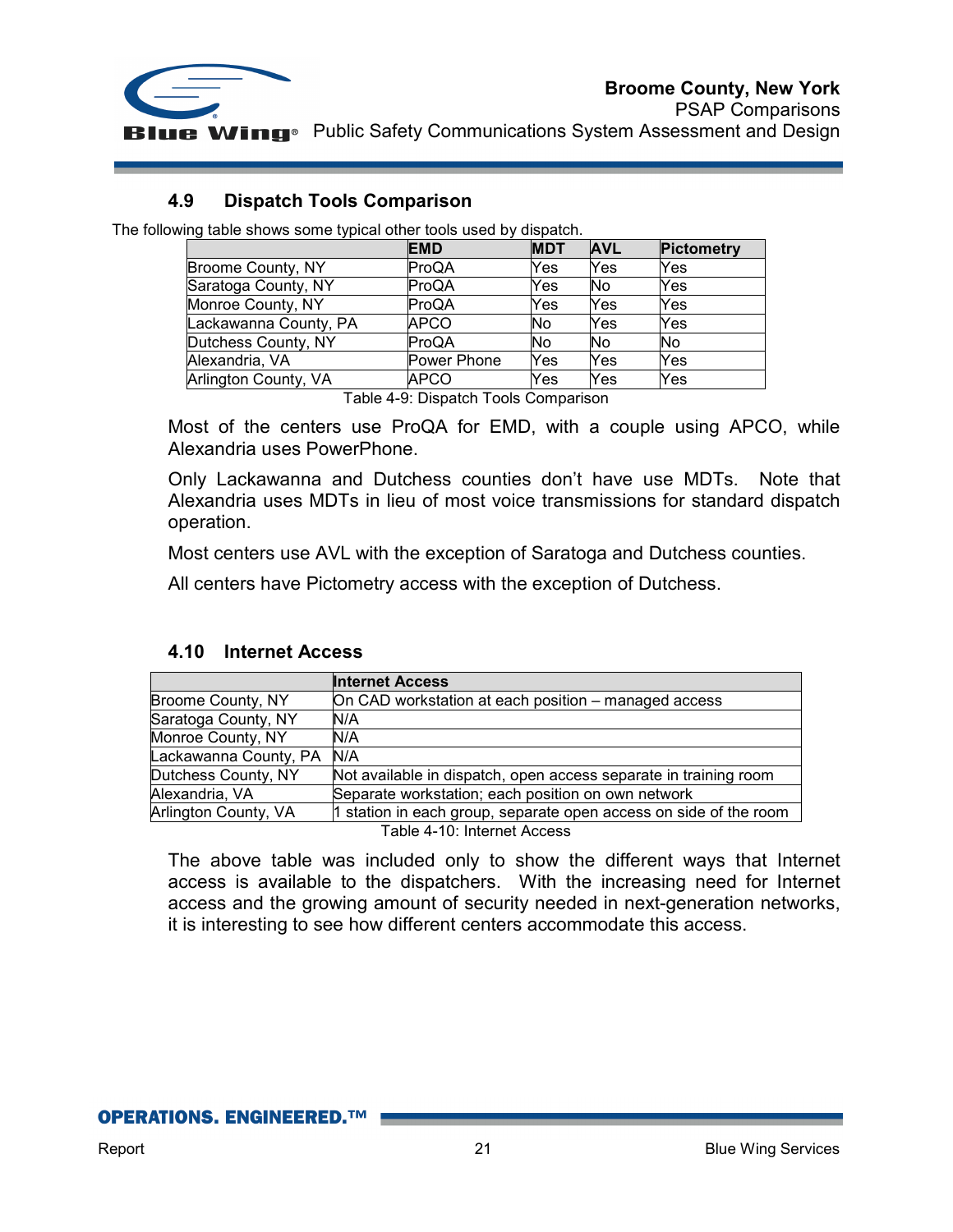

## **5 Agencies**

The following shows the number of agencies within each jurisdiction and for law, the approximate number of units that are in use during typical shifts.

## **5.1 Units per Shift**

|                             | <b>Fire Agencies EMS</b> |                 |    | Local PD County/State Units Local Law Units |        |
|-----------------------------|--------------------------|-----------------|----|---------------------------------------------|--------|
|                             |                          | <b>Agencies</b> |    |                                             |        |
| <b>Broome County, NY</b>    | 36                       | ιU              |    | $9 - 16$                                    | 25     |
| <b>Saratoga County, NY</b>  | 36                       | 18              |    |                                             |        |
| <b>Monroe County, NY</b>    | 46                       | 32              | 16 | N/A*                                        | 80     |
| Lackawanna County, PA30     |                          |                 | 28 |                                             | 50     |
| <b>Dutchess County, NY</b>  | 36                       |                 |    |                                             | 60-70  |
| Alexandria, VA              |                          |                 |    |                                             | 35-120 |
| <b>Arlington County, VA</b> | $4*$                     |                 |    | 14                                          |        |

Table 5-1: Units per Shift

\* Total units only, included under local

Note that Alexandria and Arlington County each have one fire department that is comprised of 10 stations. Both Arlington County and Alexandria have one law agency to cover the area.

For all other counties, the number of fire agencies is approximately the same, so each county has the same number of different personnel to work with.

Compared with other counties, Broome is in the middle as far as the number of EMS agencies it works with. With the exception of Dutchess, and the fore mentioned Alexandra and Arlington, Broome has fewer agencies in the area as compared to other similar counties that were visited.

With the same exception for the Virginia PSAPs, Broome is also host to fewer local police departments. Lackawanna has a significantly higher number, but also does not have the equivalent duties for the sheriff's office that New York State has.

The number of law units available to the dispatchers is approximately the same for all. Like other statistics, the number of units is open to interpretation, as not all need to be dispatched by the communications center. We will look at more details later in this section in regard to the number of units and channels per dispatcher.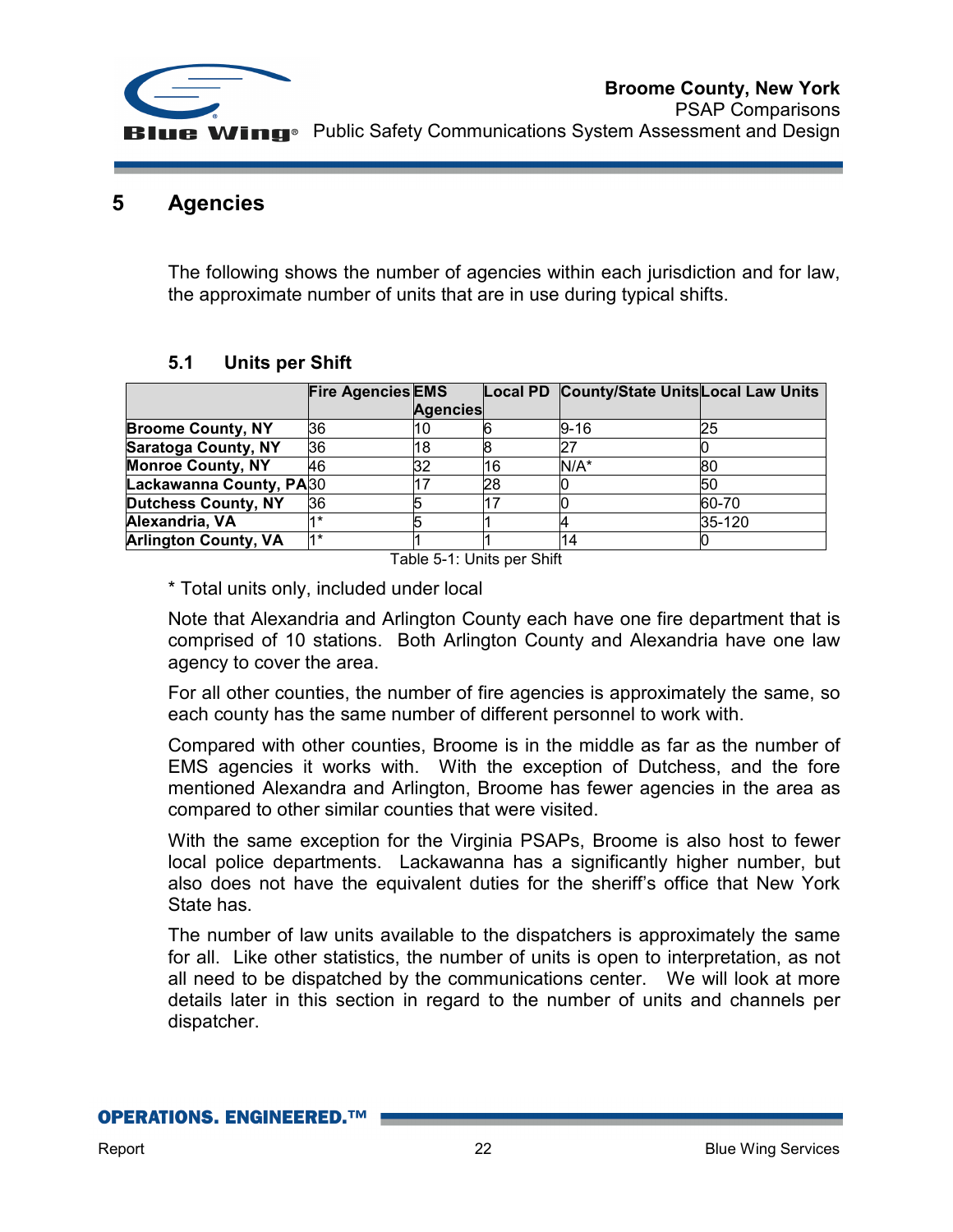

## **6 Staffing - General**

This section provides some comparisons with the visited PSAPs for staff and details in loading for both call takers and dispatchers.

The following table is the overall staffing for each communications center.

#### **6.1 Staffing**

| <b>Staffing</b>             |     |    | Total Staff Supervisor FT Dispatch Part Time |    |
|-----------------------------|-----|----|----------------------------------------------|----|
| <b>Broome County, NY</b>    | 58  |    | 36                                           | 16 |
| <b>Saratoga County, NY</b>  | 32  |    | 28                                           |    |
| <b>Monroe County, NY</b>    | 192 | 18 | 174                                          |    |
| Lackawanna County, PA       | 41  |    | 28                                           |    |
| <b>Dutchess County, NY</b>  | 44  |    | 36                                           |    |
| Alexandria, VA              | 55  |    | 5٬                                           |    |
| <b>Arlington County, VA</b> | 52  |    | 44                                           |    |

Table 6-1: Staffing

Alexandria uses temporary staff from its agencies, police, fire, and EMS. It is doing this until its staff is completely filled. Currently Alexandria is running nine per shift, but has funding for 12 per shift. An Alexandria study found that 16 per shift are needed.

Arlington County also has been using temporary staff until its positions are all filled. The county also has 17 administrative personnel, who are not included in the above table.

Lackawanna County has two part-timers, one of which primarily handles cleaning and maintenance. They do not expect to hire any more part-time dispatchers when the present dispatchers retire.

Monroe County has six additional staff members who are not part of dispatch, but handle IT, etc. Monroe County also operates a full-time radio shop.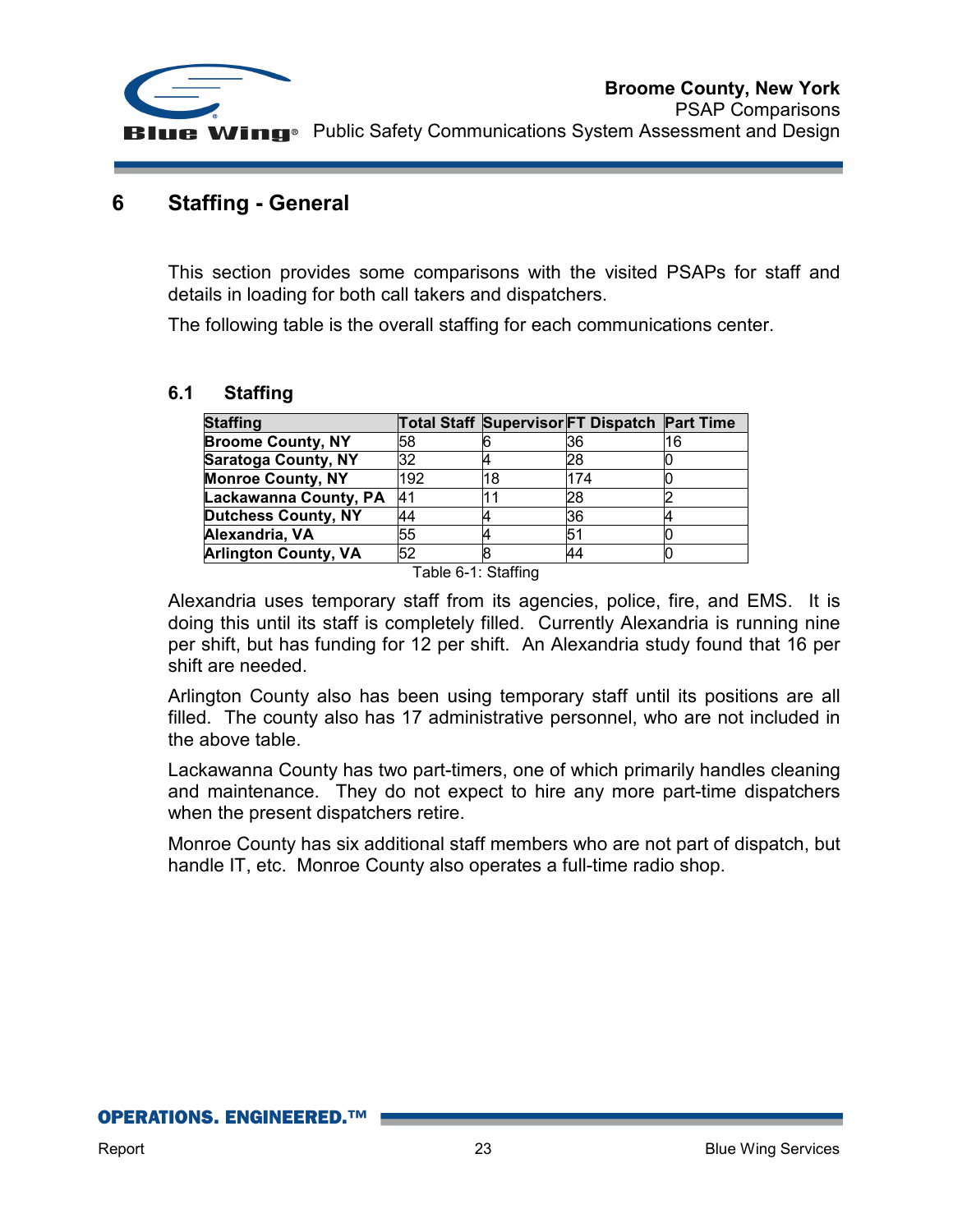

Staffing Versus Population

The following table compares staff loading to the population.

| <b>Population versus Staff</b> | Pop/Staff | <b>Staff</b> | Population |
|--------------------------------|-----------|--------------|------------|
| <b>Broome County, NY</b>       | 4012      | 50           | 200,600    |
| <b>Saratoga County, NY</b>     | 6683      | 32           | 219,607    |
| <b>Monroe County, NY</b>       | 3877      | 192          | 744,344    |
| Lackawanna County, PA          | 5361      | 40           | 214,437    |
| <b>Dutchess County, NY</b>     | 7083      | 42           | 297,488    |
| Alexandria, VA                 | 2545      | 55           | 139,966    |
| <b>Arlington County, VA</b>    | 3993      | 52           | 207,627    |

Table 6-2: Staffing Versus Population

Notes:

For the purpose of the above table, Broome County was factored in as a staff of 50, counting the part timers at 50 percent. The same was done for Dutchess and Lackawanna counties.

Note that Saratoga and Dutchess Counties are 9-1-1 only, and do not have responsibilities for the local police departments once dispatched, nor do they have the responsibility for the seven-digit numbers for those departments.

Removing Saratoga and Dutchess County from the equation, Broome County has a lower staff per population ratio than anyone with the exception of Lackawanna County.

## **6.2 Calls per Staff**

The following table shows the number of calls per staff.

| <b>Telephone Use Versus Staff</b> | <b>Calls/Staff</b> | <b>Staff</b> | <b>Calls</b> |
|-----------------------------------|--------------------|--------------|--------------|
| <b>Broome County, NY</b>          | 11338              | 50           | 566,875      |
| <b>Saratoga County, NY</b>        | 9326               | 32           | 298,437      |
| <b>Monroe County, NY</b>          | 9307               | 192          | 1,787,000    |
| Lackawanna County, PA             | 10119              | 40           | 404,771      |
| Dutchess County, NY               | 4682               | 42           | 196,638      |
| Alexandria, VA                    | 7727               | 55           | 424,966      |
| <b>Arlington County, VA</b>       | 10200              | 52           | 530,411      |

Table 6-3: Calls per Staff

The above table is shown only for general comparison. Because all counties, with the exception of Saratoga County run separate call takers, specific comparisons will be made to determine the similar staffing levels using separate call takers for Broome County in comparison with other communications centers.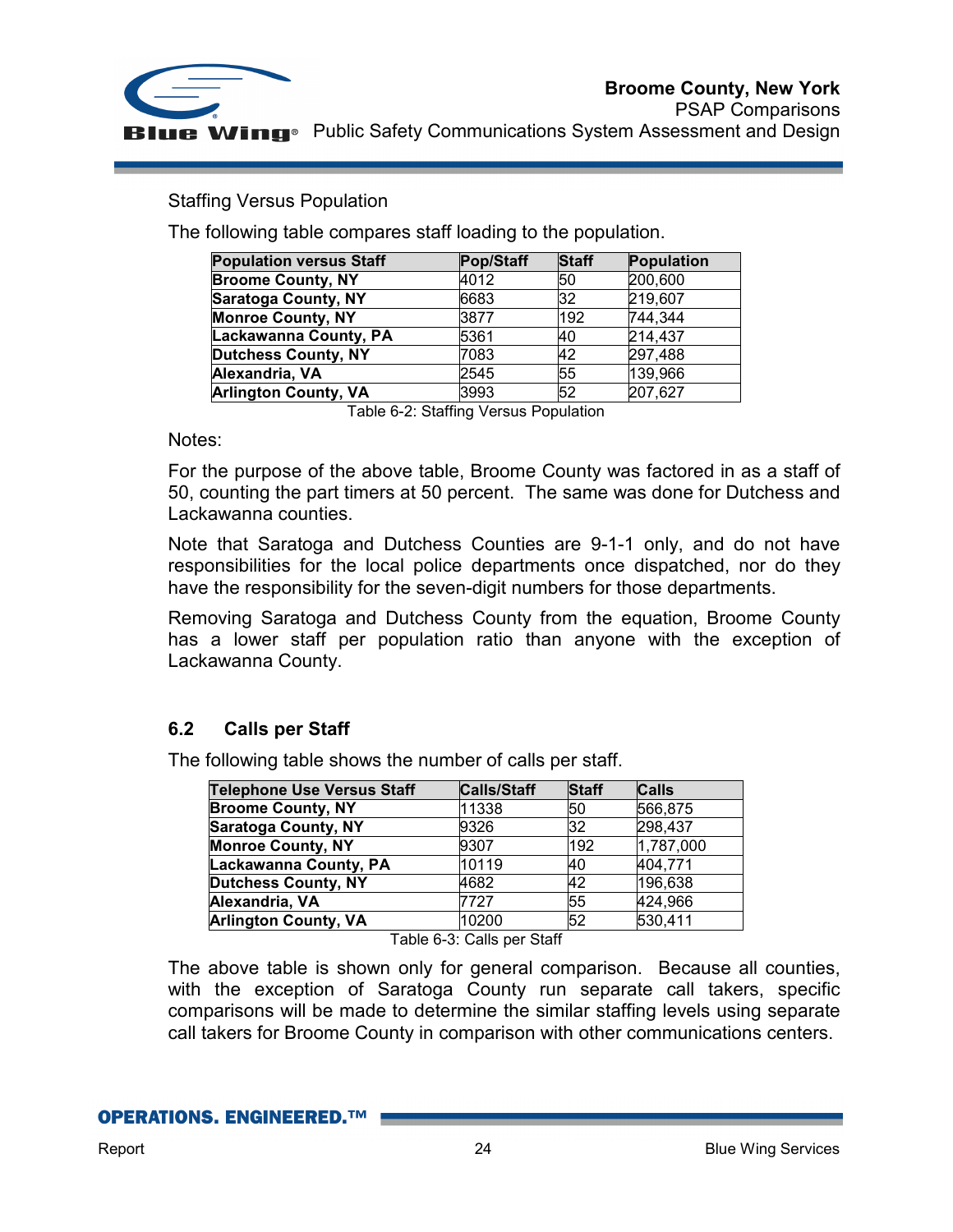

In general, Broome County handles more phone calls than any of the other PSAPs that were visited with the exception of Monroe, which has the highest population by far.

Arlington and Lackawanna counties closely compare to Broome as they run similar operations in that they handle most seven-digit and administrative phone lines.

## **6.3 Incidents per Staff**

The following table shows the number of incidents per staff.

| Incidents/Staff | <b>Staff</b> | <b>Incidents</b> |
|-----------------|--------------|------------------|
| 3,697           | 50           | 181,846          |
| 2.434           | 32           | 77,874           |
| 6,489           | 192          | 1,245,820        |
| 5,173           | 40           | 206,930          |
| 2,814           | 42           | 118,180          |
| 2,868           | 55           | 157,761          |
| 2,664           | 52           | 138,529          |
|                 |              |                  |

Table 6-4: Incidents per Staff

This table shows Broome County at the median of the ranges. It is interesting to note that both Saratoga and Dutchess counties have lower incident counts as 9- 1-1 only communications centers.

Compared with Lackawanna County, Broome handles slightly less incidents per staff member, but more than Arlington County, which has a similar-sized staff, but less incidents.

| <b>Shift</b>                | Total    |          |       | Call-Taker Fire/EMS County Law Local Law |     | <b>Supervisor</b> |
|-----------------------------|----------|----------|-------|------------------------------------------|-----|-------------------|
| <b>Broome County, NY</b>    | $8-9$    |          | 2-3   |                                          |     |                   |
| <b>Saratoga County, NY</b>  | 5-8      |          | 2-3   | 1-2                                      | 1-2 |                   |
| <b>Monroe County, NY</b>    | 28-33    | $8 - 13$ |       |                                          |     |                   |
| Lackawanna County, PA       | $8-9$    | $2 - 3$  |       |                                          |     |                   |
| <b>Dutchess County, NY</b>  | 7-9      |          | $2-3$ | 1-2                                      |     |                   |
| Alexandria, VA              | $8 - 10$ |          | 1-2   |                                          | 1-2 |                   |
| <b>Arlington County, VA</b> | 14       |          |       |                                          |     |                   |

## **6.4 Staffing Types per Shift**

Table 6-5: Staffing Types per Shift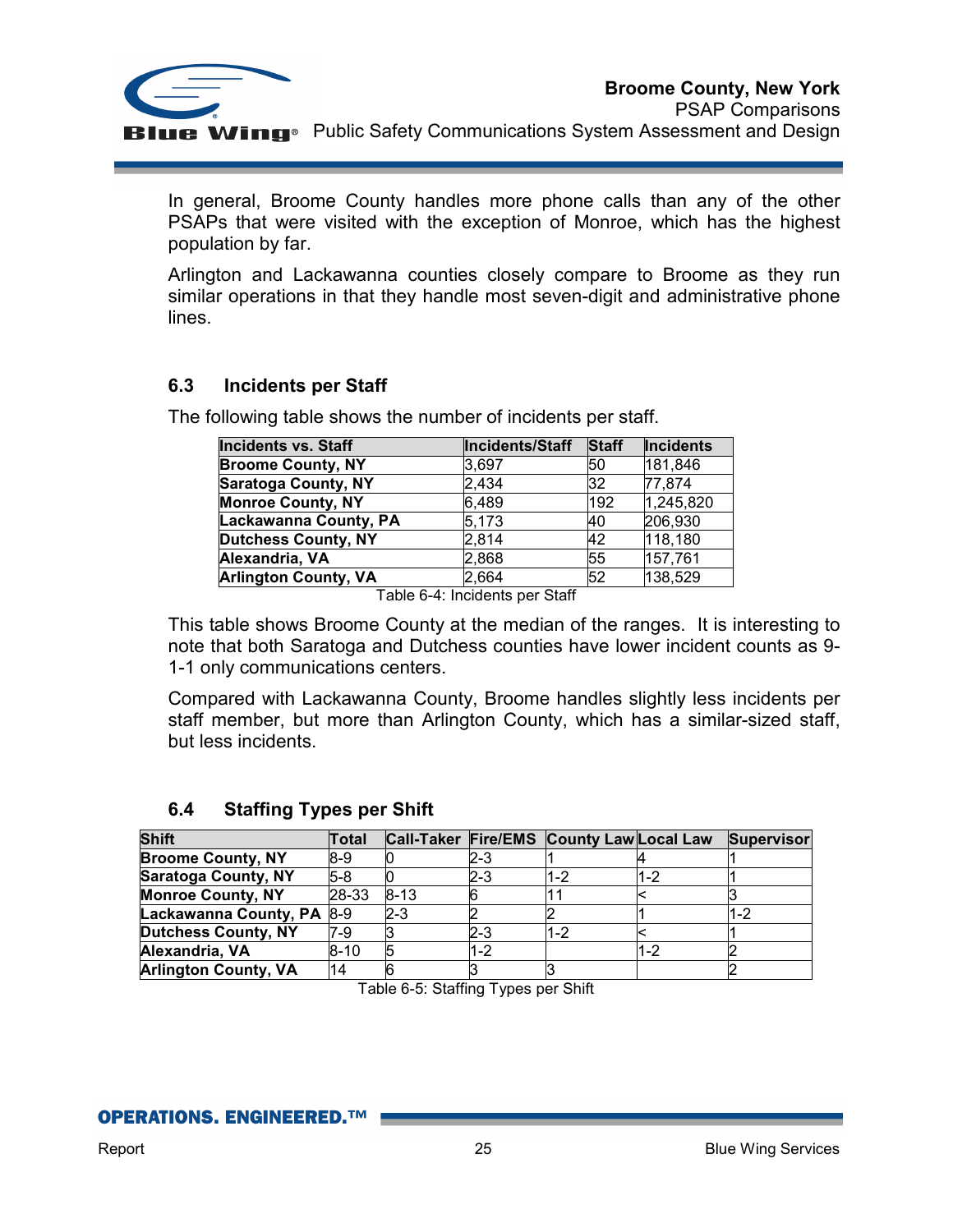

The above table shows the typical shifts that each communications center currently operates at. Since most dispatch centers have different staff levels depending upon time of day or shift, we used an average for comparison. In the next section, we will compare each PSAP in call takers, fire/EMS dispatchers and law dispatchers.

## **6.5 Staffing – Call Takers**

The following table shows the number of calls handled by each communications center, separated by 9-1-1 and seven-digit.

|                             |           | Total Calls 9-1-1 incoming | $7$ -digit                  | 7-digit / Admin 7 digit |          |
|-----------------------------|-----------|----------------------------|-----------------------------|-------------------------|----------|
|                             |           |                            | <b>Admin incoming Total</b> |                         | Outgoing |
| <b>Broome County, NY</b>    | 566,875   | 87,569                     | 304,714                     | 446,154                 | 83,750   |
| <b>Saratoga County, NY</b>  | 298,437   | 67,632                     | 148,904                     | 224,002                 | 75,098   |
| <b>Monroe County, NY</b>    | 1,787,000 | 1,100,000                  | 481,000                     | 687,000                 | N/A      |
| Lackawanna County, PA       | 404,771   | 109,643                    | 204,920                     | 291,132                 | 86,842   |
| <b>Dutchess County, NY</b>  | 196,638   | 107,585                    | 43,378                      | 45,675                  | 2,297    |
| Alexandria, VA              | 424,966   | 90,012                     | N/A                         | 334,954                 | N/A      |
| <b>Arlington County, VA</b> | 530,411   | 118,147                    | 226,735                     | 412,264                 | 185,529  |

## **6.6 9-1-1 Versus Seven-Digit Calls**

Table 6-6: 9-1-1 Versus Seven-Digit Calls

Broome County has more phone usage than any of the other PSAPs with the exception of Monroe County. Most of this usage is in administrative and sevendigit calls; the number of 9-1-1 calls is lower than all of the other PSAPs with the exception of Saratoga.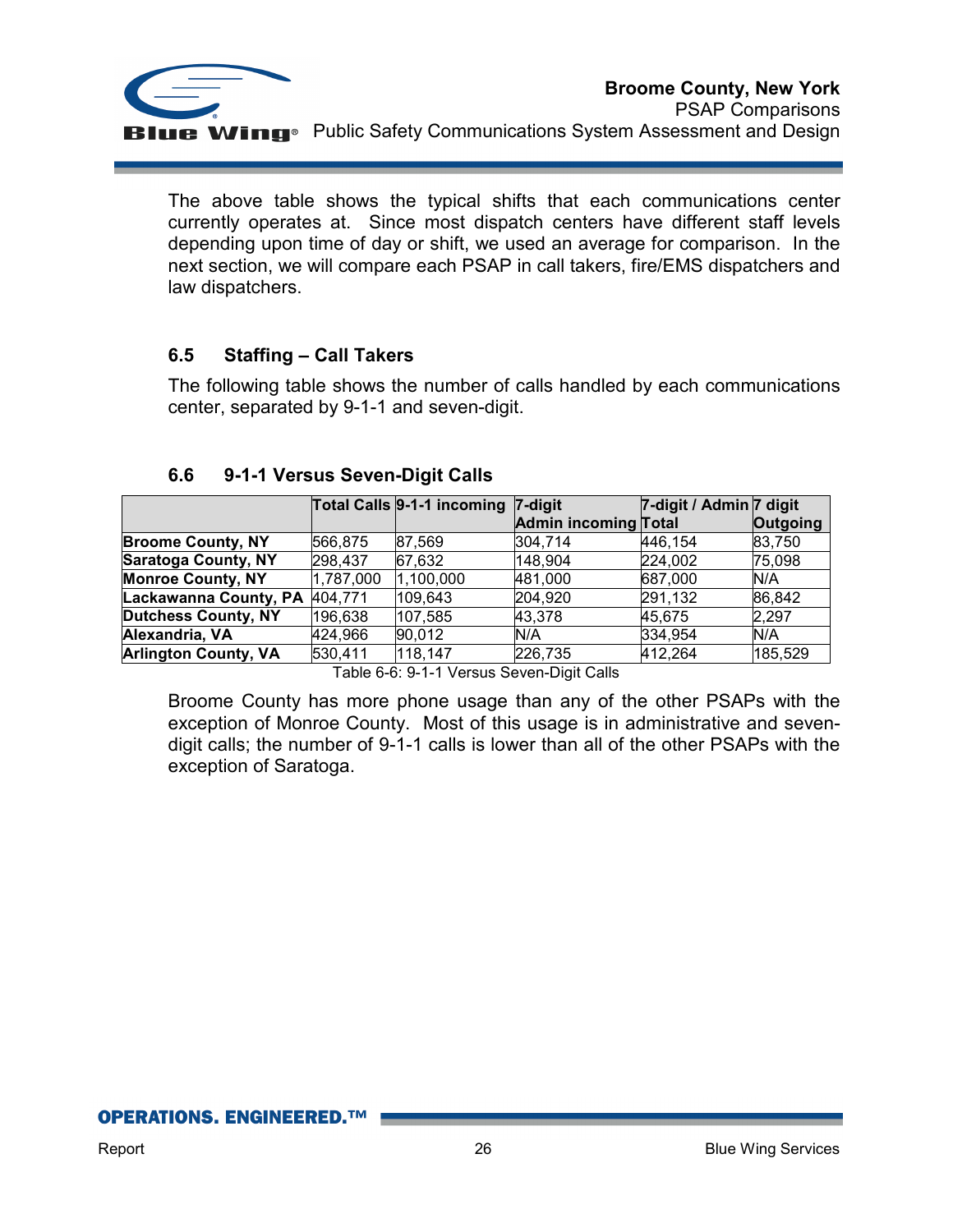

## **6.7 9-1-1 Versus Seven-Digit Calls as a Percentage**

The following table shows the percentage of 9-1-1 calls as compared to the total number.

| $9 - 1 - 1$ | $7$ -digit /<br><b>Admin</b><br>Total |
|-------------|---------------------------------------|
| 15%         | 85%                                   |
| 23%         | 77%                                   |
| 62%         | 38%                                   |
| 27%         | 73%                                   |
| 55%         | 45%                                   |
| 21%         | 79%                                   |
| 22%         | 78%                                   |
|             |                                       |

Table 6-7: 9-1-1 Versus Seven-Digit Calls as a Percentage

As can be seen, Broome County has a higher percentage of non-9-1-1 activity than any of the other PSAPs.

Dutchess County has the highest percentage of 9-1-1 calls with the exception of Monroe, but this is expected as a 9-1-1 only PSAP. Monroe County has a high percentage of 9-1-1 calls, but its operation is to call 9-1-1 for virtually every situation.

Surprisingly, Saratoga County has a 9-1-1 percentage that is close to the other full service communications centers. It is assumed that this relates to the county's responsibilities to the sheriff's office.

Alexandria and Arlington and Lackawanna counties are all within the same range.

## **6.8 9-1-1 Calls per Population**

The following table looks at incoming 9-1-1 calls only and compares it to the population.

|                             | <b>9-1-1 Calls</b> | <b>Population</b> | <b>Calls per pop</b> |
|-----------------------------|--------------------|-------------------|----------------------|
| <b>Broome County, NY</b>    | 87,569             | 200,600           | 0.44                 |
| <b>Saratoga County, NY</b>  | 67,632             | 219,607           | 0.31                 |
| <b>Monroe County, NY</b>    | 1,100,000          | 744,344           | 1.48                 |
| Lackawanna County, PA       | 109,643            | 214,437           | 0.51                 |
| <b>Dutchess County, NY</b>  | 107,585            | 297,488           | 0.36                 |
| Alexandria, VA              | 90,012             | 139,966           | 0.64                 |
| <b>Arlington County, VA</b> | 118,147            | 207,627           | 0.57                 |

Table 6-8: 9-1-1 Calls per Population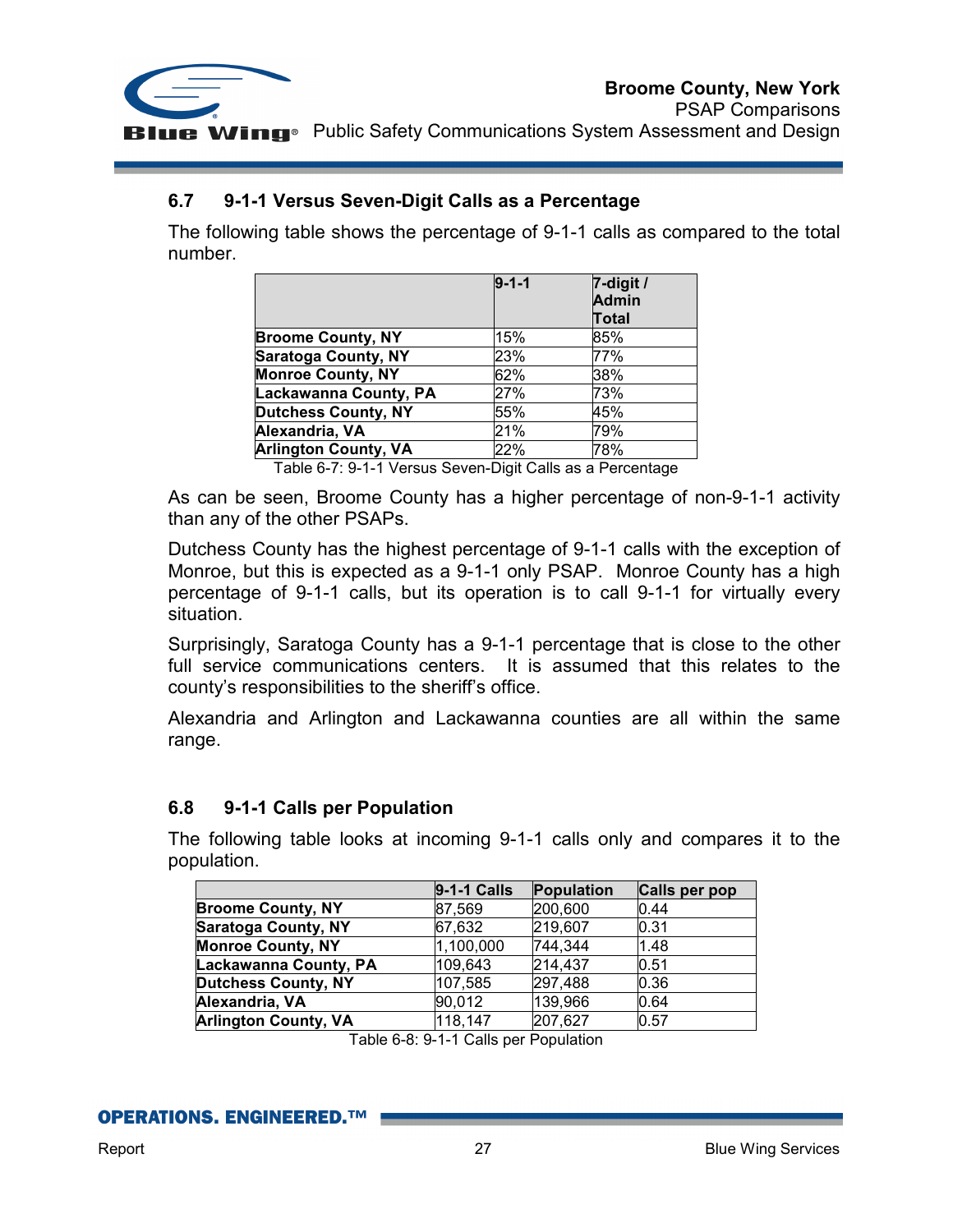

As can be seen, with the exception of Monroe for reasons explained before, most of the centers operate at less than one call for every two people. Alexandria is much higher, which would be expected as a city, along with Arlington County. Both are densely populated metro areas in comparison to the rest.

Saratoga and Dutchess counties have a lower call ratio. This would presume that the local police departments were responsible for taking some of the calls, which would be the case in Saratoga with Saratoga Springs operating its own PSAP.

## **6.9 Calls per Max-Min Staffing**

The following table looks at the number of total incoming calls from all lines, and compares it to the number of specific call takers on a typical staff.

| Call Takers per Total Calls Calls/Staff-Min |         | Call/Staff- Max Call Takers Calls |             |           |
|---------------------------------------------|---------|-----------------------------------|-------------|-----------|
| <b>Broome County, NY</b>                    | 98,071  | 78.457                            | 4-5         | 392,283   |
| <b>Saratoga County, NY</b>                  | $N/A^*$ | $N/A^*$                           | $N/A^*$     | 216,536   |
| <b>Monroe County, NY</b>                    | 131,750 | 121,615                           | $12 - 13$   | 1,581,000 |
| Lackawanna County, PA                       | 104,854 | 78,641                            | l3-4        | 314,563   |
| <b>Dutchess County, NY</b>                  | 75,482  | 50,321                            | 2-3         | 150,963   |
| Alexandria, VA                              | 106,242 | 84,933                            | $4 - 5$     | 424,966   |
| <b>Arlington County, VA</b>                 | 68,976  | 57,480                            | $5-6$       | 344,882   |
| Average (without Monroe) 88,241             |         | 68,631                            | $3.5 - 4.5$ | 308,844   |

Table 6-9: Calls per Max-Min Staffing

\*Saratoga does not have separate call takers

For comparison, we estimated four to five call takers for Broome County, with the assumption of separate call takers. This would put Broome close to the average of the other communications centers visited.

For the sake of comparison, we did not compare Monroe County, as its operation is considerably larger than the other counties.

At four to five call-takers, this puts the loading for Broome County a bit higher than the average of the other counties.

Another factor to look at is the number of lines that are concurrently in use. Data is not available from other PSAPS visited, but the following table shows that three lines are in use a good percentage of time, and the actual data shows usage up to seven lines at different points of each month. This would show a need for four call takers minimum to guarantee availability greater than 90 percent of the time.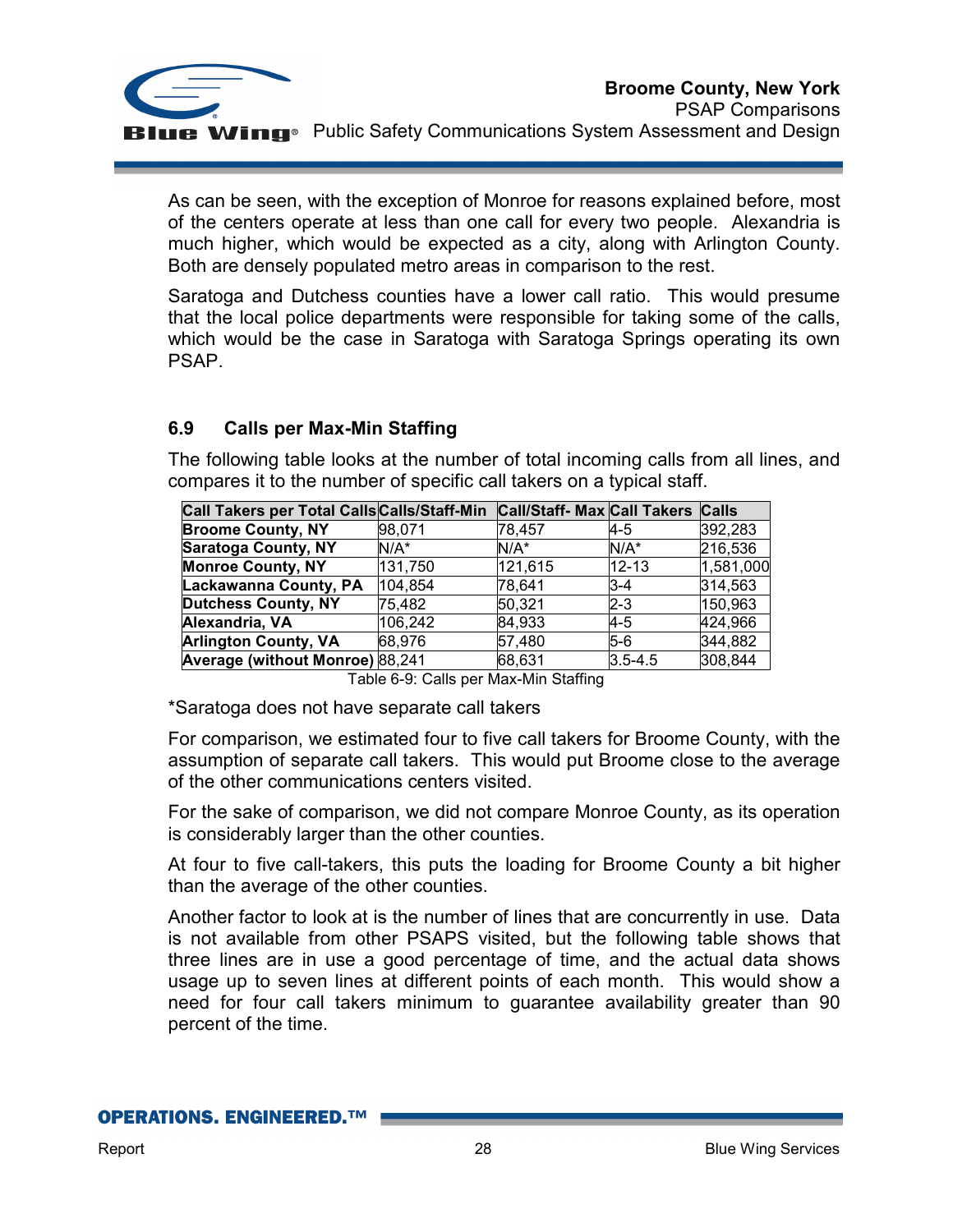

PSAP Comparisons **Wing** Public Safety Communications System Assessment and Design

#### **6.10 9-1-1 Line Usage**

|                              |  |  |  |  |  |    |    |       | 10 |
|------------------------------|--|--|--|--|--|----|----|-------|----|
| 60% 27% 10% 3% 1% 0%         |  |  |  |  |  | 0% | 0% | $0\%$ | 0% |
| Table 6-10: 9-1-1 Line Usage |  |  |  |  |  |    |    |       |    |

Note that the data used was prior to the Broome County flooding. Taking a snapshot at the time of the flooding showed 10 lines in use on a consistent basis.

The other factors that we will examine are the incoming calls, both for 9-1-1 and for the seven-digit and admin lines. We will look at these statistics by time of day and by day of week to get a picture of the deviation from average that can be expected and use that data to manage the shift requirements.

## **6.11 9-1-1 Call Percentage by Day of Week**

The following table and graph shows 9-1-1 calls by percentage of total by day of week.

| <b>SUN</b>                                                                                                    | <b>MON</b>                  | <b>TUE</b> | <b>WED</b> | <b>THU</b>    | <b>FRI</b> | <b>SAT</b> |
|---------------------------------------------------------------------------------------------------------------|-----------------------------|------------|------------|---------------|------------|------------|
|                                                                                                               | 14.33% 13.59% 13.36% 13.51% |            |            | 15.17% 14.99% |            | 15.05%     |
| $T - L L$ , $A + A$ , $A + A$ , $A - L$ , $B - L$ , $A + L$ , $A + L$ , $B - L$ , $B + L$ , $A + L$ , $A + L$ |                             |            |            |               |            |            |

Table 6-11: 9-1-1 Call Percentage by Day of Week

## **9-1-1 Call Percentage by Day of Week**



Figure 6-1: 9-1-1 Call Percentage by Day of Week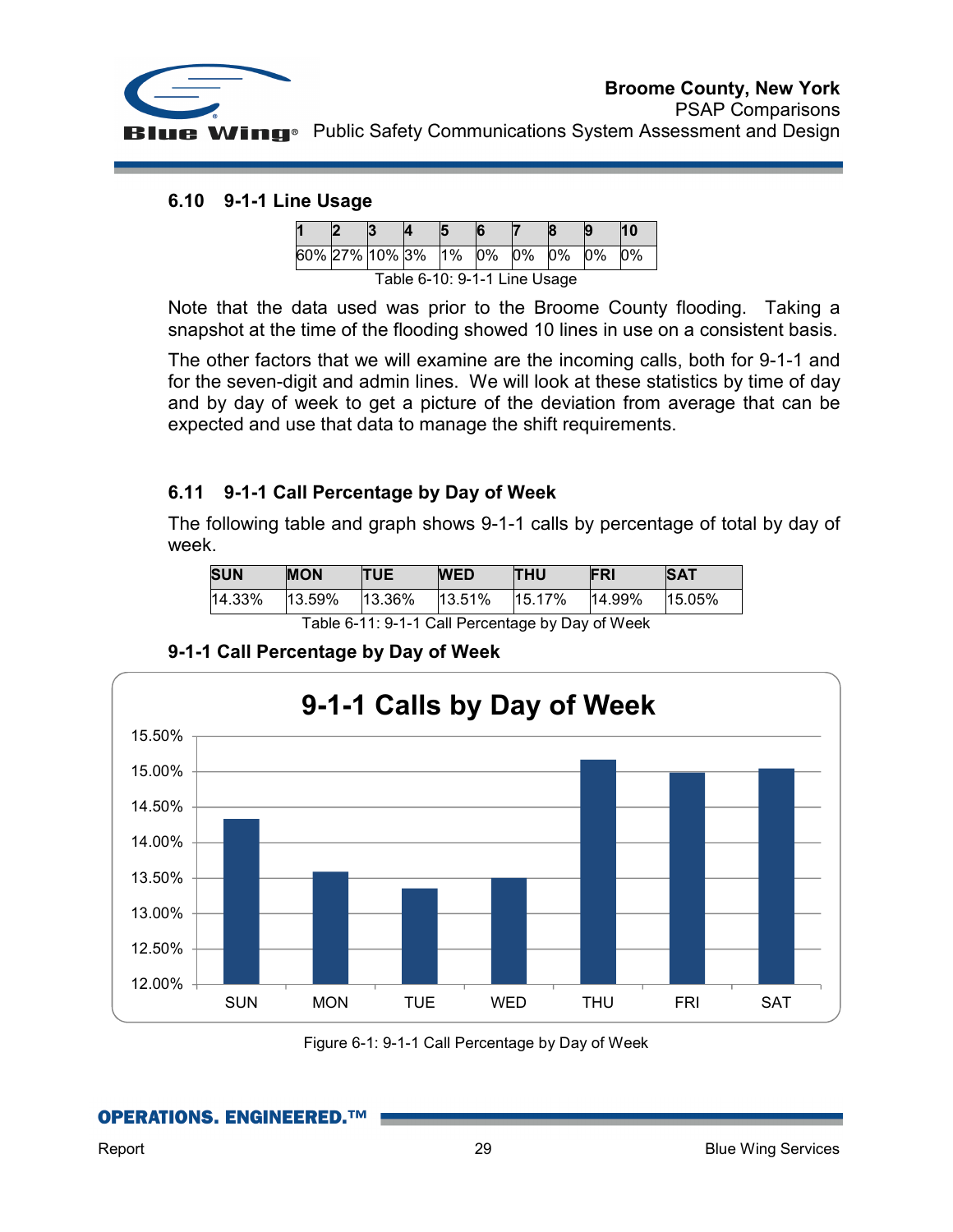

As can be seen, 9-1-1 calls are at their lightest Monday through Wednesday, with the heaviest loads on Thursday through Saturday, gradually tapering off through Sunday. This would generally point to the need for an extra call taker during the Thursday through Saturday night time frame.

The highest percentage is on Thursday, and represents a 6.2 percent increase of the average. The lowest percentage is on Tuesday and represents a decrease of 6.5 percent of the weekly average. The total deviation is 12.7 percent of the weekly average.

## **6.12 Call Percentage by Hour of the Day**

The following table and graph shows 9-1-1 calls by percentage of total by hour of day.

| <b>TIME</b>            | PCT.  |
|------------------------|-------|
| 00:00:00               | 3.30% |
| 01:00:00               | 2.97% |
| 02:00:00               | 2.23% |
| 03:00:00               | 2.11% |
| $\overline{04}$ :00:00 | 1.73% |
| 05:00:00               | 1.38% |
| 06:00:00               | 1.67% |
| 07:00:00               | 2.56% |
| 08:00:00               | 3.03% |
| 09:00:00               | 3.64% |
| 10:00:00               | 4.28% |
| 11:00:00               | 4.59% |
| 12:00:00               | 5.04% |
| 13:00:00               | 5.35% |
| 14:00:00               | 5.72% |
| 15:00:00               | 6.34% |
| 16:00:00               | 6.37% |
| 17:00:00               | 5.98% |
| 18:00:00               | 5.81% |
| 19:00:00               | 5.58% |
| 20:00:00               | 5.46% |
| 21:00:00               | 6.40% |
| 22:00:00               | 4.60% |
| 23:00:00               | 3.85% |

Table 6-12: 9-1-1 Call Percentage by Hour of the Day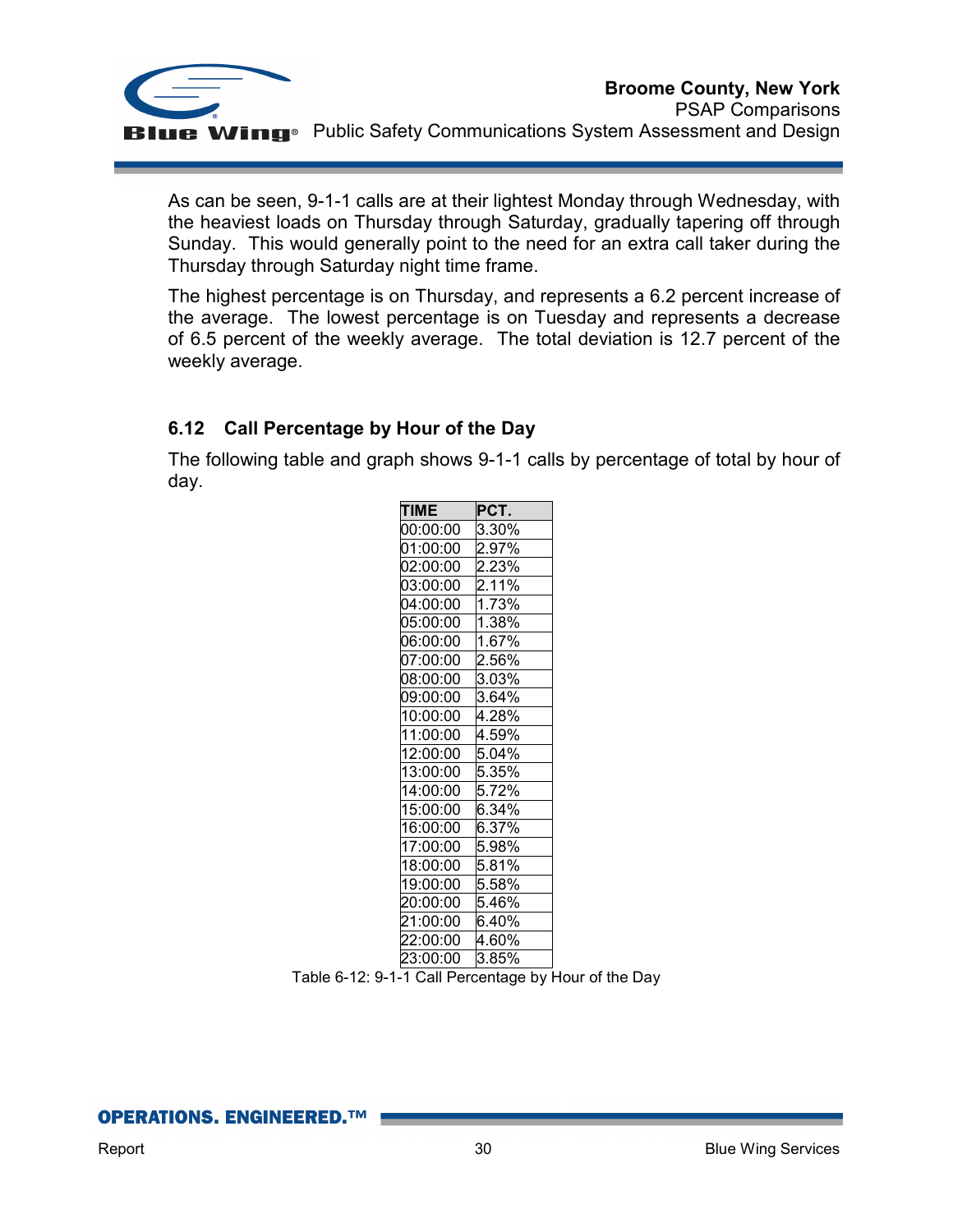



## **9-1-1 Call Percentage by Hour of the Day**

Figure 6-2: 9-1-1 Call Percentage by Hour of Day

The table shows a significant decrease in 9-1-1 call volume starting at around 10 p.m., and gradually decreasing to its lightest volume at 5 a.m., when it starts gradually increasing to its peak in later afternoons. There is almost a 3:1 delta between peak volumes and low early morning volumes. From a staffing point of view, this means that the number of call takers can start to decrease after midnight. Of course all dispatch centers usually reduce late night staffs due to call volume. Maximum call taker staffing should be available for the late afternoon, early evening time periods.

The highest percentage is around 2100, and represents a 53.6 percent increase of the average. The lowest percentage is around 0500, and represents a decrease of 66.9 percent of the daily average. The total deviation is 120.5 percent of the daily average.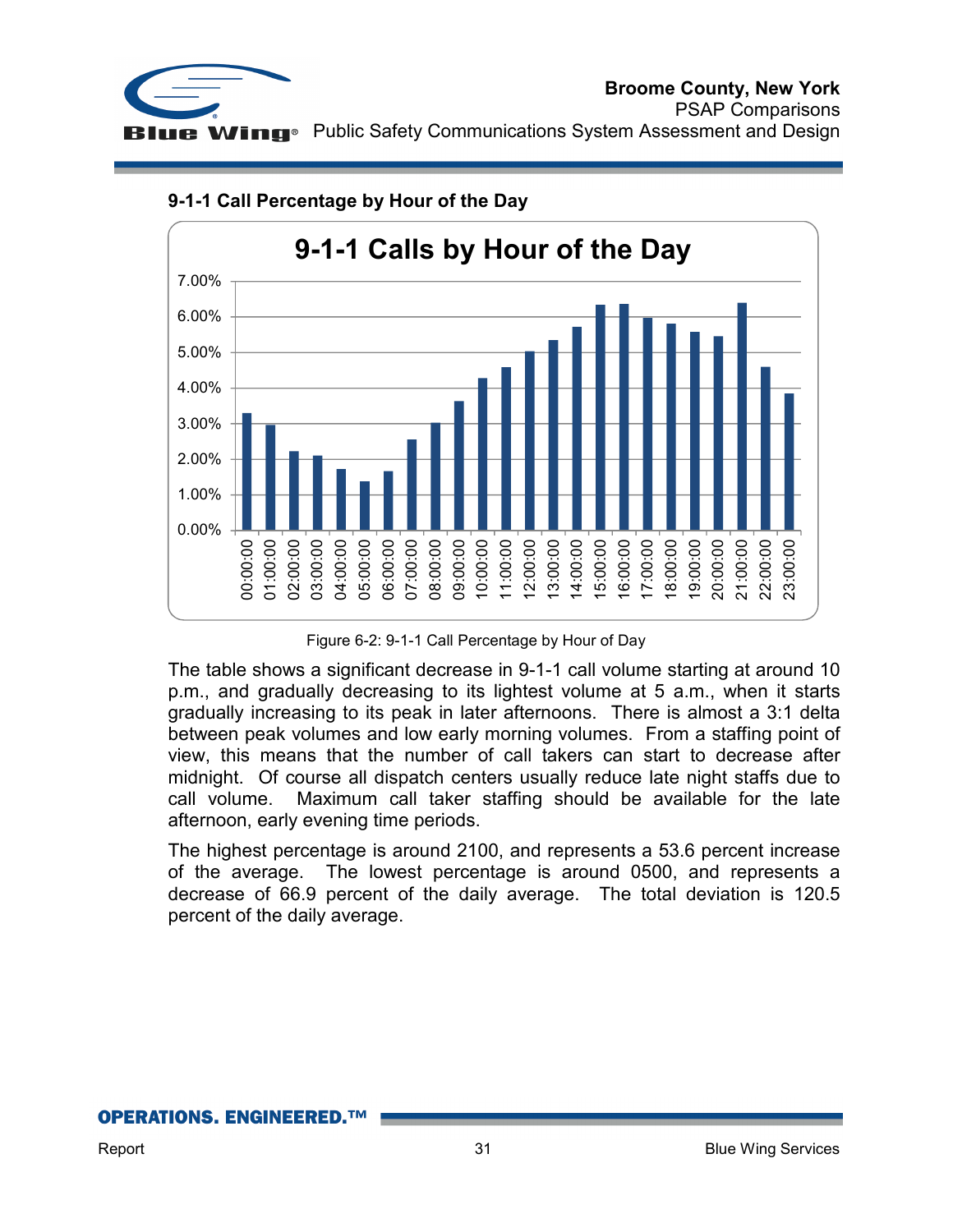

## **6.13 Weekly Versus Hour of the Day Percentages**

The following table shows 9-1-1 call volume in a combined table of time of day, and day of week. The highlighted values show call percentage equal to 50 percent more and 50 percent less than average.

|              | <b>SUN</b> | <b>MON</b> | <b>TUE</b> | <b>WED</b> | <b>THU</b> | <b>FRI</b> | <b>SAT</b> | <b>TOTAL</b> |
|--------------|------------|------------|------------|------------|------------|------------|------------|--------------|
| 00:00:00     | 0.62%      | 0.41%      | 0.37%      | 0.34%      | 0.45%      | 0.55%      | 0.56%      | 3.30%        |
| 01:00:00     | 0.51%      | 0.32%      | 0.29%      | 0.39%      | 0.37%      | 0.47%      | 0.61%      | 2.97%        |
| 02:00:00     | 0.42%      | 0.22%      | 0.25%      | 0.22%      | 0.25%      | 0.31%      | 0.56%      | 2.23%        |
| 03:00:00     | 0.51%      | 0.21%      | 0.17%      | 0.21%      | 0.20%      | 0.26%      | 0.55%      | 2.11%        |
| 04:00:00     | 0.36%      | 0.18%      | 0.17%      | 0.16%      | 0.22%      | 0.22%      | 0.41%      | 1.73%        |
| 05:00:00     | 0.25%      | 0.16%      | 0.15%      | 0.16%      | 0.19%      | 0.19%      | 0.28%      | 1.38%        |
| 06:00:00     | 0.25%      | 0.24%      | 0.20%      | 0.21%      | 0.29%      | 0.22%      | 0.27%      | 1.67%        |
| 07:00:00     | 0.31%      | 0.43%      | 0.31%      | 0.46%      | 0.45%      | 0.32%      | 0.29%      | 2.56%        |
| 08:00:00     | 0.33%      | 0.51%      | 0.48%      | 0.48%      | 0.42%      | 0.48%      | 0.33%      | 3.03%        |
| 09:00:00     | 0.50%      | 0.56%      | 0.48%      | 0.53%      | 0.49%      | 0.58%      | 0.50%      | 3.64%        |
| 10:00:00     | 0.66%      | 0.62%      | 0.59%      | 0.58%      | 0.62%      | 0.66%      | 0.55%      | 4.28%        |
| 11:00:00     | 0.62%      | 0.72%      | 0.62%      | 0.59%      | 0.66%      | 0.67%      | 0.70%      | 4.59%        |
| 12:00:00     | 0.66%      | 0.62%      | 0.70%      | 0.84%      | 0.70%      | 0.72%      | 0.80%      | 5.04%        |
| 13:00:00     | 0.78%      | 0.73%      | 0.78%      | 0.71%      | 0.77%      | 0.76%      | 0.83%      | 5.35%        |
| 14:00:00     | 0.75%      | 0.86%      | 0.79%      | 0.84%      | 0.82%      | 0.98%      | 0.67%      | 5.72%        |
| 15:00:00     | 0.94%      | 0.84%      | 0.89%      | 1.01%      | 0.95%      | 0.94%      | 0.78%      | 6.34%        |
| 16:00:00     | 0.90%      | 0.83%      | 0.95%      | 0.91%      | 0.94%      | 1.00%      | 0.84%      | 6.37%        |
| 17:00:00     | 0.79%      | 0.88%      | 0.85%      | 0.89%      | 0.84%      | 0.91%      | 0.82%      | 5.98%        |
| 18:00:00     | 0.83%      | 0.80%      | 0.80%      | 0.80%      | 0.90%      | 0.88%      | 0.80%      | 5.81%        |
| 19:00:00     | 0.81%      | 0.74%      | 0.77%      | 0.75%      | 0.79%      | 0.80%      | 0.91%      | 5.58%        |
| 20:00:00     | 0.69%      | 0.66%      | 0.85%      | 0.72%      | 0.86%      | 0.82%      | 0.86%      | 5.46%        |
| 21:00:00     | 0.72%      | 0.79%      | 0.83%      | 0.72%      | 1.68%      | 0.81%      | 0.84%      | 6.40%        |
| 22:00:00     | 0.61%      | 0.69%      | 0.62%      | 0.50%      | 0.76%      | 0.74%      | 0.68%      | 4.60%        |
| 23:00:00     | 0.51%      | 0.55%      | 0.46%      | 0.49%      | 0.56%      | 0.67%      | 0.60%      | 3.85%        |
| <b>Total</b> | 14.33%     | 13.59%     | 13.36%     | 13.51%     | 15.17%     | 14.99%     | 15.05%     | 100.00%      |

Table 6-13: Weekly Versus Hour of the Day Percentages

This data shows in detail what the last two graphs have shown. Low volumes are between 2 a.m. and 6 a.m., with a rise during the weekends. High volume is consistently late afternoon from 3-5 p.m., with some peaks on Thursday and Saturday nights.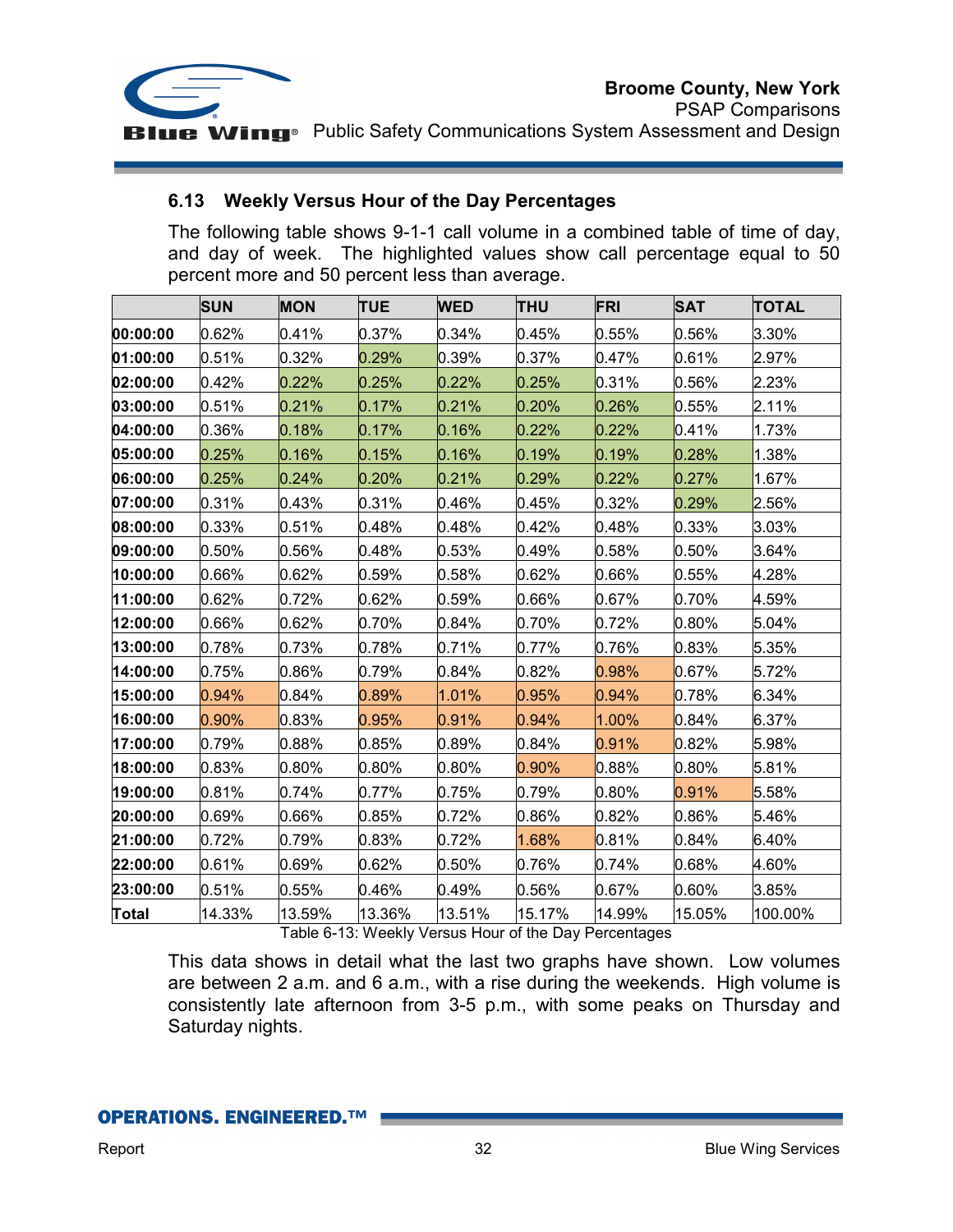

As was shown earlier, 9-1-1 calls are less than 20 percent of the total call volume. This would equate to one call taker assigned to 9-1-1 only calls, with statistical comparisons only. In real operation, at least two call takers should be assigned to ensure that calls get answered in a timely manner. With a daily deviation of 120 percent, this would show the need for up to four 9-1-1 call takers at busy times.

## **6.14 9-1-1 Call Parameters**

The following table shows an Erlang analysis for 9-1-1 calls.

The parameters were for a call time of 90 seconds, with 30 seconds allowed for wrap-up, with an average delay in answering of 10 seconds. This meets New York state guidelines. Broome County's phone records show average calls around 90 seconds.

| <b>Annual Calls</b>  | 87,569 |
|----------------------|--------|
| Daily                | 240    |
| Average Hour         | 10     |
| <b>Busy Hour</b>     | 24     |
| Call-takers Required |        |
| Average Hour         |        |
| <b>Busy Hour</b>     |        |

Table 6-14: 9-1-1 Call Parameters

This follows very closely with the initial estimates. With the wide variance in activity, it would show a normal staffing level of one to two between midnight and 6 a.m., two to three from 6 a.m. to noon, and three to four between noon and midnight.

## **6.15 Seven-Digit Calls by Day of Week by Percentage**

The following table and graph shows seven-digit and administrative calls by percentage of total by day of week.

| <b>SUN</b> | <b>MON</b> | <b>TUE</b> | <b>WED</b> | <b>THU</b> | <b>FRI</b> | <b>SAT</b> |
|------------|------------|------------|------------|------------|------------|------------|
| 11.38%     | 15.29%     | 14.84%     | 14.89%     | 15.44%     | 15.50%     | 12.67%     |

Table 6-15: Seven Digit Calls by Day of the Week by Percentage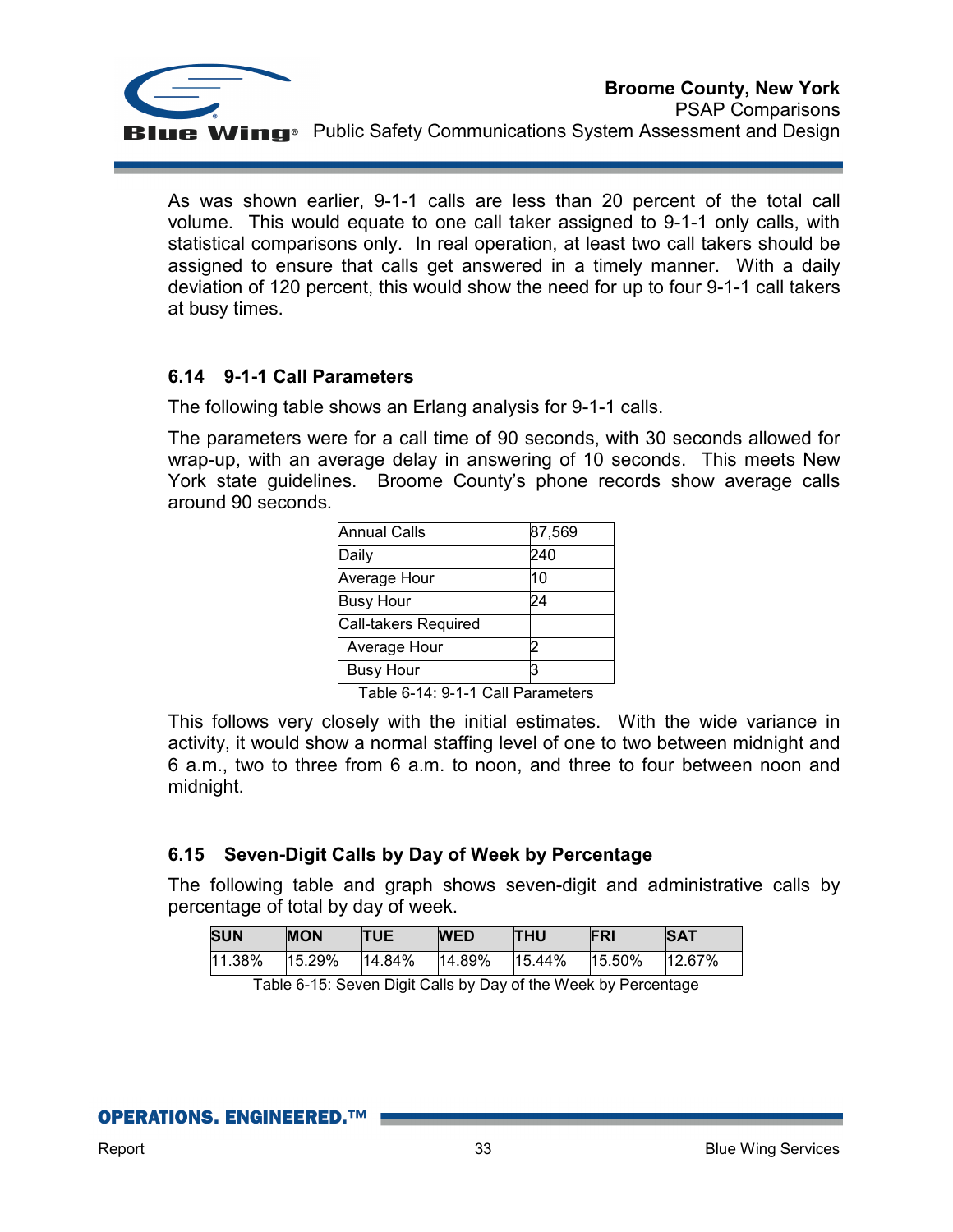



## **Seven-Digit Call Percentage by Day of Week by Percentage**

Since many of these calls are related to the actual agencies, and not the public, it can be readily seen that the highest levels consistently occur Monday through Friday.

The highest percentage is on Friday and represents an 8.5 percent increase of the weekly average. The lowest percentage is on Sunday and represents a decrease of 20.34 percent of the weekly average. The total deviation is 28.84 percent of the weekly average.

This could potentially allow for a smaller staff on weekends, but this needs to align with the total calls and responsibilities.

Figure 6-3: Seven-Digit Calls by Day of Week by Percentage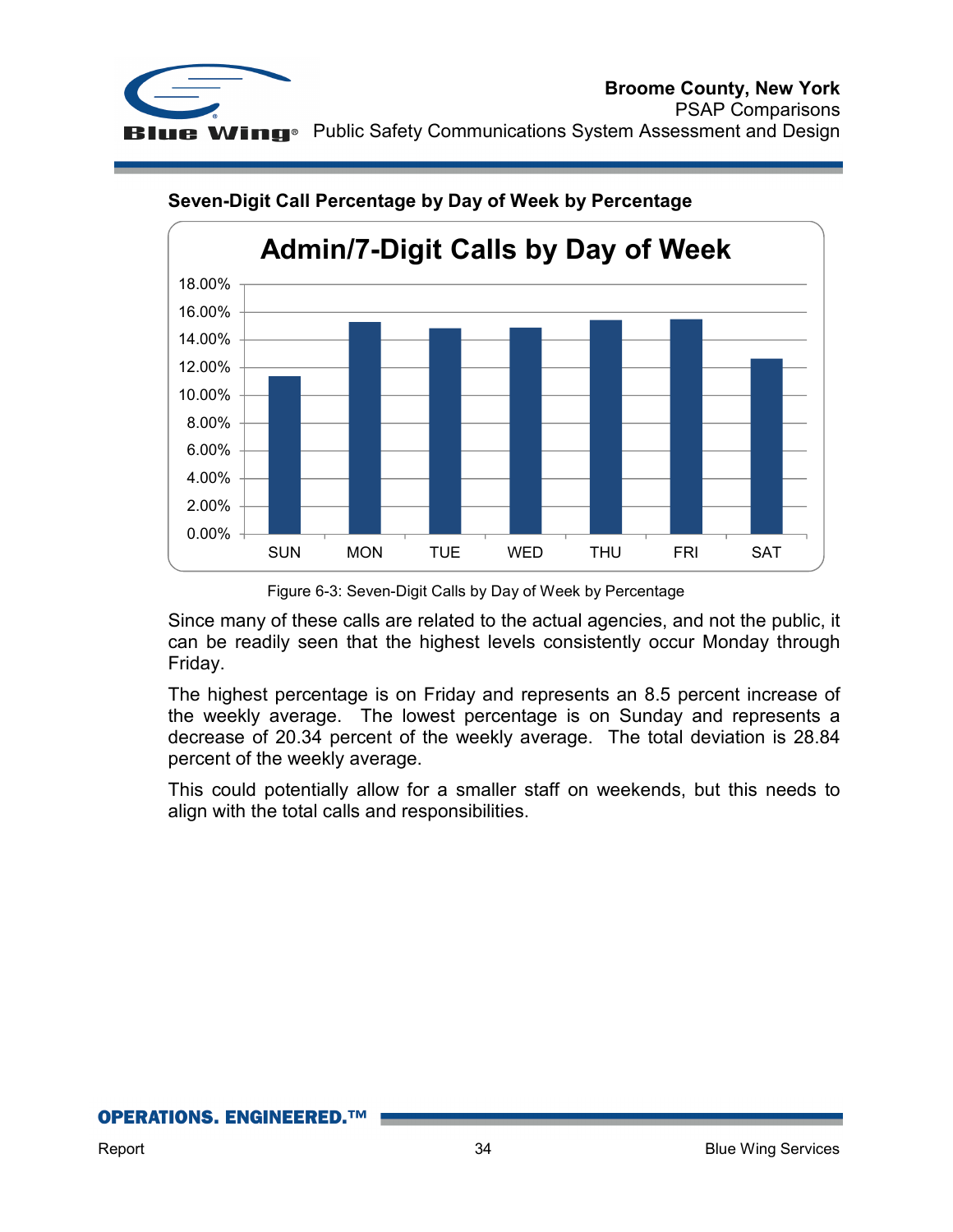

## **6.16 Seven-Digit Calls as Percentage by Hour**

The following table and graph shows seven-digit and administrative calls by percentage of total by hour of day.

| 00:00:00               | 2.54%                |
|------------------------|----------------------|
| 01:00:00               | 2.03%                |
| 02:00:00               | 1.69%                |
| 03:00:00               | 1.62%                |
| 04:00:00               | 1.37%                |
| 05:00:00               | 1.39%                |
| 06:00:00               | 2.30%                |
| $\overline{07}$ :00:00 | 2.93%                |
| 08:00:00               | 4.09%                |
| 09:00:00               | 5.01%                |
| 10:00:00               | $\overline{5.70\%}$  |
| 11:00:00               | 5.76%                |
| 12:00:00               | $\overline{5.74\%}$  |
| 13:00:00               | 5.88%                |
| 14:00:00               | 6.22%                |
| 15:00:00               | 6.71%                |
| 16:00:00               | $6.32\%$             |
| 17:00:00               | 5.52%                |
| 18:00:00               | 5.19%                |
| 19:00:00               | 4.72 $\overline{\%}$ |
| 20:00:00               | 4.75%                |
| 21:00:00               | 4.78%                |
| 22:00:00               | 4.38%                |
| 23:00:00               | 3.36%                |
|                        |                      |

Table 6-16: Seven-Digit Calls as Percentage by Hour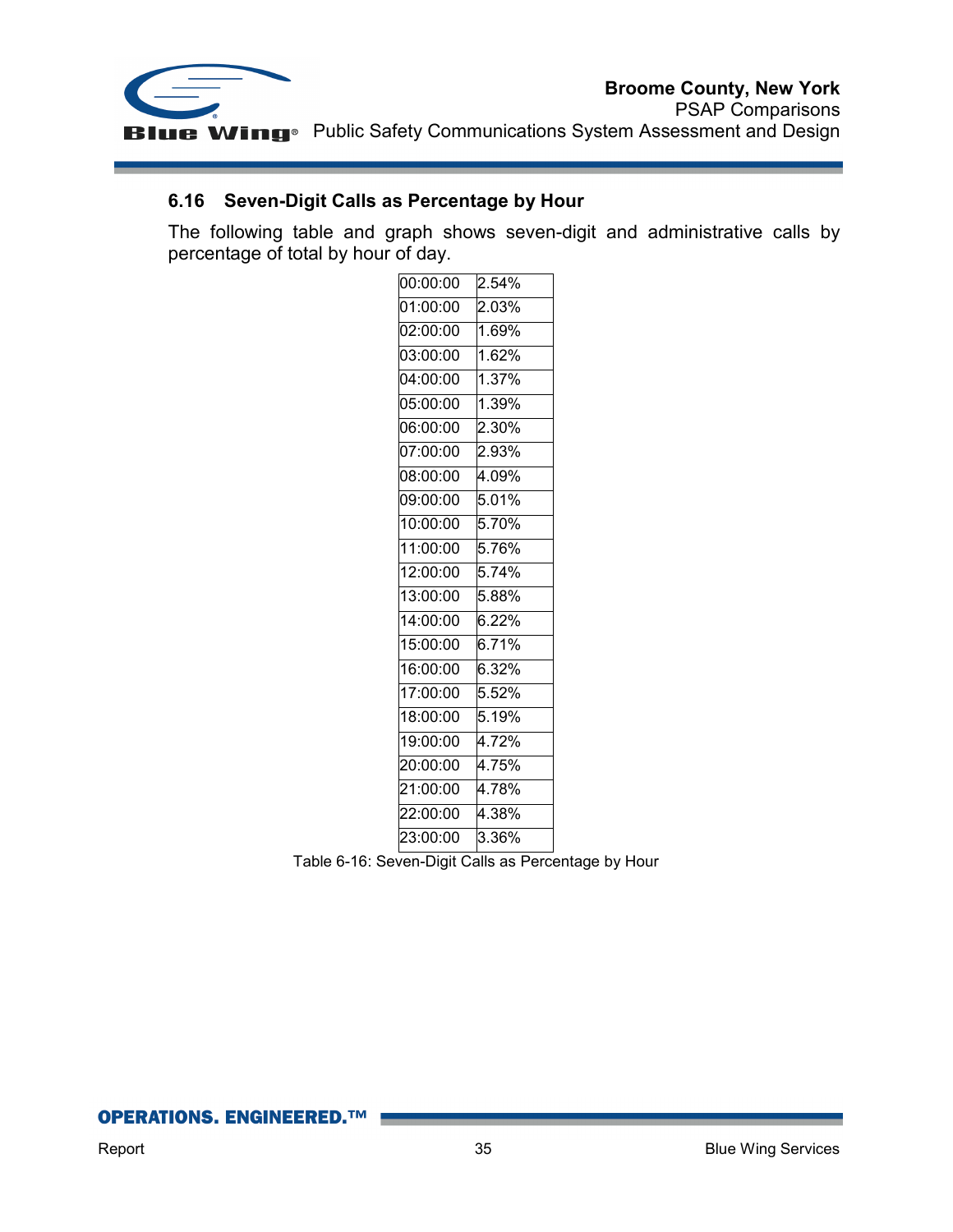



#### **Seven-Digit Calls as Percentage by Hour**

Figure 6-4: Seven-Digit Calls as Percentage by Hour

This shows consistently high usage during the daytime hours of 9 a.m. until 6 p.m., tapering off until midnight, with very low volumes from midnight through 7 a.m.

The low activity point of 0500 is at the same point as the 9-1-1 activity.

The highest percentage is around 1500, and represents a 61 percent increase of the average. The lowest percentage is around 0500, and represents a decrease of 67.1 percent of the daily average. The total deviation is 128.1 percent of the daily average.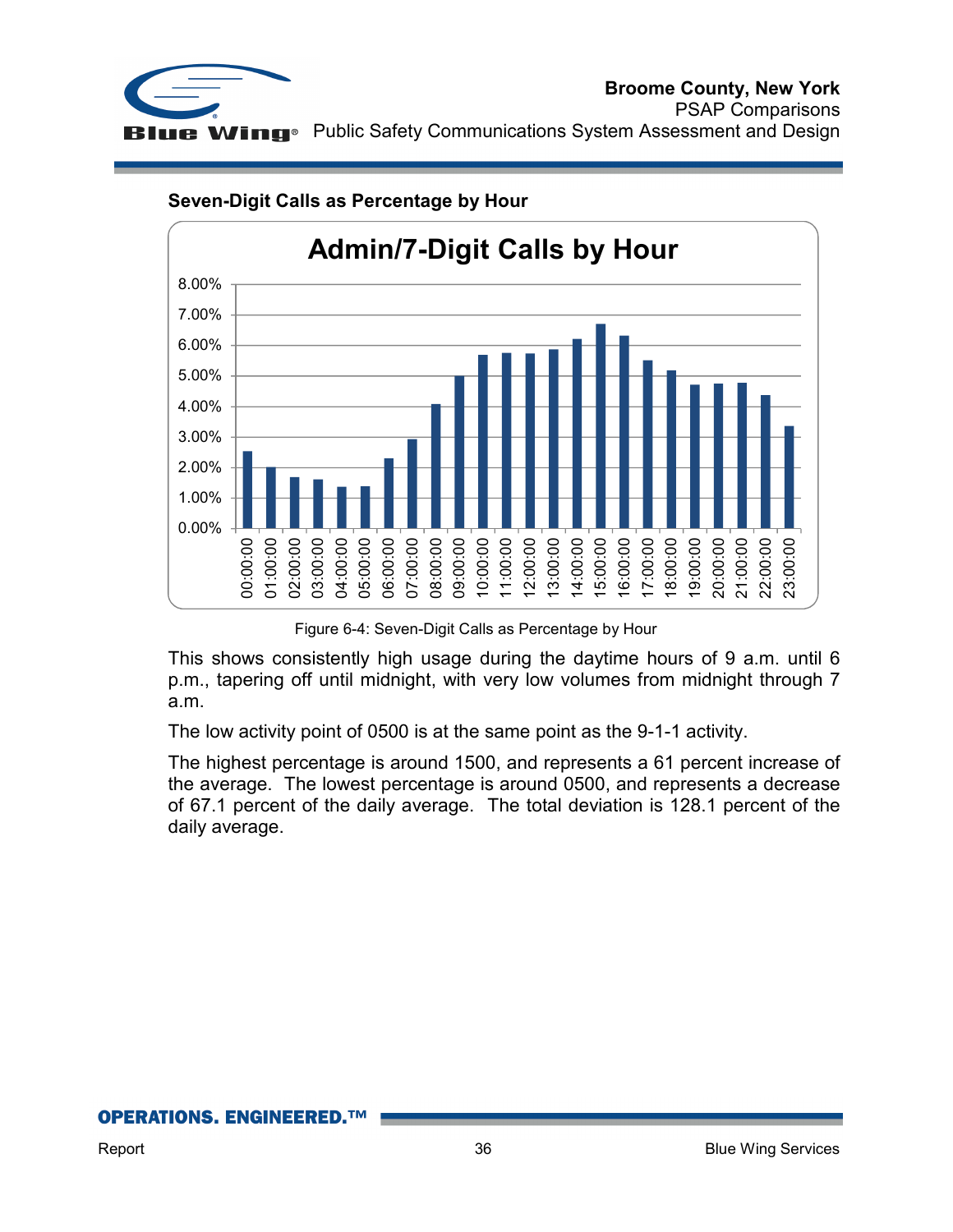

## **6.17 Non-9-1-1 Calls by Percentage by Day and Time of Day**

The following table shows non 9-1-1 call volume in a combined table of time of day, and day of week. The highlighted values show call percentage equal to 50 percent more and 50 percent less than average.

|              | <b>SUN</b> | <b>MON</b> | <b>TUE</b> | <b>WED</b> | <b>THU</b> | FRI    | <b>SAT</b> | <b>TOTAL</b> |
|--------------|------------|------------|------------|------------|------------|--------|------------|--------------|
| 00:00:00     | 0.46%      | 0.30%      | 0.36%      | 0.30%      | 0.32%      | 0.38%  | 0.43%      | 2.54%        |
| 01:00:00     | 0.36%      | 0.26%      | 0.24%      | 0.27%      | 0.24%      | 0.32%  | 0.33%      | 2.03%        |
| 02:00:00     | 0.29%      | 0.18%      | 0.20%      | 0.23%      | 0.23%      | 0.25%  | 0.30%      | 1.69%        |
| 03:00:00     | 0.30%      | 0.18%      | 0.17%      | 0.18%      | 0.20%      | 0.25%  | 0.33%      | 1.62%        |
| 04:00:00     | 0.26%      | 0.17%      | 0.13%      | 0.13%      | 0.19%      | 0.19%  | 0.29%      | 1.37%        |
| 05:00:00     | 0.23%      | 0.21%      | 0.16%      | 0.17%      | 0.20%      | 0.19%  | 0.23%      | 1.39%        |
| 06:00:00     | 0.31%      | 0.37%      | 0.28%      | 0.30%      | 0.35%      | 0.37%  | 0.33%      | 2.30%        |
| 07:00:00     | 0.32%      | 0.47%      | 0.40%      | 0.43%      | 0.48%      | 0.45%  | 0.39%      | 2.93%        |
| 08:00:00     | 0.38%      | 0.70%      | 0.63%      | 0.61%      | 0.67%      | 0.62%  | 0.48%      | 4.09%        |
| 09:00:00     | 0.43%      | 0.85%      | $0.77\%$   | 0.78%      | 0.84%      | 0.83%  | 0.51%      | 5.01%        |
| 10:00:00     | 0.51%      | 1.00%      | 0.87%      | 0.87%      | 0.91%      | 0.93%  | 0.62%      | 5.70%        |
| 11:00:00     | 0.51%      | 0.95%      | 0.91%      | 0.94%      | 0.90%      | 0.93%  | 0.61%      | 5.76%        |
| 12:00:00     | 0.59%      | $0.88\%$   | $0.86\%$   | 0.90%      | 0.87%      | 0.93%  | 0.71%      | 5.74%        |
| 13:00:00     | 0.61%      | 0.88%      | 0.94%      | 0.93%      | 0.90%      | 0.96%  | 0.66%      | 5.88%        |
| 14:00:00     | 0.64%      | 1.01%      | 0.98%      | 0.96%      | 0.99%      | 1.01%  | 0.63%      | 6.22%        |
| 15:00:00     | 0.67%      | 1.10%      | 1.06%      | 1.10%      | 1.09%      | 1.03%  | 0.66%      | 6.71%        |
| 16:00:00     | 0.67%      | 0.98%      | 1.02%      | 0.96%      | 1.03%      | 0.96%  | 0.71%      | 6.32%        |
| 17:00:00     | 0.63%      | 0.84%      | 0.87%      | 0.90%      | 0.77%      | 0.84%  | 0.67%      | 5.52%        |
| 18:00:00     | 0.61%      | 0.79%      | 0.77%      | 0.82%      | 0.75%      | 0.77%  | 0.69%      | 5.19%        |
| 19:00:00     | 0.58%      | 0.63%      | 0.68%      | 0.72%      | 0.71%      | 0.74%  | 0.65%      | 4.72%        |
| 20:00:00     | 0.57%      | 0.70%      | 0.74%      | 0.71%      | 0.78%      | 0.62%  | 0.63%      | 4.75%        |
| 21:00:00     | $0.56\%$   | $0.68\%$   | 0.75%      | 0.67%      | 0.81%      | 0.68%  | 0.62%      | 4.78%        |
| 22:00:00     | 0.48%      | 0.67%      | 0.61%      | 0.61%      | 0.72%      | 0.66%  | 0.63%      | 4.38%        |
| 23:00:00     | 0.43%      | 0.49%      | 0.44%      | 0.40%      | 0.49%      | 0.56%  | 0.55%      | 3.36%        |
| <b>Total</b> | 11.38%     | 15.29%     | 14.84%     | 14.89%     | 15.44%     | 15.50% | 12.67%     | 100.00%      |

Table 6-17: Non-9-1-1 Calls by Percentage by Day and Time of Day

This data shows in detail what the last two graphs have shown. Lowest volumes are between 1 a.m. and 6 a.m. High volume is consistently 10 a.m. to 4 p.m., and only on weekdays. Also note that there seems to be a slight drop off at noon, possibly department staff taking lunch breaks.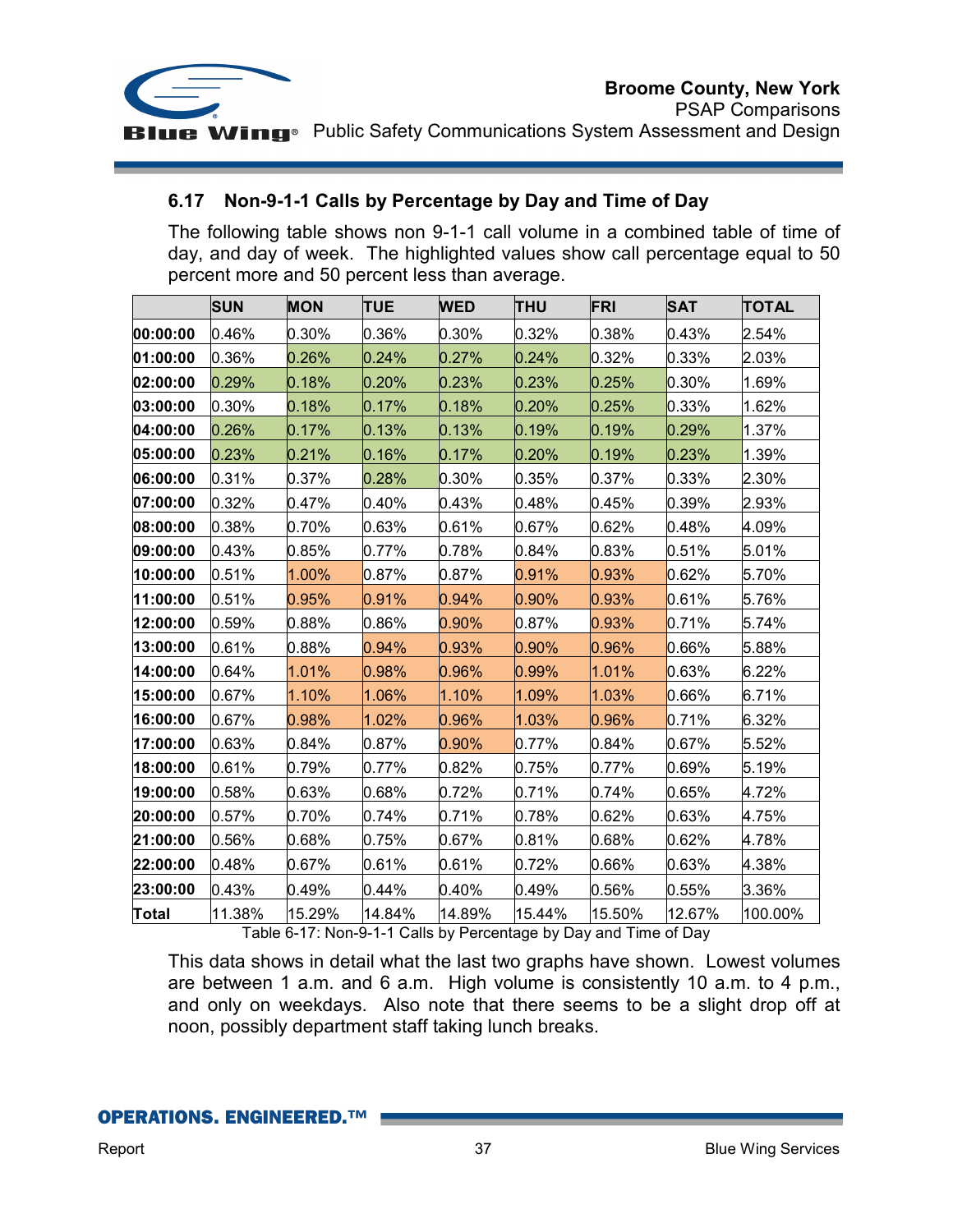

As was shown earlier, non-9-1-1 calls are more than 80 percent of the total call volume. This would equate to four call takers assigned to seven-digit and administrative calls, statistically only. With a daily deviation of 120 percent, this would show the need for up to eight call takers at the busiest times.

## **6.18 Parameters for Non-9-1-1 Calls**

The following table shows an Erlang analysis of for non-9-1-1 calls.

The parameters were set for a call time of 60 seconds, with 30 seconds allowed for wrap-up, with an average delay in answering of 15 seconds. Broome County's phone records show average calls around 60 seconds. The admin lines also show that 11 percent of incoming calls were placed on hold, for an average of 40 seconds.

| <b>Annual Calls</b>  | 388,464 |
|----------------------|---------|
| Daily                | 1,064   |
| Average Hour         | 44      |
| <b>Busy Hour</b>     | 106     |
| Call Takers Required |         |
| Average Hour         | з       |
| <b>Busy Hour</b>     | 5       |

Table 6-18: Parameters for Non-9-1-1 Calls

This follows very closely with the initial estimates. With the wide variance in activity, it would show a normal staffing level of two to three between midnight and 6 a.m., three to four from 6 a.m. to 10 a.m., and five to six between 10 a.m. and midnight during the week.

Weekends show a significantly lower call volume. For weekends, two to three between midnight and 6 a.m., with three to four call takers between 6 a.m. and midnight would cover the activity.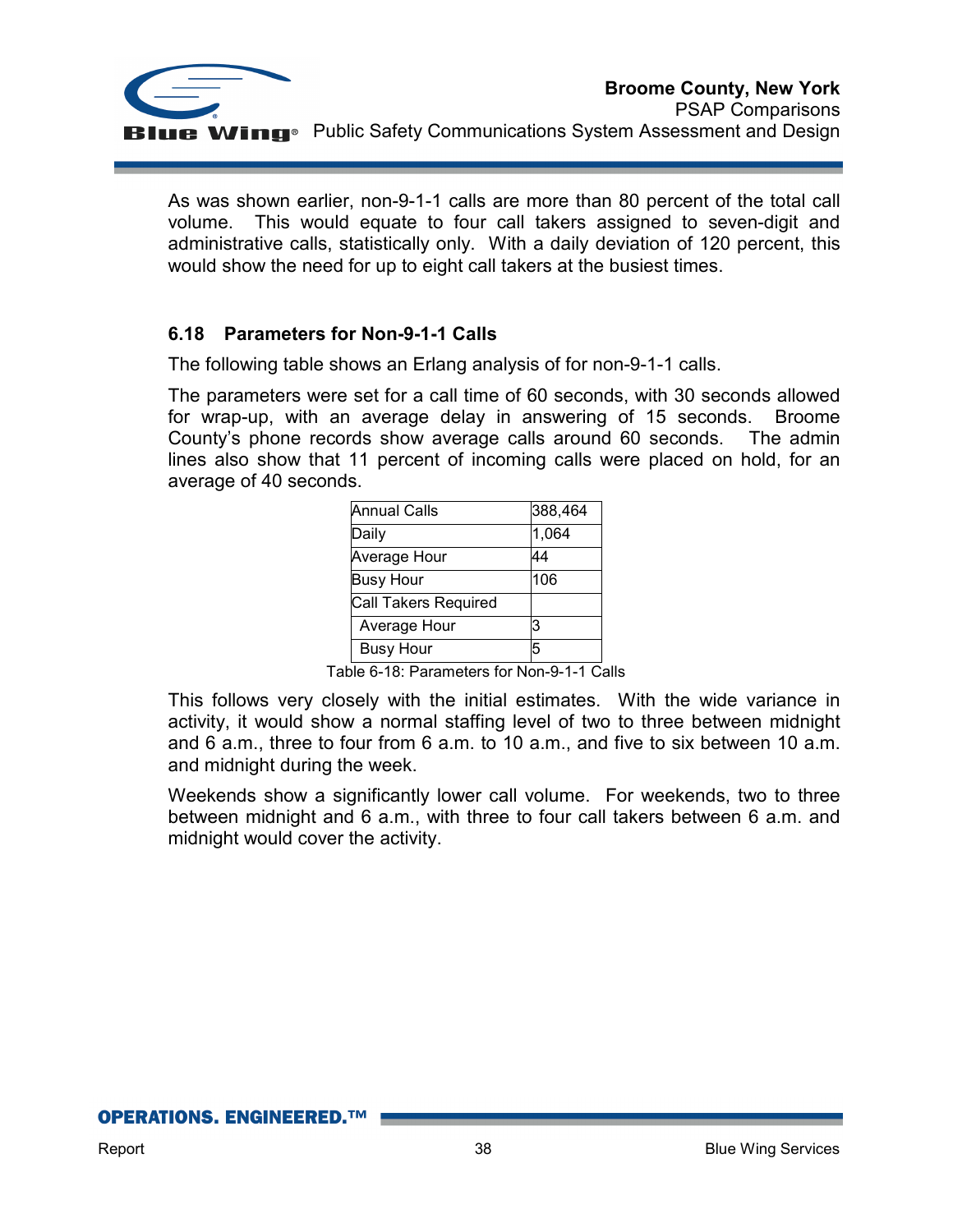

## **6.19 Total Calls as Percentage by Day of Week**

Next, we will examine the total call activity. The following table and graph show calls by percentage of total by day of week for all phone calls.

| SUN    | <b>MON</b> | <b>TUE</b> | <b>WED</b>     | <b>THURS</b> | <b>FRI</b> | <b>SAT</b> |
|--------|------------|------------|----------------|--------------|------------|------------|
| 12.07% | 14.89%     | 14.50%     | 14.57%  15.38% |              | 15.38%     | $13.22\%$  |

Table 6-19: Total Calls as Percentage by Day of Week



## **Total Calls as Percentage by Day of Week**

Figure 6-5: Total Calls as Percentage by Day of Week

It would seem that adding the total calls smoothes the per-day average a bit, as the increase in 9-1-1 calls Thursday and Friday add to the total load, while the decrease in administrative calls helps alleviate the 9-1-1 load for Saturdays. Sunday is still the slowest period overall.

The highest percentage is on Thursday and Friday and represents a 7.66 percent increase over the weekly average. The lowest percentage is on Sunday, and represents a decrease of 15.51 percent below the weekly average. The total deviation is 23.17 percent of the weekly average.

This could potentially allow for a smaller staff on weekends, but this needs to align with the total calls and responsibilities.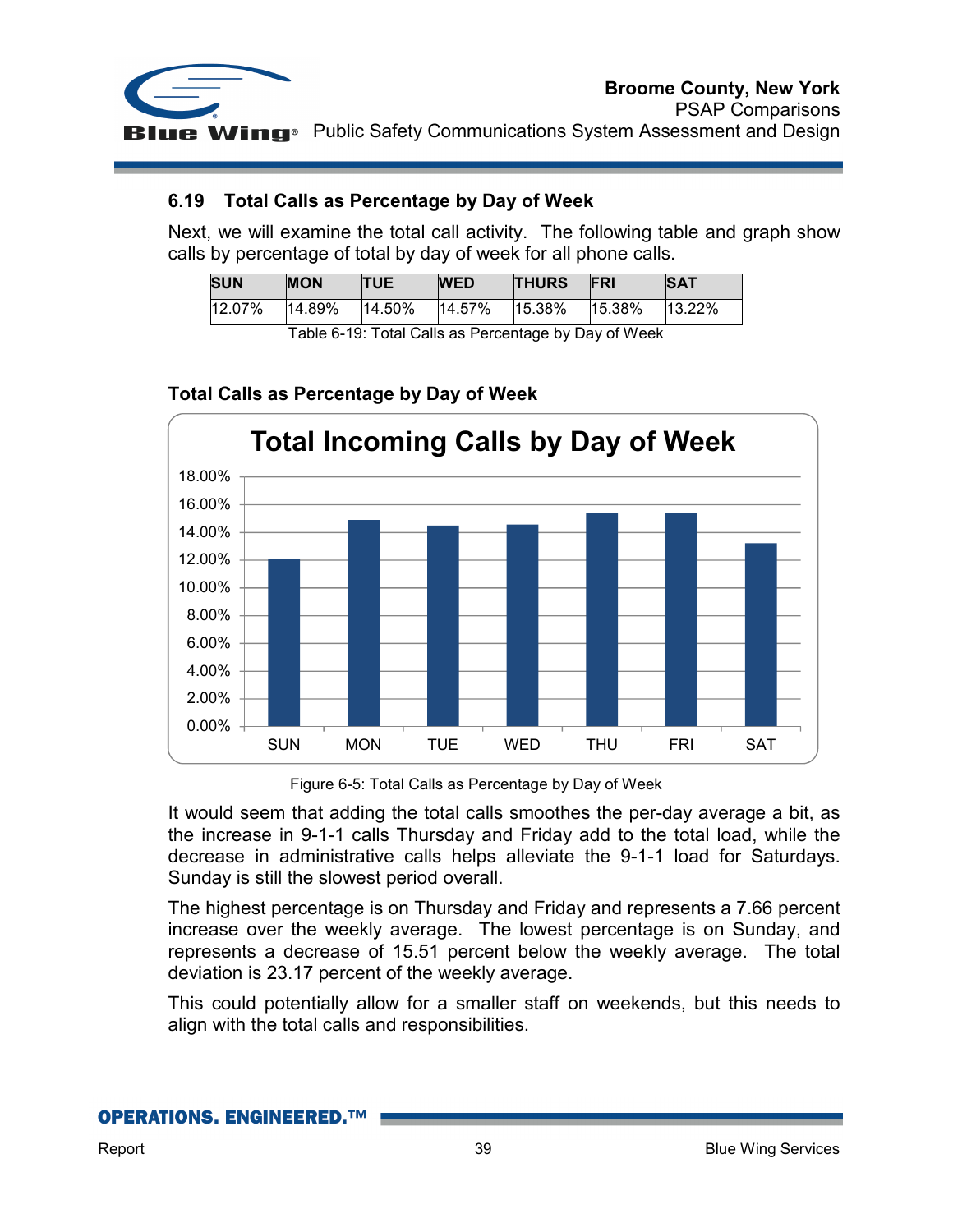

## **6.20 Incoming Calls by Percentage of Hour of Day**

The following table and graph show the total incoming calls by percentage of total by hour of day.

| 00:00:00 | 2.72%               |
|----------|---------------------|
| 01:00:00 | 2.24%               |
| 02:00:00 | 1.82%               |
| 03:00:00 | 1.73%               |
| 04:00:00 | 1.46%               |
| 05:00:00 | 1.39%               |
| 06:00:00 | 2.16%               |
| 07:00:00 | 2.85%               |
| 08:00:00 | 3.84%               |
| 09:00:00 | 4.69%               |
| 10:00:00 | 5.37%               |
| 11:00:00 | 5.48%               |
| 12:00:00 | 5.58%               |
| 13:00:00 | 5.75%               |
| 14:00:00 | 6.10%               |
| 15:00:00 | 6.62%               |
| 16:00:00 | 6.33%               |
| 17:00:00 | 5.63%               |
| 18:00:00 | $\overline{5.33\%}$ |
| 19:00:00 | 4.92%               |
| 20:00:00 | 4.92%               |
| 21:00:00 | 5.16%               |
| 22:00:00 | 4.43%               |
| 23:00:00 | $\overline{3.48\%}$ |
|          |                     |

Table 6-20: Table: Incoming Calls by Percentage of Hour of Day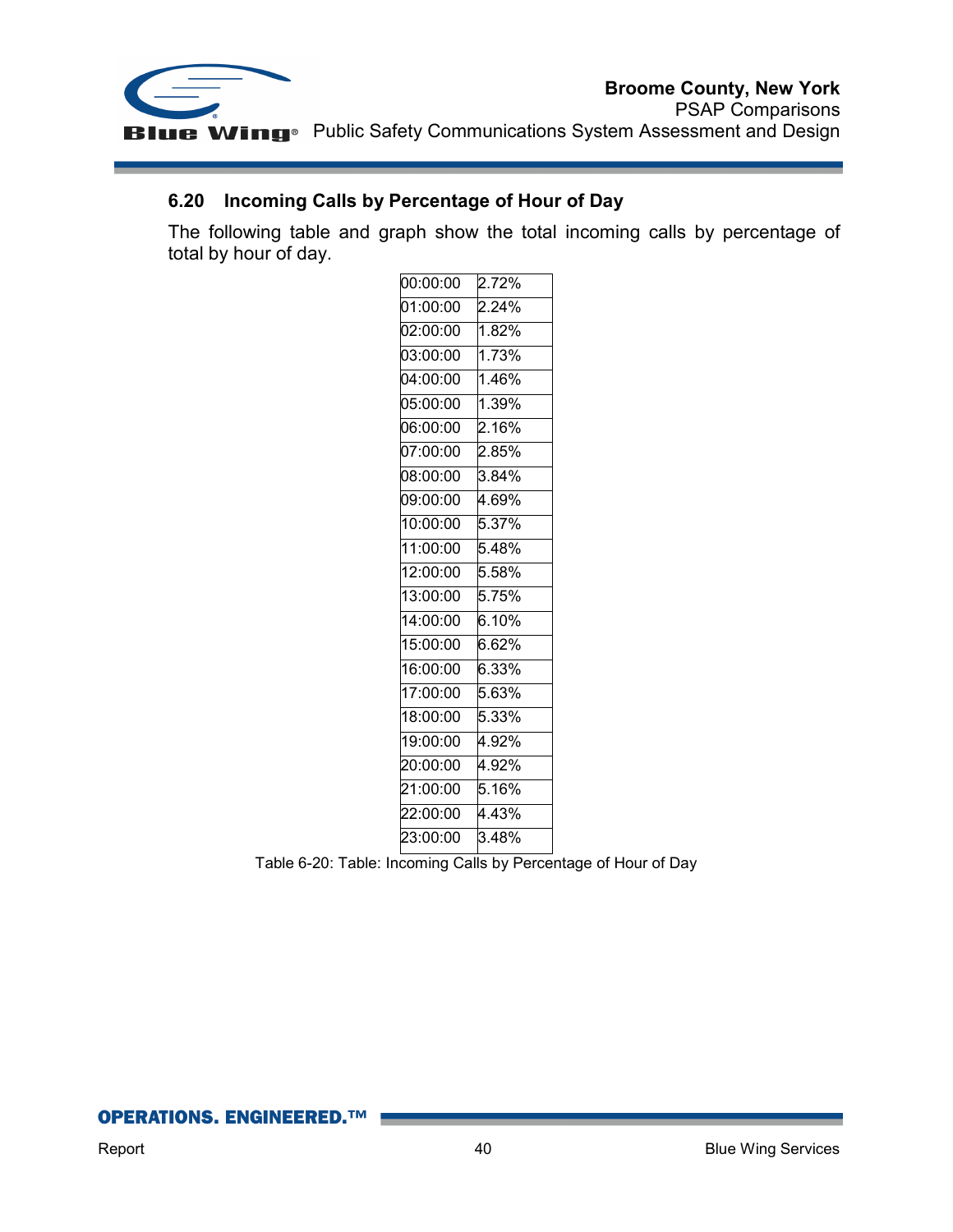



## **Incoming Calls by Percentage of Hour of Day**

Table 6-21: Incoming Calls by Percentage of Hour of Day

This shows consistently high usage during the daytime hours of 9 a.m. to 6 p.m., tapering off until midnight, with very low volumes from midnight through 6 a.m. This shows the same curve as the 9-1-1 and administrative calls individually, but accentuates both the high volumes in the late afternoon and the low volumes after midnight.

The highest percentage is around 1500, and represents a 58.9 percent increase over the average. The lowest percentage is around 0500, and represents a decrease of 66.6 percent under the daily average. The total deviation is 125.5 percent of the daily average.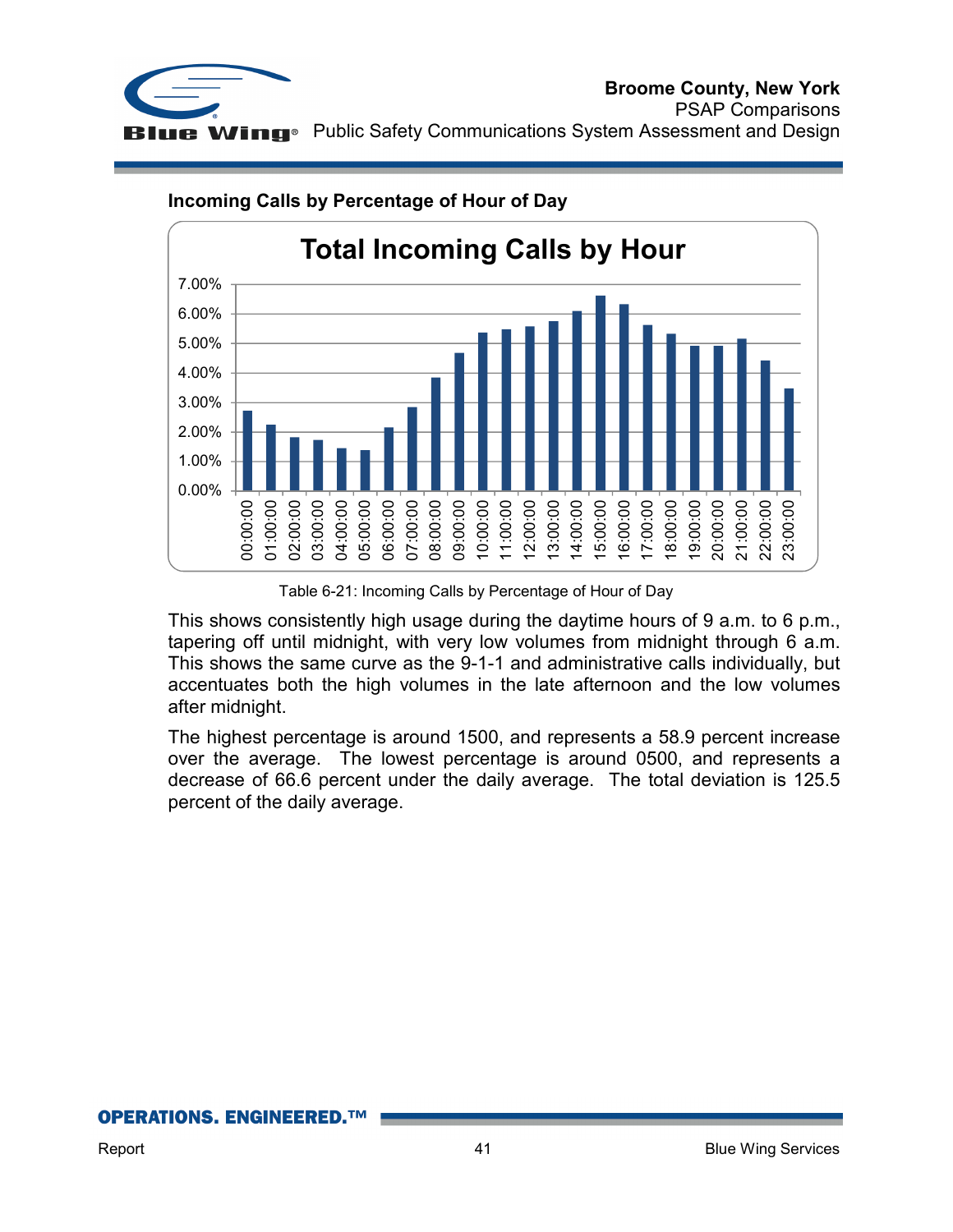

## **6.21 Incoming Calls by Percentage of Day of Week and Hour of Day**

The highlighted values show call percentage equal to 50 percent more and 50 percent less than average.

|              | <b>SUN</b> | <b>MON</b> | <b>TUE</b> | <b>WED</b> | <b>THU</b> | FRI    | <b>SAT</b> | <b>TOTAL</b> |
|--------------|------------|------------|------------|------------|------------|--------|------------|--------------|
| 00:00:00     | $0.50\%$   | 0.32%      | 0.36%      | 0.31%      | 0.35%      | 0.42%  | 0.46%      | 2.72%        |
| 01:00:00     | 0.40%      | 0.27%      | 0.25%      | 0.30%      | 0.27%      | 0.36%  | 0.40%      | 2.24%        |
| 02:00:00     | 0.32%      | 0.19%      | 0.21%      | 0.23%      | 0.24%      | 0.27%  | 0.36%      | 1.82%        |
| 03:00:00     | 0.35%      | 0.19%      | 0.17%      | 0.19%      | 0.20%      | 0.26%  | 0.38%      | 1.73%        |
| 04:00:00     | 0.29%      | 0.17%      | 0.14%      | 0.14%      | 0.20%      | 0.20%  | 0.32%      | 1.46%        |
| 05:00:00     | 0.23%      | 0.20%      | 0.16%      | 0.17%      | 0.20%      | 0.19%  | 0.24%      | 1.39%        |
| 06:00:00     | 0.30%      | 0.34%      | 0.26%      | 0.28%      | 0.33%      | 0.33%  | 0.31%      | 2.16%        |
| 07:00:00     | 0.32%      | 0.46%      | 0.38%      | 0.44%      | 0.47%      | 0.42%  | 0.37%      | 2.85%        |
| 08:00:00     | 0.37%      | 0.66%      | 0.60%      | 0.58%      | 0.61%      | 0.59%  | 0.44%      | 3.84%        |
| 09:00:00     | 0.45%      | 0.79%      | 0.70%      | 0.72%      | 0.76%      | 0.77%  | 0.51%      | 4.69%        |
| 10:00:00     | 0.54%      | 0.91%      | 0.80%      | 0.80%      | 0.84%      | 0.87%  | 0.60%      | 5.37%        |
| 11:00:00     | 0.53%      | $0.90\%$   | 0.84%      | 0.86%      | 0.85%      | 0.87%  | 0.64%      | 5.48%        |
| 12:00:00     | 0.61%      | 0.82%      | 0.82%      | 0.88%      | 0.83%      | 0.88%  | 0.73%      | 5.58%        |
| 13:00:00     | 0.65%      | $0.84\%$   | $0.90\%$   | 0.88%      | 0.87%      | 0.91%  | 0.70%      | 5.75%        |
| 14:00:00     | 0.67%      | 0.97%      | 0.94%      | 0.93%      | 0.95%      | 1.01%  | 0.64%      | 6.10%        |
| 15:00:00     | 0.73%      | 1.04%      | 1.02%      | 1.08%      | 1.06%      | 1.01%  | 0.69%      | 6.62%        |
| 16:00:00     | 0.72%      | 0.95%      | 1.00%      | 0.95%      | 1.00%      | 0.97%  | 0.74%      | 6.33%        |
| 17:00:00     | 0.67%      | 0.85%      | 0.86%      | 0.89%      | 0.79%      | 0.86%  | 0.71%      | 5.63%        |
| 18:00:00     | 0.66%      | 0.79%      | $0.77\%$   | 0.82%      | 0.79%      | 0.80%  | 0.71%      | 5.33%        |
| 19:00:00     | 0.63%      | 0.66%      | 0.70%      | 0.73%      | 0.73%      | 0.76%  | 0.71%      | 4.92%        |
| 20:00:00     | 0.60%      | 0.69%      | 0.77%      | 0.71%      | 0.80%      | 0.67%  | 0.68%      | 4.92%        |
| 21:00:00     | 0.60%      | 0.71%      | $0.77\%$   | 0.68%      | 1.02%      | 0.71%  | 0.67%      | 5.16%        |
| 22:00:00     | 0.51%      | 0.67%      | 0.62%      | 0.58%      | 0.73%      | 0.68%  | 0.65%      | 4.43%        |
| 23:00:00     | 0.45%      | 0.51%      | 0.45%      | 0.42%      | 0.51%      | 0.59%  | 0.56%      | 3.48%        |
| <b>Total</b> | 12.07%     | 14.89%     | 14.50%     | 14.57%     | 15.38%     | 15.38% | 13.22%     | 100.00%      |

Table 6-22: Incoming Calls by Percentage of Day of Week and Hour of Day

This data shows in detail what the last two graphs have shown. Lowest volumes are between 1 a.m. to 6 am. High volume is consistently 2 p.m. to 5 p.m., and only on weekdays.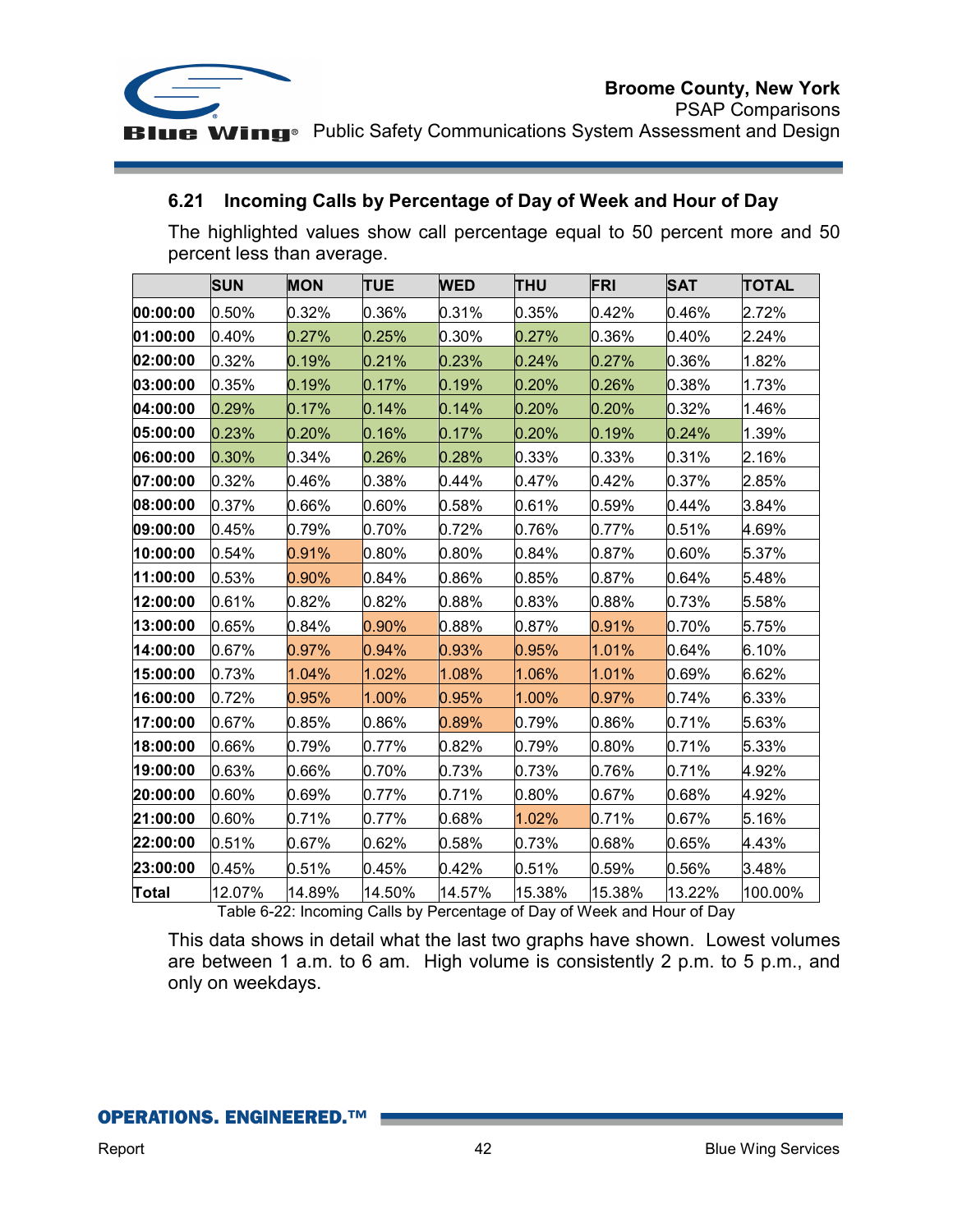

## **7 Staffing – Call Taker Summary**

All of the numbers point to a flexible number of call takers. Monday through Friday, more call takers would be needed for the afternoon shifts during the week, tapering down to a lower staff at midnight, and then a limited staff until 6 a.m. All other shifts should maintain the average number of call takers.

The following table shows an Erlang analysis for total calls.

Treating all calls the same; the parameters were for a call time of 90 seconds, with 30 seconds allowed for wrap-up, with an average delay in answering of 10 seconds. This meets New York state guidelines. Broome County's phone records show average calls around 90 seconds and 60 seconds for sevendigit/admin. Note that the admin lines show that 11 percent of incoming calls were placed on hold, for an average of 40 seconds.

| <b>Annual Calls</b>  | 476,033 |
|----------------------|---------|
| Daily                | 1,304   |
| Average Hour         | 54      |
| <b>Busy Hour</b>     | 130     |
| Call Takers Required |         |
| Average Hour         |         |
| <b>Busy Hour</b>     | 8       |

## **7.1 Staffing Based on Total Calls**

Table 7-1: Staffing Based on Total Calls

This follows very closely with the initial estimates. With the wide variance in activity, it would show a normal staffing level of three to four call takers between midnight and 6 a.m., five to six call takers between 6 a.m. and noon, and seven to eight call takers between noon and midnight.

Weekends have a lower number of seven-digit calls, but an increased number of 9-1-1 calls. Overall, the call activity is lower, so five to seven call takers between 6 a.m. and midnight would be suitable for coverage.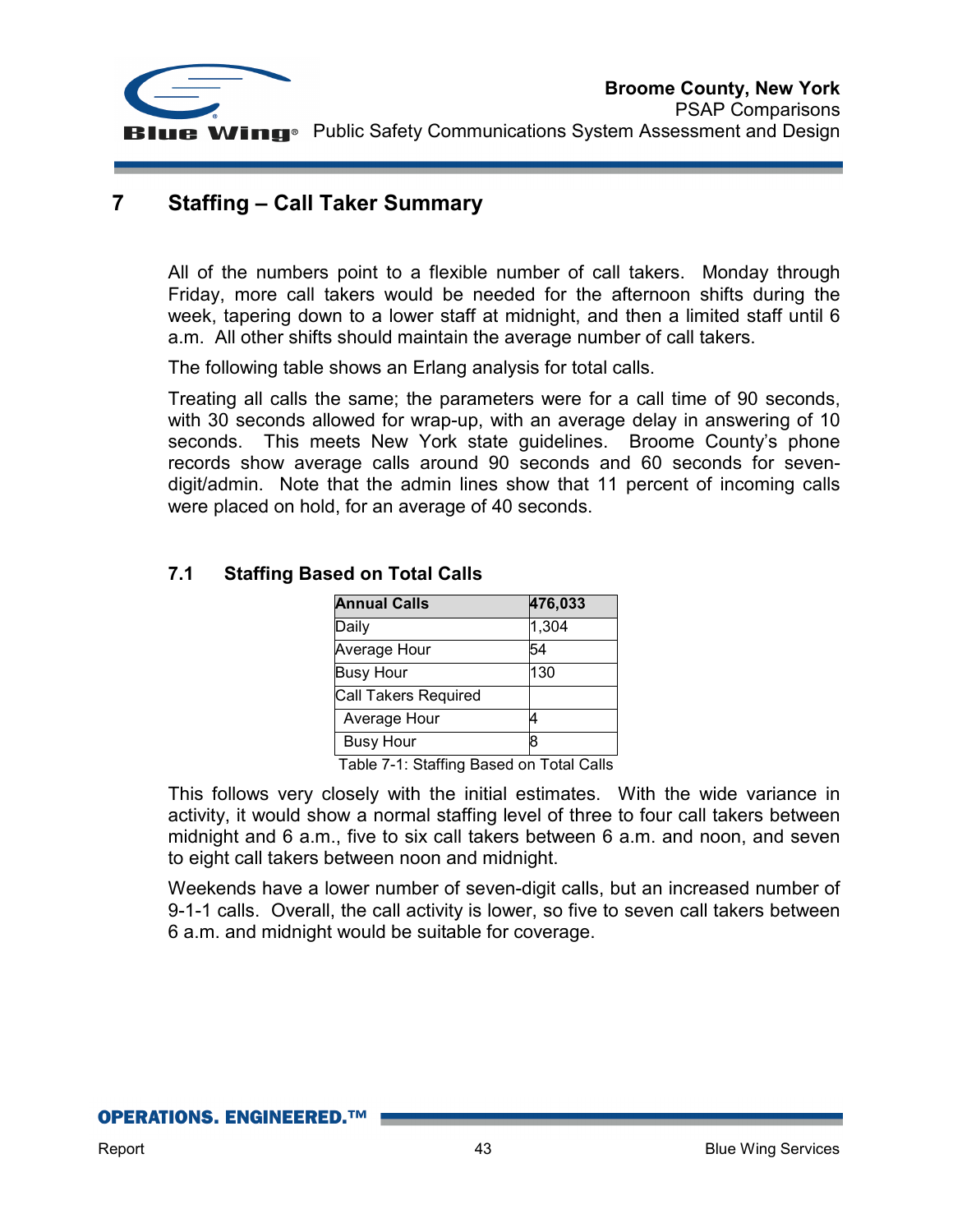

## **8 Staffing – Dispatchers**

This section will look at staff and loading on the dispatch side. The following table shows the number of incidents, broken out separately for agency where data is available.

|                             | Total            | Fire   | <b>EMS</b> | <b>County Law Local Law</b> |         |
|-----------------------------|------------------|--------|------------|-----------------------------|---------|
|                             | <b>Incidents</b> |        |            |                             |         |
| <b>Broome County, NY</b>    | 181,846          | 20,799 | 21,330     | 45.706                      | 93,795  |
| <b>Saratoga County, NY</b>  | 77,874           | 4,496  | 16,752     | 56,666                      | $N/A^*$ |
| <b>Monroe County, NY</b>    | 1,245,820        | 99,685 |            | 112,123 1,009,142           | $N/A^*$ |
| Lackawanna County, PA       | 206,930          | 12,291 | 38,664     | $N/A^*$                     | 155,683 |
| <b>Dutchess County, NY</b>  | 118,180          | 23,636 | 47,128     | $N/A^*$                     | 47,272  |
| Alexandria, VA              | 79.554           | 18,120 | 10,945     | $N/A^*$                     | 50,489  |
| <b>Arlington County, VA</b> | 138,529          | 34,376 | (In Fire)  | 104, 153                    | N/A*    |

## **8.1 Incidents per Service**

Table 8-1: Incidents per Service

\* Only numbers for total Law are available. Note that Alexandria does not have county law, and Arlington County operates only county law. Lackawanna County's sheriff does not have law enforcement responsibilities.

Note that Monroe County also had 24,916 incidents for animal control. They have a more liberal use of 9-1-1 than other PSAPs.

This following table shows what the general responsibilities of the PSAP are as it release to fire/EMS and law.

|                             | <b>Fire/EMS</b> | Law |
|-----------------------------|-----------------|-----|
| <b>Broome County, NY</b>    | 23%             | 77% |
| <b>Saratoga County, NY</b>  | 27%             | 73% |
| <b>Monroe County, NY</b>    | 17%             | 81% |
| Lackawanna County, PA       | 25%             | 75% |
| <b>Dutchess County, NY</b>  | 60%             | 40% |
| Alexandria, VA              | 37%             | 63% |
| <b>Arlington County, VA</b> | 25%             | 75% |

## **8.2 Percentage of Calls – Fire/EMS Versus Law**

Table 8-2: Percentage of Calls – Fire/EMS Versus Law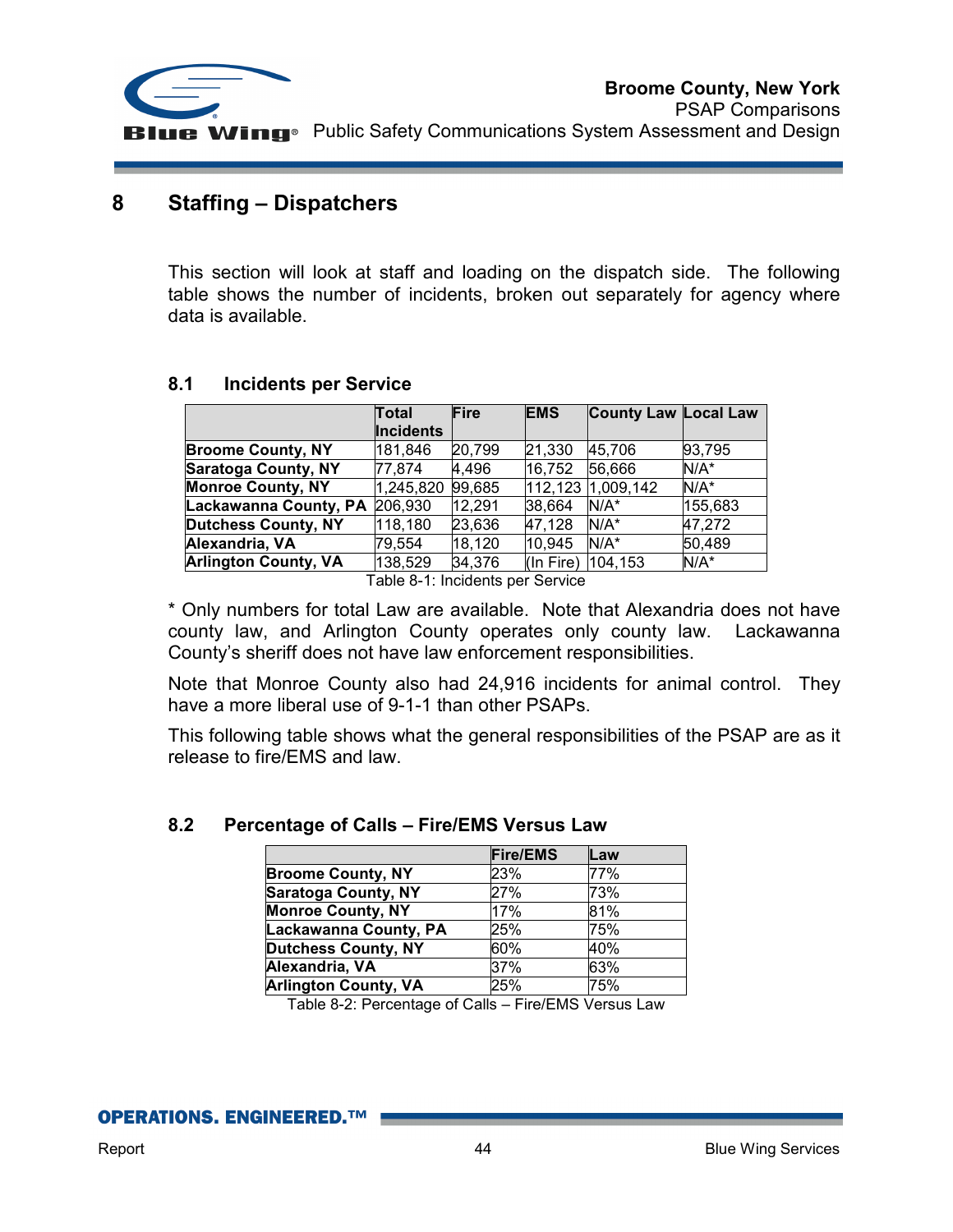

It can be seen from this table that most of the incidents are law oriented with the exception of Dutchess County. Everyone else is at least 73 percent law, which includes Saratoga, a 9-1-1 only PSAP similar to Dutchess County.

## **8.3 Incidents Compared with Population**

| 181,846   | 0.91                                                                                                                      |
|-----------|---------------------------------------------------------------------------------------------------------------------------|
| 77,874    | 0.35                                                                                                                      |
| 1,245,820 | 1.67                                                                                                                      |
| 206,930   | 0.96                                                                                                                      |
| 118,180   | 0.40                                                                                                                      |
| 79.554    | 0.57                                                                                                                      |
| 138,529   | 0.67                                                                                                                      |
|           | Total Incidents Population Incidents per Pop<br>200,600<br>219,607<br>744,344<br>214,437<br>297,488<br>139,966<br>207,627 |

This table shows the ratio of incidents to population.

Table 8-3: Incidents Compared with Population

Again, both Saratoga and Dutchess are 9-1-1 only, and this accounts for their low incident creation because the local police departments have primary responsibility. Broome County's operations and demographics are most similar to Lackawanna, and their ratios are similar.

## **8.4 Dispatchers per Service**

The table below shows the staff levels for a typical shift. The number of staff will be used to look at incident loading for agency types.

| <b>Shift</b>                | <b>Total</b> |          |     | Call-Taker Fire/EMS County Law Local Law Supervisor |     |     |
|-----------------------------|--------------|----------|-----|-----------------------------------------------------|-----|-----|
| <b>Broome County, NY</b>    | I8-9         |          |     |                                                     |     |     |
| <b>Saratoga County, NY</b>  | $5-8$        |          | 2-3 | 1-2                                                 | 1-2 |     |
| <b>Monroe County, NY</b>    | $28-33$      | $8 - 13$ |     |                                                     |     |     |
| Lackawanna County, PA8-9    |              | 2-3      |     |                                                     |     | 1-2 |
| <b>Dutchess County, NY</b>  | 7-9          |          | 2-3 | 1-2                                                 |     |     |
| Alexandria, VA              | $8 - 10$     |          | 1-2 |                                                     | 1-2 |     |
| <b>Arlington County, VA</b> | 14           |          |     |                                                     |     |     |

Table 8-4: Dispatchers per Service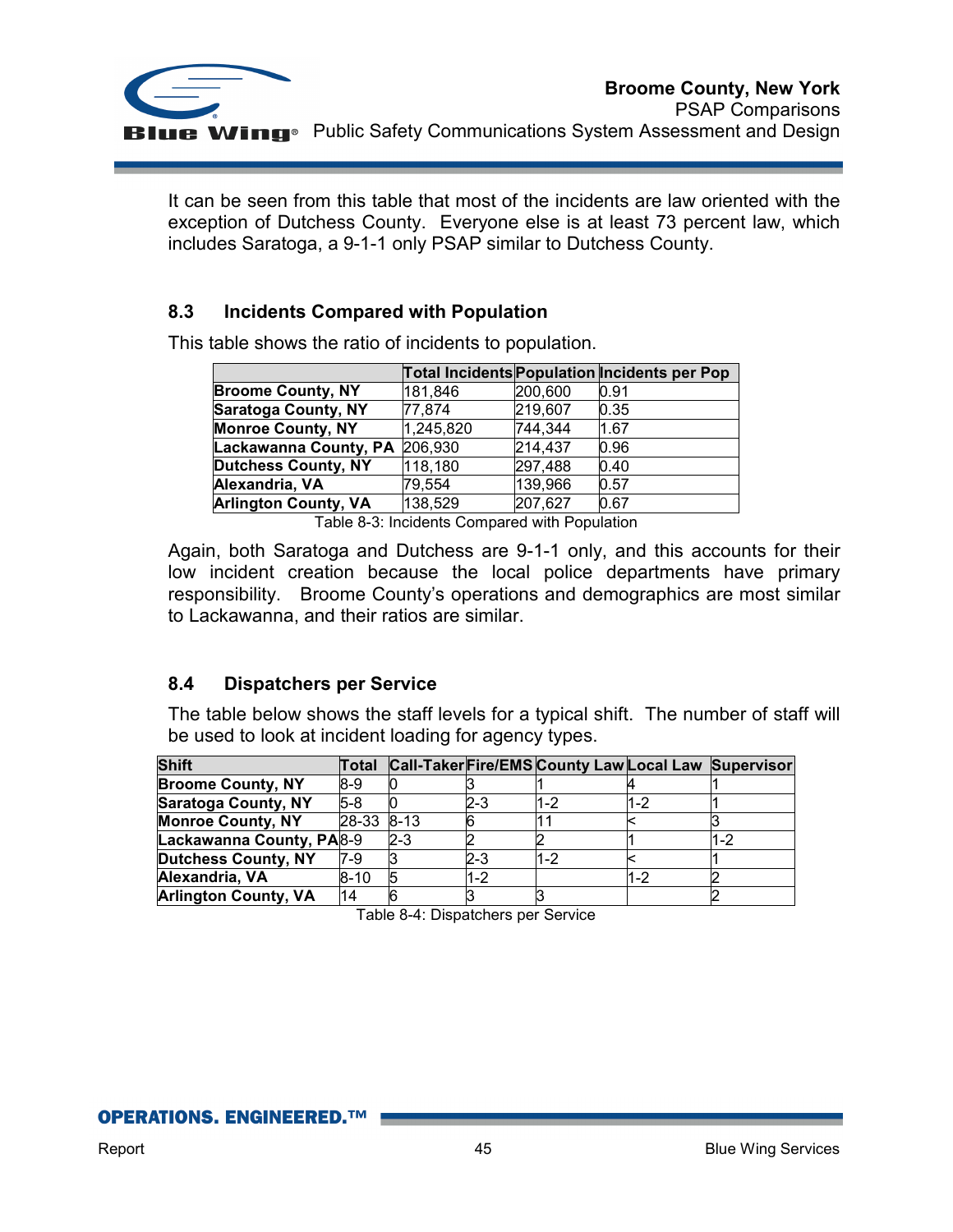

## **8.5 Personnel by Incidents**

The table below looks at the number of general staff available for dispatch and compares it to the total number of incidents.

| <b>Personnel by Incidents</b> | Incidents/Staff Staff | Incidents |
|-------------------------------|-----------------------|-----------|
| <b>Broome County, NY</b>      | 36,369                | 181,846   |
| <b>Saratoga County, NY</b>    | 15,575                | 77,874    |
| <b>Monroe County, NY</b>      | 73,284                | 1,245,820 |
| Lackawanna County, PA         | 41,386                | 206,930   |
| <b>Dutchess County, NY</b>    | 29,545                | 118,180   |
| Alexandria, VA                | 26,518                | 79,554    |
| <b>Arlington County, VA</b>   | 34,632                | 138,529   |

Table 8-5: Personnel by Incidents

Generally, the number of yearly incidents is 30,000 to 40,000 for each dispatcher during a typical shift, with the exception of Monroe (whose numbers are always higher than average). Saratoga is much lower as they do not use separate calltakers. As can be seen, Broome would fall within this range using a total of five to six dispatchers, assuming that call takers were separate.

## **8.6 Fire/EMS**

Next we'll look specifically at fire/EMS dispatch and law dispatch. First we'll compare fire/EMS dispatch staff to the number of incidents.

| <b>Personnel by Fire/EMS</b> | Incidents/Staff | <b>Staff</b> | <b>Incidents</b> |
|------------------------------|-----------------|--------------|------------------|
| <b>Broome County, NY</b>     | 21,065          |              | 42,129           |
| <b>Saratoga County, NY</b>   | 10,624          |              | 21,248           |
| <b>Monroe County, NY</b>     | 35,301          |              | 211,808          |
| Lackawanna County, PA        | 25,478          |              | 50,955           |
| <b>Dutchess County, NY</b>   | 23,588          |              | 70,764           |
| Alexandria, VA               | 14,533          |              | 29,065           |
| <b>Arlington County, VA</b>  | 11,458          |              | 34,376           |

Personnel by Fire/EMS Incidents

Table 8-6: Personnel by Fire/EMS Incidents

Using a staff of two dispatchers would give Broome comparable numbers to the other similar operations.

## **8.7 Personnel by Law Enforcement Incidents**

The following table repeats the same for law incidents.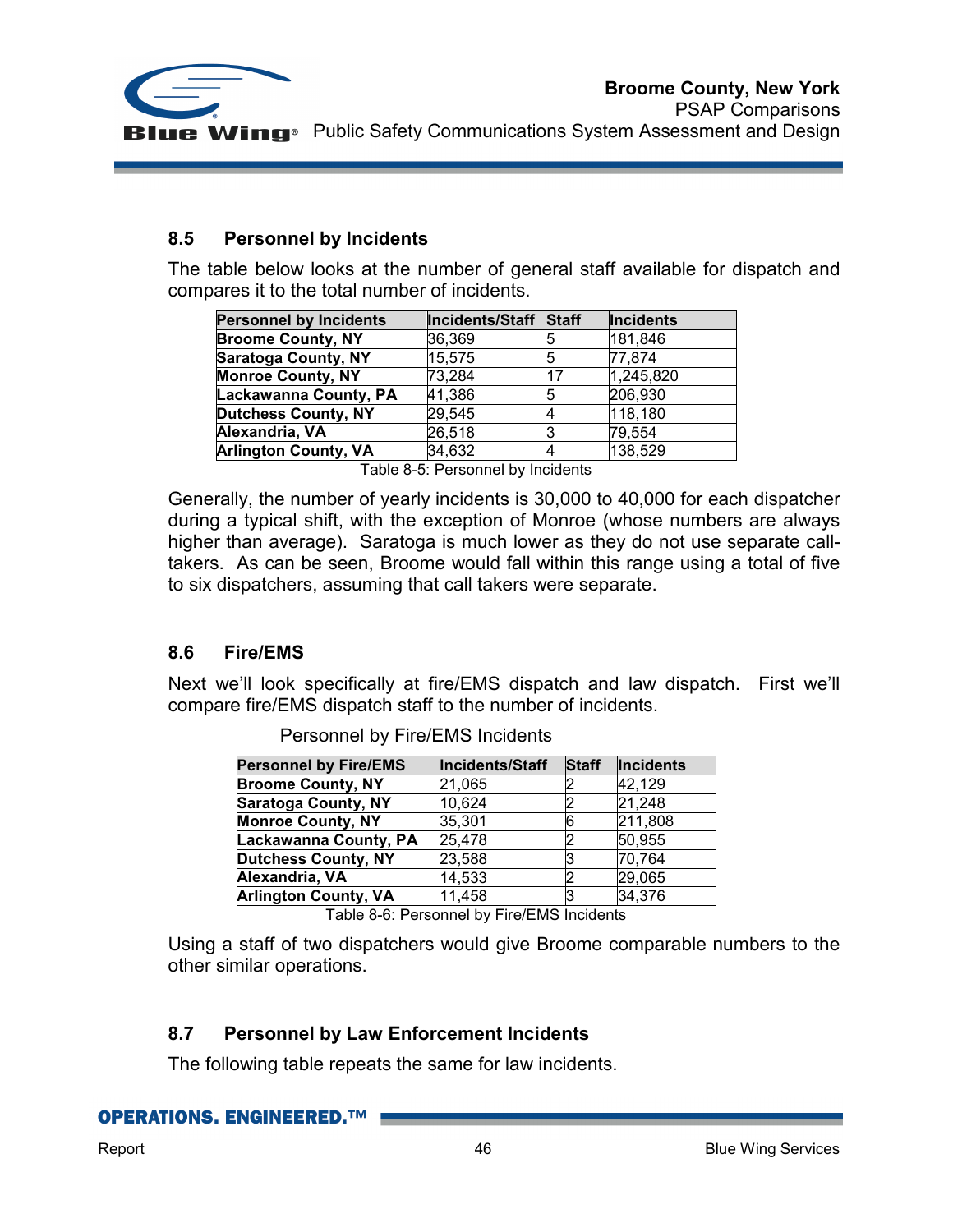

PSAP Comparisons **B Wing**<sup>®</sup> Public Safety Communications System Assessment and Design

| <b>Personnel by LAW</b>     | Incidents/Staff | <b>Staff</b> | Incidents |
|-----------------------------|-----------------|--------------|-----------|
| <b>Broome County, NY</b>    | 46,560          |              | 139,501   |
| <b>Saratoga County, NY</b>  | 18,889          | 3            | 56,666    |
| <b>Monroe County, NY</b>    | 91,740          | 11           | 1,009,142 |
| Lackawanna County, PA       | 51,894          | 3            | 155,683   |
| <b>Dutchess County, NY</b>  | 23,636          |              | 47,272    |
| Alexandria, VA              | 25,245          |              | 50,489    |
| <b>Arlington County, VA</b> | 46,176          | 3            | 138,529   |

Table 8-7: Personnel by Law Enforcement Incidents

Using a staff of three dispatchers for Broome would give the county comparable numbers to the other similar operations.

These are only general numbers. There are many other factors such as background task, number of channels, number of units, etc., that also affect the efficiency of the dispatcher.

Similar to what we did for telephone, we'll look at incidents in more detail by day of week, hour of the day, and a combined table.

## **8.8 Percentage of Incidents by Day of Week**

The following table and graph shows the percentage of total incidents per day of the week for Broome County.

| <b>SUN</b>                                         | <b>MON</b> | <b>TUE</b> | <b>WED</b> | <b>THU</b> | FRI    | <b>SAT</b> |
|----------------------------------------------------|------------|------------|------------|------------|--------|------------|
| 12.96%                                             | $13.69\%$  | 14.11%     | 14.78%     | 15.18%     | 15.28% | $13.99\%$  |
| Tekle 0.0. Desember ef landerske kun Deutsfillerin |            |            |            |            |        |            |

Table 8-8: Percentage of Incidents by Day of Week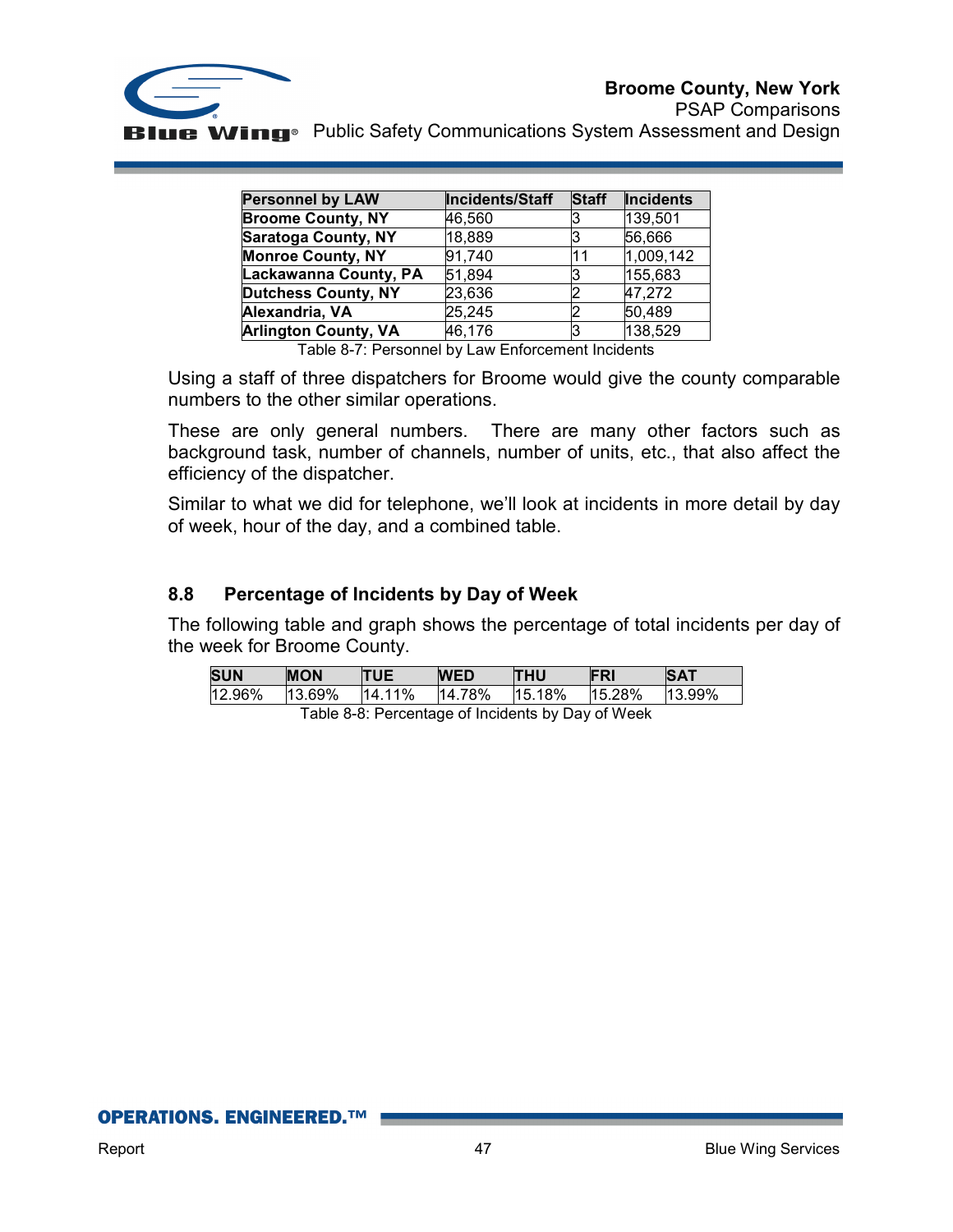



**Percentage of Incidents by Day of Week** 

The data shows that Sunday has the least activity, and then the activity builds each day of the week before peaking on Friday, before dropping off again on Saturday.

Figure 8-1: Percentage of Incidents by Day of Week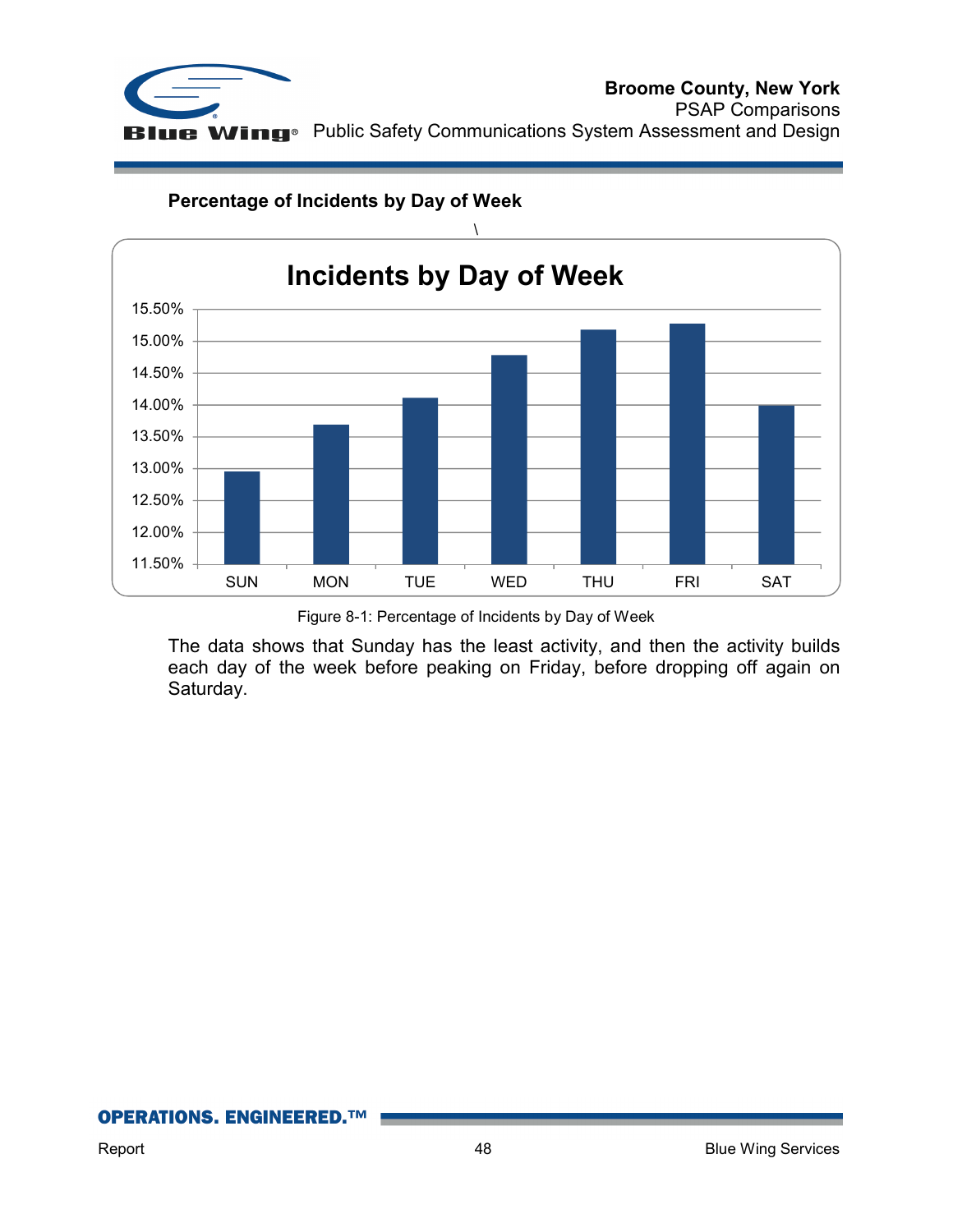

## **8.9 Percentage of Total Incidents by Hour of Day**

The following table and graph shows the percentage of total incidents per hour of the day for Broome County.

| 00:00:00 | 3.36% |
|----------|-------|
| 01:00:00 | 2.91% |
| 02:00:00 | 2.32% |
| 03:00:00 | 2.10% |
| 04:00:00 | 1.65% |
| 05:00:00 | 1.50% |
| 06:00:00 | 1.80% |
| 07:00:00 | 3.11% |
| 08:00:00 | 3.89% |
| 09:00:00 | 4.36% |
| 10:00:00 | 4.94% |
| 11:00:00 | 4.94% |
| 12:00:00 | 4.99% |
| 13:00:00 | 5.36% |
| 14:00:00 | 5.62% |
| 15:00:00 | 5.99% |
| 16:00:00 | 5.87% |
| 17:00:00 | 5.59% |
| 18:00:00 | 5.50% |
| 19:00:00 | 5.38% |
| 20:00:00 | 5.32% |
| 21:00:00 | 5.31% |
| 22:00:00 | 4.43% |
| 23:00:00 | 3.76% |

Table 8-9: Percentage of Total Incidents by Hour of Day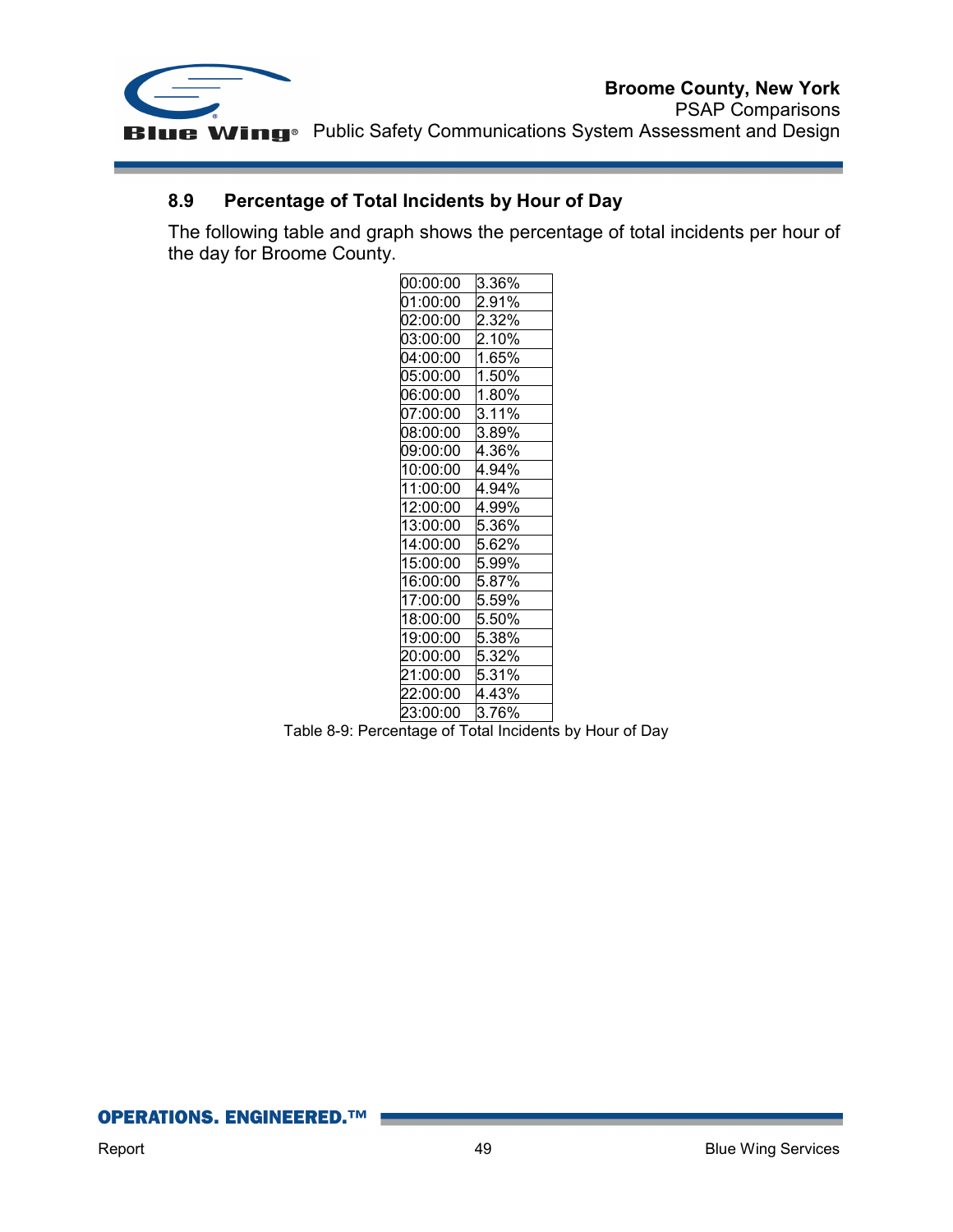



## **Percentage of Total Incidents by Hour of Day**

Figure 8-2: Percentage of Total Incidents by Hour of the Day

The data shows that the incident level peaks late afternoon, and then gradually drops off until it reaches its low activity point around 5 a.m. There is almost a 5:1 ratio between the highest point and the lowest point, and consistently high levels between 10 a.m. and 9 p.m.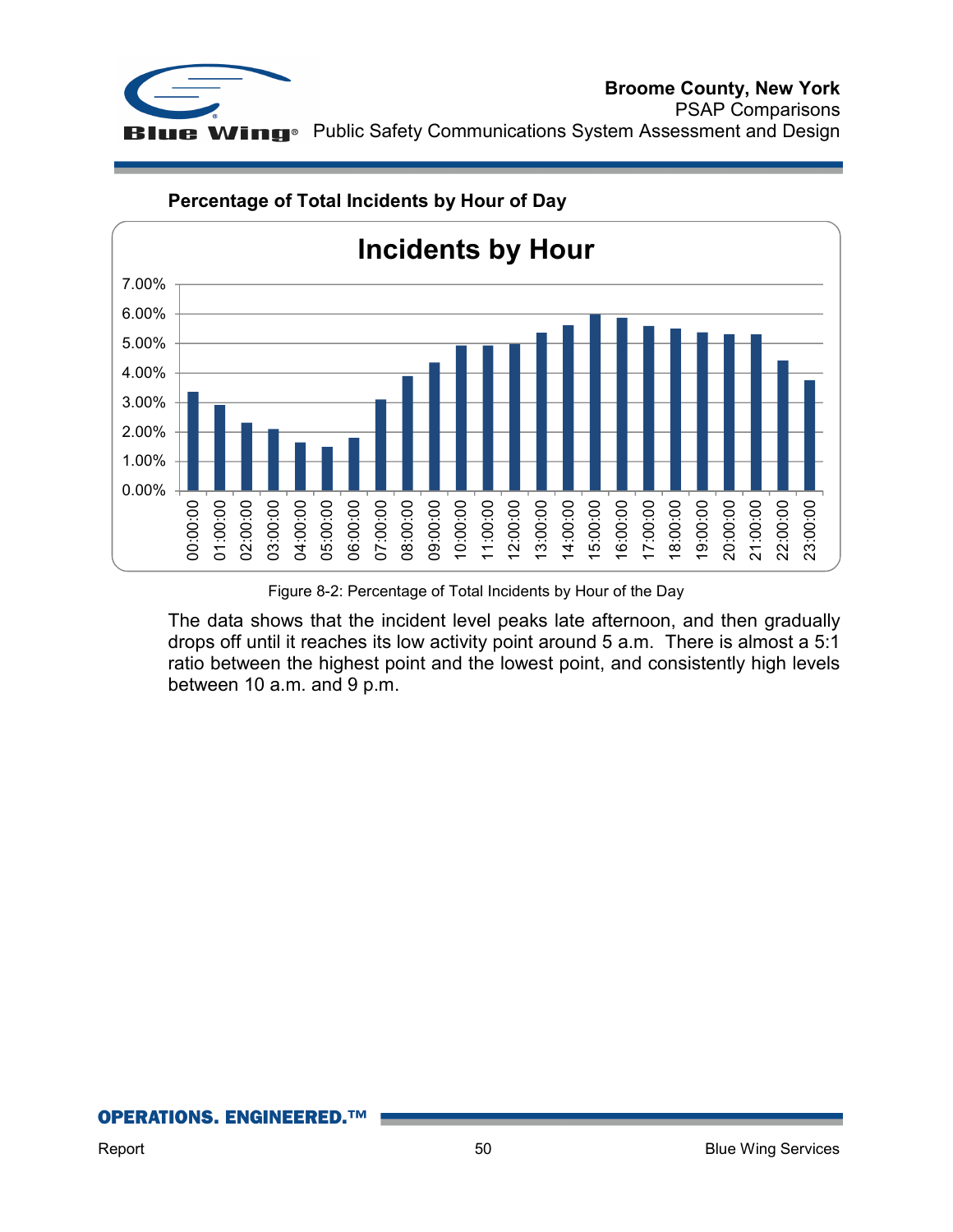

## **8.10 Total Incidents by Time of Day and Day of Week Percentage**

The highlighted values show incident percentage equal to 50 percent more and 50 percent less than average.

|          | <b>SUN</b> | <b>MON</b> | <b>TUE</b> | <b>WED</b> | <b>THU</b> | <b>FRI</b> | <b>SAT</b> | <b>TOTAL</b> |
|----------|------------|------------|------------|------------|------------|------------|------------|--------------|
|          |            |            |            |            |            |            |            |              |
| 00:00:00 | 0.62%      | 0.42%      | 0.38%      | 0.37%      | 0.46%      | 0.52%      | 0.57%      | 3.36%        |
| 01:00:00 | 0.51%      | 0.32%      | $0.30\%$   | 0.38%      | 0.36%      | 0.47%      | $0.57\%$   | 2.91%        |
| 02:00:00 | 0.43%      | 0.22%      | 0.26%      | 0.25%      | 0.32%      | 0.32%      | 0.51%      | 2.32%        |
| 03:00:00 | 0.47%      | 0.20%      | 0.18%      | 0.22%      | 0.26%      | 0.24%      | 0.54%      | 2.10%        |
| 04:00:00 | 0.32%      | 0.21%      | 0.15%      | 0.16%      | 0.26%      | 0.22%      | 0.33%      | 1.65%        |
| 05:00:00 | 0.25%      | 0.18%      | 0.16%      | 0.18%      | 0.25%      | 0.23%      | 0.25%      | 1.50%        |
| 06:00:00 | 0.23%      | 0.30%      | $0.22\%$   | 0.24%      | 0.33%      | 0.22%      | 0.25%      | 1.80%        |
| 07:00:00 | 0.29%      | $0.49\%$   | 0.49%      | 0.51%      | 0.54%      | 0.47%      | 0.31%      | 3.11%        |
| 08:00:00 | 0.45%      | 0.60%      | 0.62%      | 0.63%      | 0.61%      | 0.63%      | 0.37%      | 3.89%        |
| 09:00:00 | 0.44%      | 0.72%      | 0.62%      | 0.70%      | $0.70\%$   | 0.66%      | 0.52%      | 4.36%        |
| 10:00:00 | 0.54%      | 0.73%      | 0.76%      | 0.76%      | 0.76%      | 0.80%      | 0.58%      | 4.94%        |
| 11:00:00 | 0.55%      | 0.72%      | 0.76%      | 0.76%      | 0.74%      | 0.75%      | 0.65%      | 4.94%        |
| 12:00:00 | 0.67%      | 0.69%      | 0.72%      | 0.79%      | 0.75%      | 0.71%      | 0.66%      | 4.99%        |
| 13:00:00 | 0.66%      | 0.67%      | 0.83%      | $0.91\%$   | 10.82%     | 0.85%      | 0.62%      | 5.36%        |
| 14:00:00 | 0.64%      | 0.86%      | 0.84%      | 0.91%      | 0.83%      | 0.89%      | 0.65%      | 5.62%        |
| 15:00:00 | 0.76%      | $0.87\%$   | 0.86%      | 0.99%      | $0.88\%$   | 0.93%      | 0.69%      | 5.99%        |
| 16:00:00 | 0.73%      | 0.81%      | 0.93%      | 0.89%      | 0.92%      | 0.87%      | 0.74%      | 5.87%        |
| 17:00:00 | 0.68%      | 0.78%      | 0.85%      | 0.92%      | $0.80\%$   | 0.87%      | 0.70%      | 5.59%        |
| 18:00:00 | 0.74%      | 0.79%      | 0.79%      | 0.81%      | $0.80\%$   | 0.80%      | 0.77%      | 5.50%        |
| 19:00:00 | 0.68%      | 0.68%      | 0.77%      | 0.84%      | 0.81%      | 0.82%      | 0.78%      | 5.38%        |
| 20:00:00 | 0.72%      | 0.65%      | 0.81%      | 0.75%      | $0.80\%$   | 0.80%      | $0.80\%$   | 5.32%        |
| 21:00:00 | $0.60\%$   | 0.69%      | 0.78%      | 0.74%      | $0.94\%$   | 0.78%      | 0.77%      | 5.31%        |
| 22:00:00 | 0.54%      | 0.60%      | 0.59%      | 0.58%      | $0.68\%$   | 0.74%      | $0.69\%$   | 4.43%        |
| 23:00:00 | 0.42%      | 0.49%      | 0.44%      | 0.49%      | 0.56%      | 0.70%      | 0.65%      | 3.76%        |
| Total    | 12.96%     | 13.69%     | 14.11%     | 14.78%     | 15.18%     | 15.28%     | 13.99%     | 100.00%      |

Table 8-10: Total Incidents by Time of Day and Day of Week Percentage

As expected, the least active periods are between 2 a.m. and 6 a.m. Unlike the telephone activity, there are very few times that the incident activity runs 50 percent above average, but the numbers show high sustained levels for the entire period between 9 a.m. and 10 p.m. on weekdays, while weekends are slightly less during the same time period.

## **8.11 Percentage of Fire Department Activity**

The following table and graph shows percentage of incidents for fire only. The three columns represent the percentage of total fire-only calls, percentage of fire/EMS calls and the percentage of total incidents.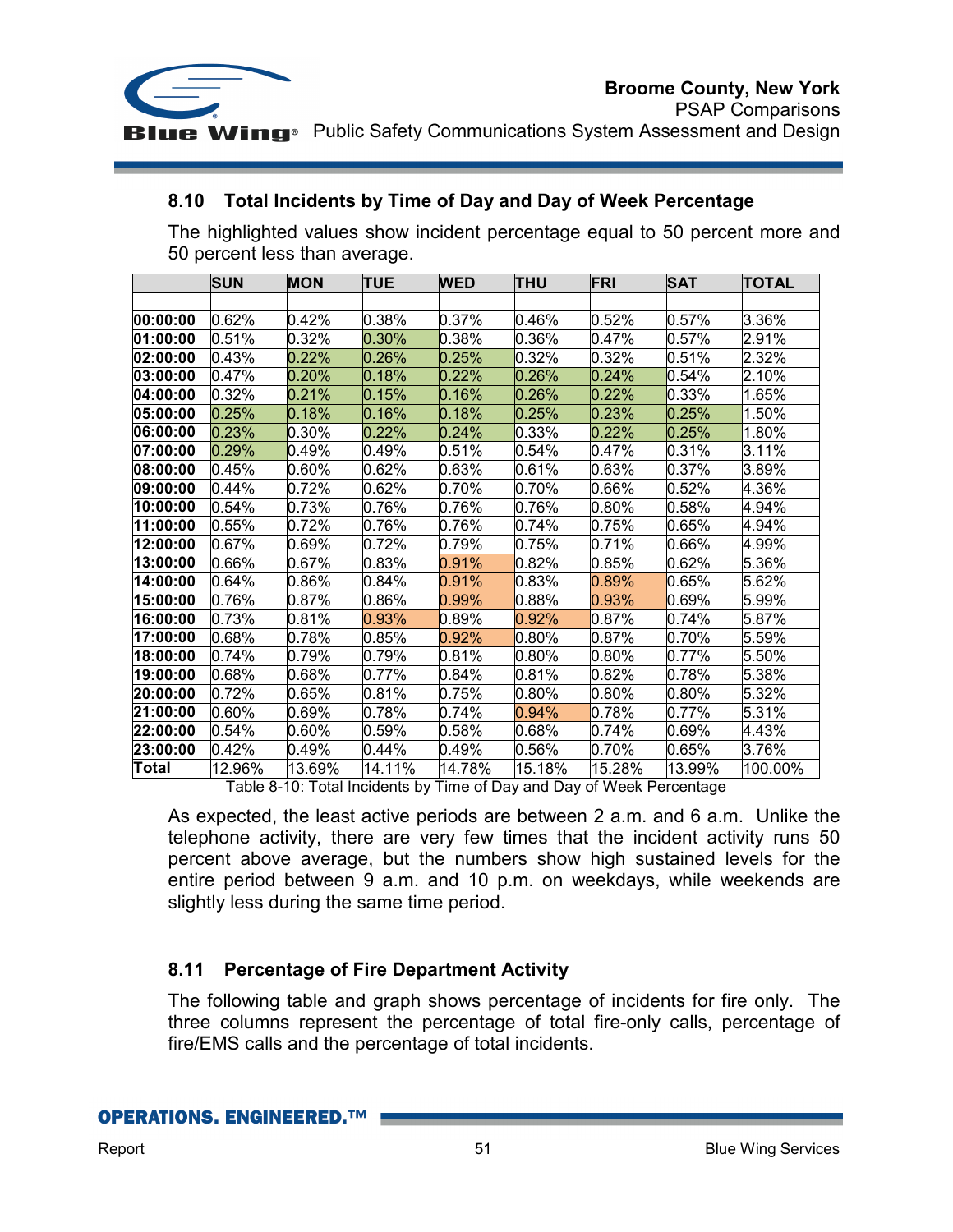

PSAP Comparisons **Blue Wing**<sup>®</sup> Public Safety Communications System Assessment and Design

| <b>Fire Company</b>          | <b>INCS</b>     | $%$ of FIRE | $%$ of FIRE/EMS | % of ALL INCS |
|------------------------------|-----------------|-------------|-----------------|---------------|
| <b>BINGHAMTON FIRE</b>       | 8285            | 39.8%       | 19.6%           | 4.6%          |
| <b>ENDICOTT FIRE</b>         | 2483            | 11.9%       | 5.9%            | 1.4%          |
| <b>JOHNSON CITY FIRE</b>     | 2116            | 10.2%       | 5.0%            | 1.2%          |
| <b>VESTAL FIRE</b>           | 798             | 3.8%        | 1.9%            | 0.4%          |
| <b>DEPOSIT FIRE</b>          | 538             | 2.6%        | 1.3%            | 0.3%          |
| CHENANGO BRIDGE FIRE         | 459             | 2.2%        | 1.1%            | 0.3%          |
| <b>ENDWELL FIRE</b>          | 413             | $2.0\%$     | 1.0%            | 0.2%          |
| <b>WINDSOR FIRE</b>          | 407             | 2.0%        | 1.0%            | 0.2%          |
| <b>UNION CENTER FIRE</b>     | 405             | 1.9%        | 1.0%            | 0.2%          |
| <b>CONKLIN FIRE</b>          | 397             | 1.9%        | 0.9%            | 0.2%          |
| <b>WEST CORNERS FIRE</b>     | 394             | 1.9%        | 0.9%            | 0.2%          |
| <b>OTHER-FIRE</b>            | 332             | 1.6%        | 0.8%            | 0.2%          |
| <b>WHITNEY POINT FIRE</b>    | 315             | 1.5%        | 0.7%            | 0.2%          |
| <b>HARPURSVILLE FIRE</b>     | 279             | 1.3%        | 0.7%            | 0.2%          |
| CHENANGO FIRE                | 269             | 1.3%        | 0.6%            | 0.1%          |
| <b>LISLE FIRE</b>            | 248             | 1.2%        | 0.6%            | 0.1%          |
| <b>FIVE MILE POINT FIRE</b>  | 236             | 1.1%        | 0.6%            | 0.1%          |
| PORT CRANE FIRE              | 224             | 1.1%        | 0.5%            | 0.1%          |
| <b>HILLCREST FIRE</b>        | 210             | 1.0%        | 0.5%            | 0.1%          |
| <b>WEST WINDSOR FIRE</b>     | 181             | 0.9%        | 0.4%            | 0.1%          |
| <b>PORT DICKINSON FIRE</b>   | 176             | 0.8%        | 0.4%            | 0.1%          |
| <b>CHENANGO FORKS FIRE</b>   | 162             | 0.8%        | 0.4%            | 0.1%          |
| <b>GELN AUBREY FIRE</b>      | 152             | 0.7%        | 0.4%            | 0.1%          |
| <b>KIRKWODD FIRE</b>         | 151             | 0.7%        | 0.4%            | 0.1%          |
| <b>CHOCONUT CENTER FIRE</b>  | 147             | 0.7%        | 0.3%            | 0.1%          |
| <b>EAST MAINE FIRE</b>       | 143             | 0.7%        | 0.3%            | 0.1%          |
| <b>TRIANGLE FIRE</b>         | 140             | 0.7%        | 0.3%            | 0.1%          |
| <b>MAINE FIRE</b>            | 134             | 0.6%        | 0.3%            | 0.1%          |
| SANITARIA SPRINGS FIRE       | 120             | $0.6\%$     | 0.3%            | 0.1%          |
| <b>T/BINGHAMTON FIRE</b>     | 100             | 0.5%        | 0.2%            | 0.1%          |
| <b>PROSPECT TERRACE FIRE</b> | 77              | 0.4%        | 0.2%            | 0.0%          |
| <b>WEST COLESVILLE FIRE</b>  | 73              | 0.4%        | 0.2%            | 0.0%          |
| <b>WEST ENDICOTT FIRE</b>    | 62              | 0.3%        | 0.1%            | 0.0%          |
| <b>KILLAWOG FIRE</b>         | 62              | 0.3%        | 0.1%            | 0.0%          |
| NANTICOKE FIRE               | 47              | 0.2%        | 0.1%            | 0.0%          |
| <b>OUAQUAGA FIRE</b>         | 46              | 0.2%        | 0.1%            | $0.0\%$       |
| <b>BING REG AIRPORT-CFR</b>  | $\overline{18}$ | 0.1%        | $0.0\%$         | $0.0\%$       |
| <b>TOTAL</b>                 |                 |             | 49.1%           | 11.4%         |

Table 8-11: Percentage of Fire Department Activity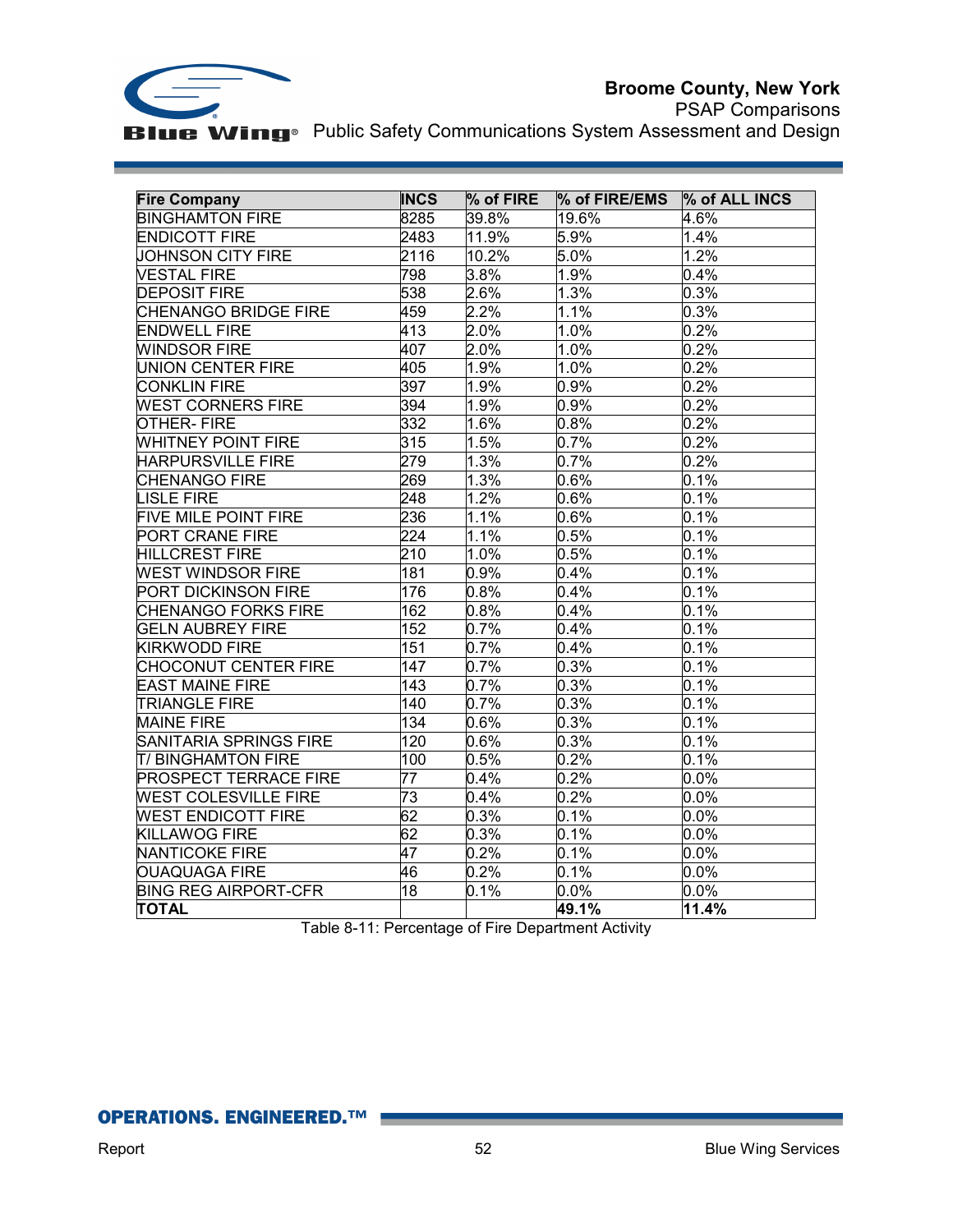



#### **Percentage of Fire Department Activity**

Figure 8-3: Percentage of Fire Department Activity

This chart shows that the city of Binghamton is responsible for almost 40 percent of the activity, with both Endicott and Johnson City being more than 10 percent.

It would be ideal to have all of fire onto one main channel, with a secondary dispatch channel available for simultaneous large incidents. If not, from a load perspective, combining Binghamton and Johnson City on one channel, and all others on a second channel would allow dispatch to easily operate with two dispatchers.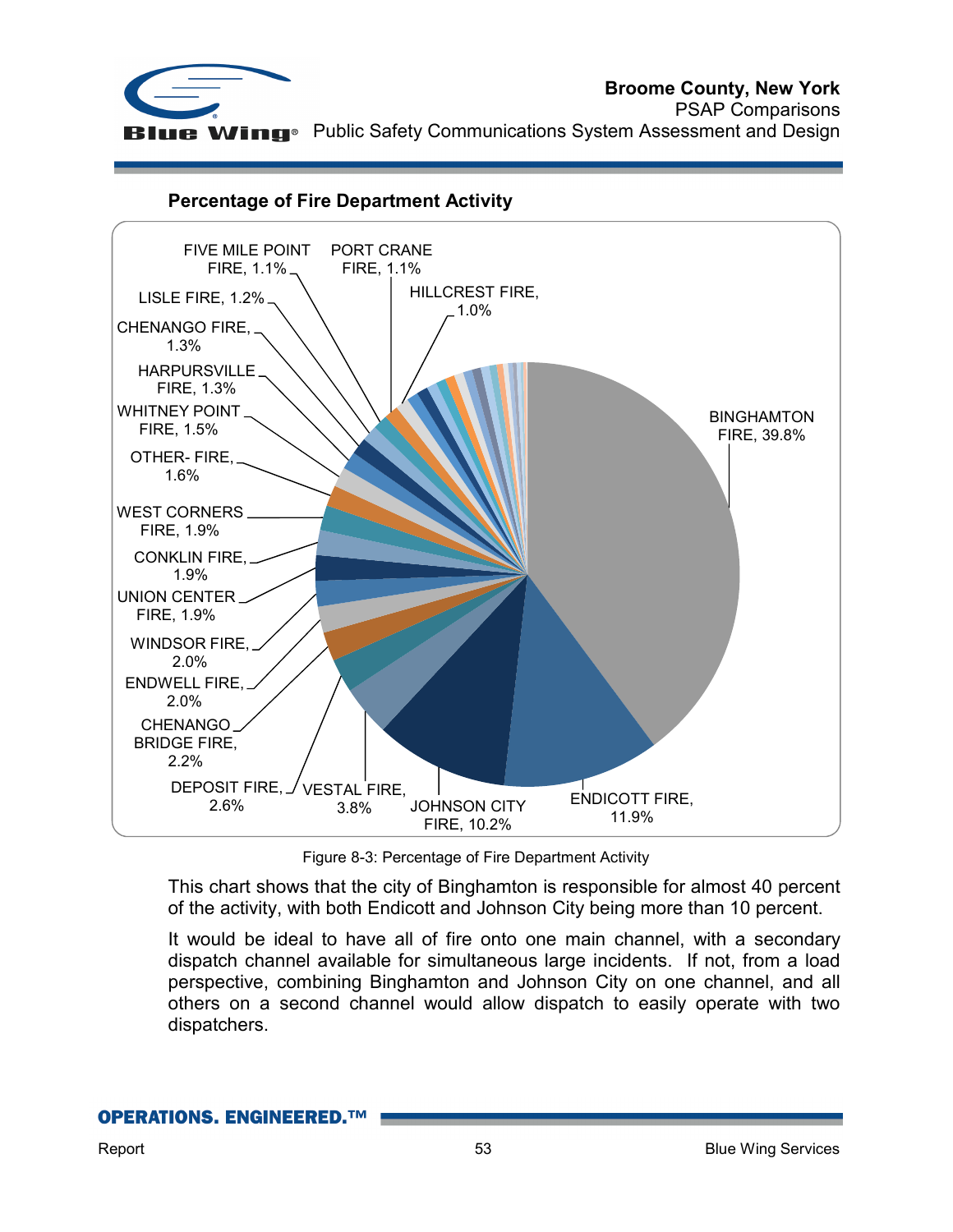

## **8.12 Percentage of EMS Agency Activity**

The following table and graph shows percentage of incidents for EMS only.

Percentage of EMS Agency Activity

| <b>EMS Agency</b>        | <b>INCS</b> |       | $\%$ of EMS $\%$ of FIRE/EMS | % of ALL INCS |
|--------------------------|-------------|-------|------------------------------|---------------|
| UNION EMS                | 7735        | 36.3% | 18.3%                        | 4.3%          |
| <b>SUPERIOR EMS</b>      | 5233        | 24.5% | 12.4%                        | 2.9%          |
| <b>BROOME AMBULANCE</b>  | 4126        | 19.3% | 9.7%                         | 2.3%          |
| <b>VESTAL EMS</b>        | 2438        | 11.4% | 5.8%                         | 1.3%          |
| CHENANGO AMBULANCE       | 1054        | 4.9%  | 2.5%                         | 0.6%          |
| COLESVILLE AMBULANCE     | 438         | 2.1%  | 1.0%                         | 0.2%          |
| <b>OTHER EMS</b>         | 242         | 1.1%  | 0.6%                         | 0.1%          |
| <b>HARPURS FERRY EMS</b> | 64          | 0.3%  | 0.2%                         | 0.0%          |
| <b>TOTAL</b>             |             |       | 50.4%                        | 11.7%         |

Table 8-12: Percentage of EMS Agency Activity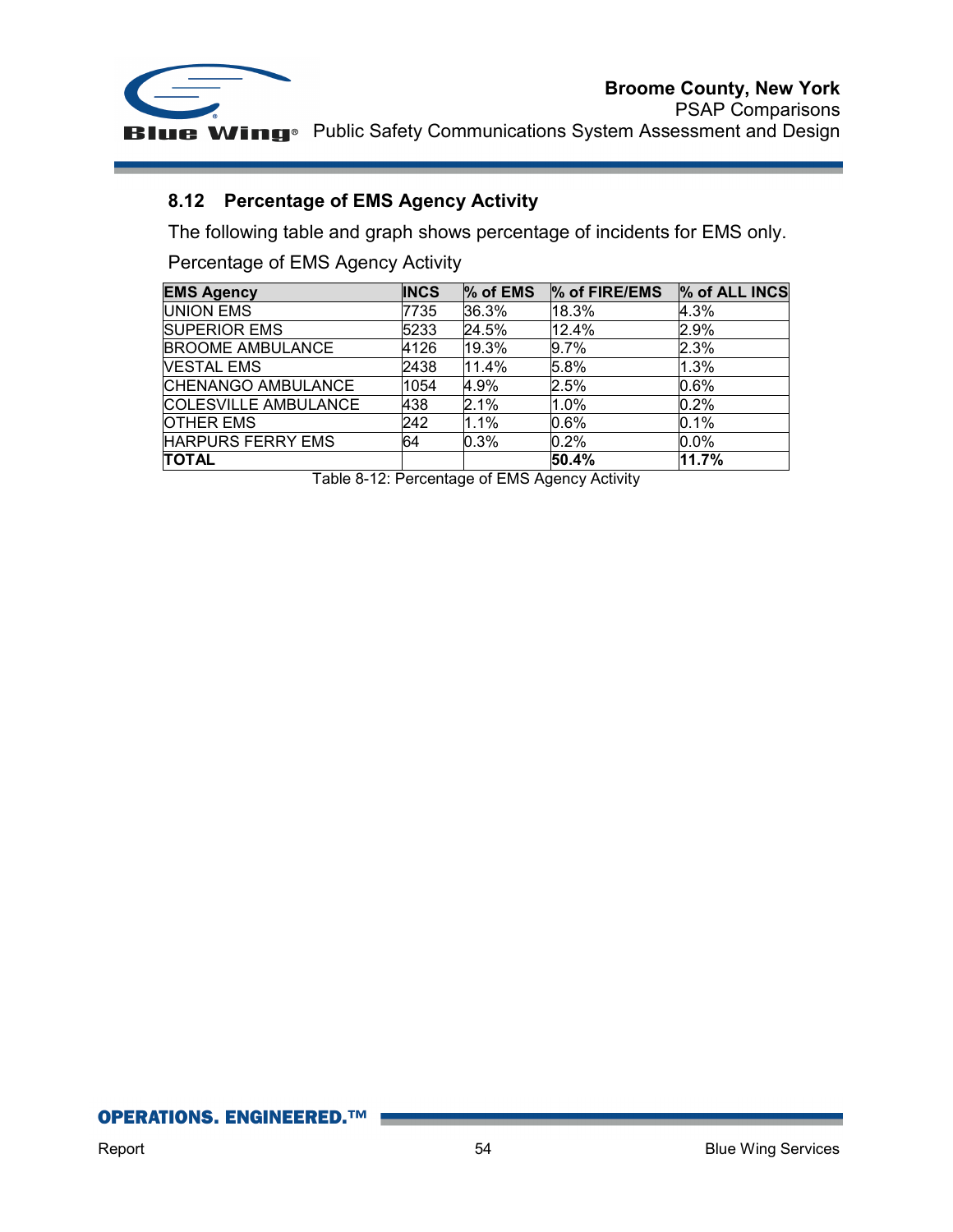



## **Percentage of EMS Agency Activity**

Figure 8-4: Percentage of EMS Agency Activity

Four agencies comprise the bulk of activity, and more than 90 percent of the total activity. Again assuming that all agencies can be combined onto one channel, EMS traffic should be able to be dispatched with the same Fire/EMS personnel.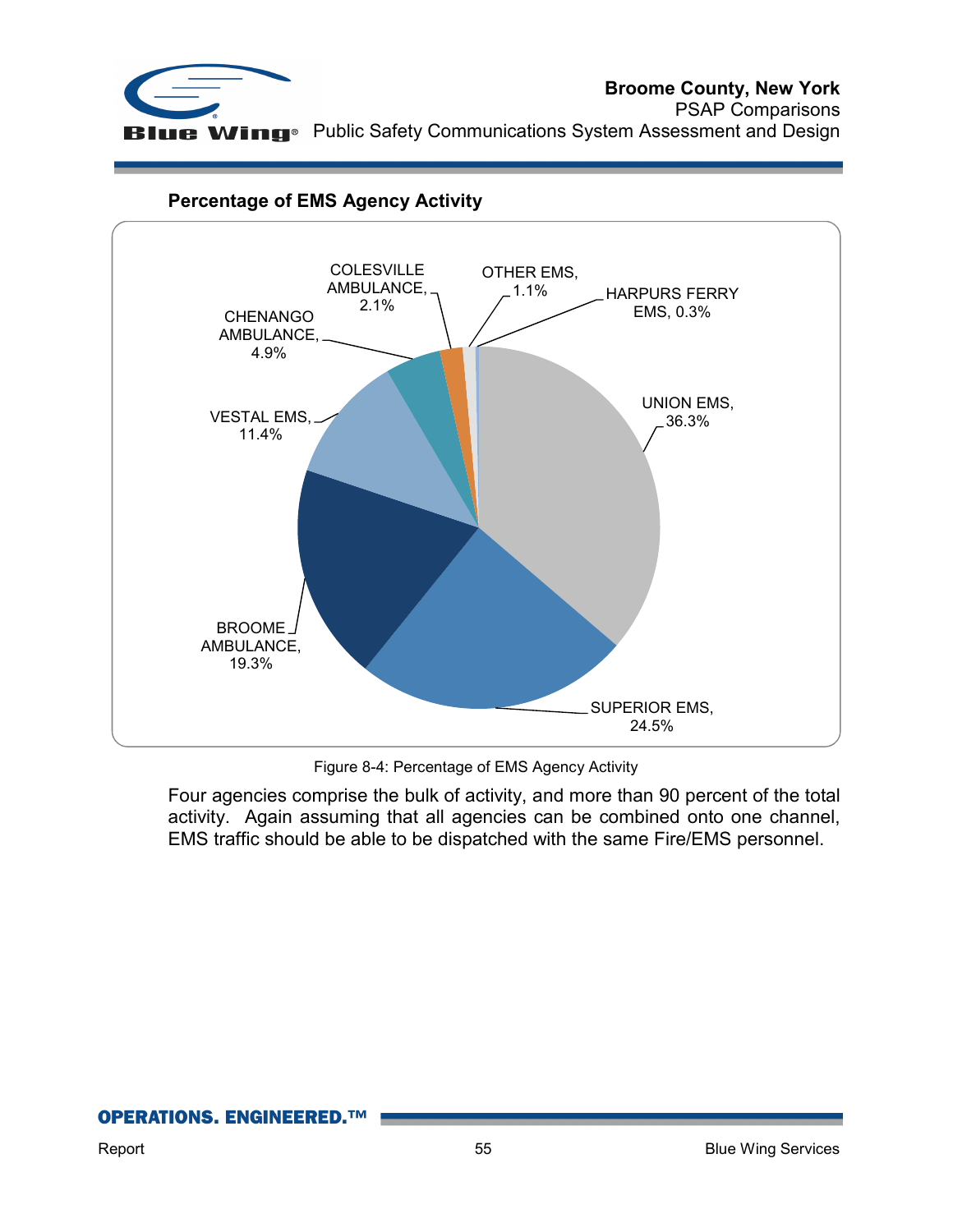

#### **8.13 Percentage of OES Activity**

The following table is just for OES, coordinators, investigators, search and rescue, etc.

|                           | <b>INCS</b> | $\frac{1}{2}$ | % of FIRE/EMS | % of ALL INCS |
|---------------------------|-------------|---------------|---------------|---------------|
| <b>BC OES-FIRE COORD</b>  | 88          | 40.7%         | 0.2%          | 0.0%          |
| <b>BC OES-FIRE INVEST</b> | 181         | 37.5%         | 0.2%          | $0.0\%$       |
| BC COMM (Comm Veh)        | 21          | 9.7%          | $0.0\%$       | 0.0%          |
| <b>BC OES-HAZMAT</b>      | 15          | 6.9%          | $0.0\%$       | 0.0%          |
| <b>BC OES-SEARCH</b>      | 6           | 2.8%          | $0.0\%$       | 0.0%          |
| <b>BC OES-DIVE RESC</b>   |             | 2.3%          | $0.0\%$       | $0.0\%$       |
| <b>TOTALS</b>             |             |               | 0.5%          | 0.1%          |

Table 8-13: Percentage of OES Activity

These activities comprise less than 0.5 percent of the fire/EMS activities, and less than 0.1 percent of all incidents. Statistically, this subset is an insignificant load to the dispatch operation.

## **8.14 Law Enforcement**

The following table and graph shows percentages of incidents for law only.

Percentage of Law Enforcement Agency Activity

| <b>LAW Agency</b>         | <b>INCS</b> | % of LAW INCS % of ALL INCS |         |
|---------------------------|-------------|-----------------------------|---------|
|                           |             |                             |         |
| <b>BINGHAMTON POLICE</b>  | 43973       | 31.5%                       | 24.2%   |
| <b>BC SHERIFF</b>         | 32067       | 23.0%                       | 17.6%   |
| <b>VESTAL POLICE</b>      | 17327       | 12.4%                       | 9.5%    |
| <b>ENDICOTT POLICE</b>    | 15556       | 11.2%                       | 8.6%    |
| JOHNSON CITY POLICE       | 14062       | 10.1%                       | 7.7%    |
| <b>NYS POLICE</b>         | 9169        | 6.6%                        | 5.0%    |
| <b>BC GOV SECURITY</b>    | 3995        | 2.9%                        | 2.2%    |
| PORT DICKINSON POLICE     | 1600        | 1.1%                        | 0.9%    |
| <b>DEPOSIT POLICE</b>     | 1277        | 0.9%                        | 0.7%    |
| <b>BCC PUBLIC SAFETY</b>  | 242         | 0.2%                        | 0.1%    |
| NYS PARK POLICE           | 209         | 0.1%                        | 0.1%    |
| NYS DEC OFFICERS          | 21          | 0.0%                        | $0.0\%$ |
| <b>NYS FOREST RANGERS</b> | З           | 0.0%                        | $0.0\%$ |
| ΤΟΤΑL                     |             |                             | 76.7%   |

Table 8-14: Percentage of Law Enforcement Agency Activity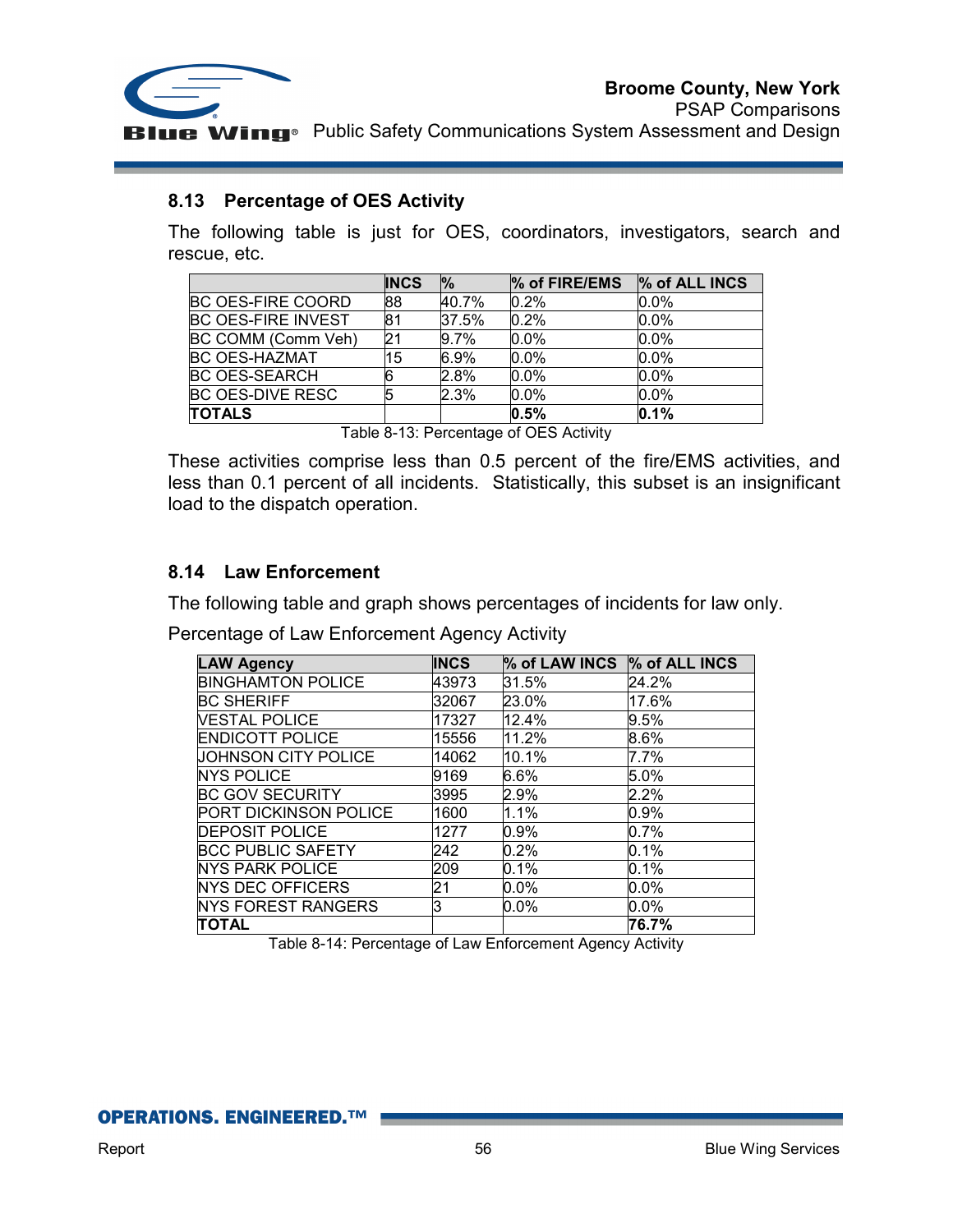



## **Percentage of Law Enforcement Agency Activity**

Figure 8-5: Percentage of Law Enforcement Agency Activity

Binghamton Police comprises almost one-third of all incidents. If you put the sheriff and NYSP together, this amounts to another one-third. The three major local police departments — Vestal, Endicott and Johnson City — comprise the final third. The other smaller departments, Broome Security, BCC Public Safety, and other New York state agencies, comprise about 5 percent of the total and are not statistically significant.

With a staff of three dispatchers, it would be ideal to have Binghamton on one dispatch channel, the sheriff and other state agencies on a second channel, and all of the local police departments on a third channel. This would provide for a balanced dispatch operation.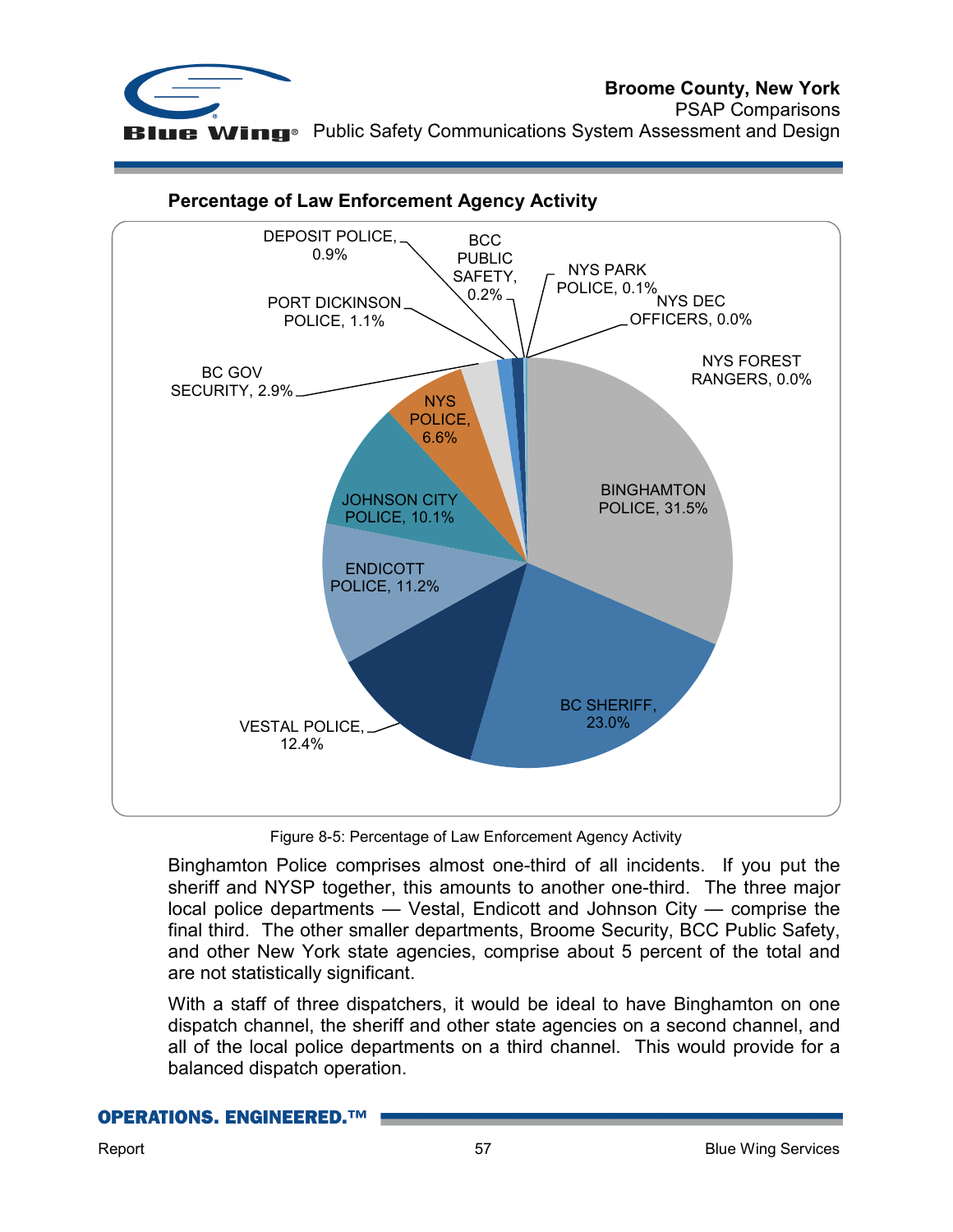

## **9 Staffing – Dispatcher Summary**

Assuming radio channel consolidation and the use of separate call takers, Broome would require a minimum staff of five dispatchers on a typical shift. As a minimum, this would not change per hour of day or day of week.

During times of high activity, typically during the key hours between 8 a.m. and 10 p.m., there should be a "floater" that can either dispatch or take calls depending upon the situation.

## **9.1 Staffing – Summary**

In comparing Broome County to the PSAPs visited and using some rule of thumb numbers, a typical shift staff of five call takers and five dispatchers is recommended, or a total shift of 10 not including the supervisor and possibly an assistant or acting supervisor.

The need for call takers will reduce after midnight until morning hours, so by 2 a.m., a total shift of seven to eight should handle routine call levels. The late morning to midnight shift during weekdays comprises the highest activity levels, which as shown before, primarily affects the call taker staffing which would add approximately two to three during that time until dropping off toward midnight.

If all of the communications staff is fully trained in call taking and dispatching on all positions, then staff levels can be leveled, as call takers and dispatchers can rotate to the highest demands as needed.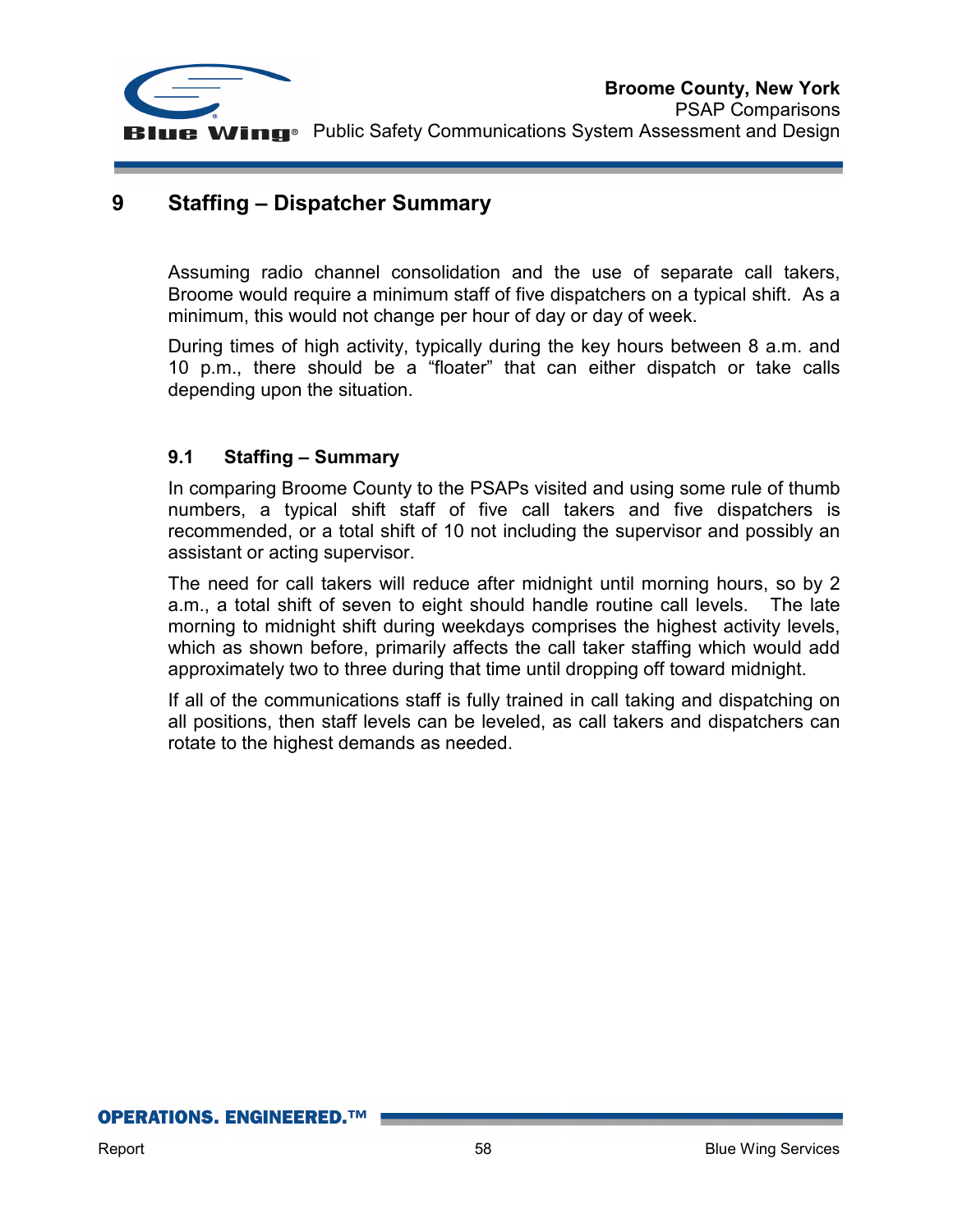

## **10 Staffing – Pay Scales**

This section compares the general pay scales with both the median income of the area in comparison to other PSAPs visited.

## **10.1 Median Salary by County**

|                             | <b>Median Income</b> |
|-----------------------------|----------------------|
| <b>Broome County, NY</b>    | \$43,065             |
| <b>Saratoga County, NY</b>  | \$66,634             |
| <b>Monroe County, NY</b>    | \$50,283             |
| Lackawanna County, PA       | \$43,715             |
| <b>Dutchess County, NY</b>  | \$68,891             |
| Alexandria, VA              | \$80,186             |
| <b>Arlington County, VA</b> | \$92,703             |

Table 10-1: Median Salary by County

## **10.2 Pay by County and Job Title**

The following table shows starting pay levels for the various grades of call takers, dispatchers and supervisors.

| Dispatch Level Pay Scale    | <b>Starting</b> | <b>Call-Taker</b> | <b>Dispatcher</b> | <b>Senior</b><br><b>Dispatcher</b> | <b>Supervisor</b> |
|-----------------------------|-----------------|-------------------|-------------------|------------------------------------|-------------------|
| <b>Broome County, NY</b>    | \$34k           | None*             | \$34k             | None*                              | \$46k             |
| <b>Saratoga County, NY</b>  | N/A             | None              | N/A               | None                               | None              |
| <b>Monroe County, NY</b>    | \$42k           | \$42k             | \$48k             | \$51k                              | \$67k             |
| Lackawanna County, PA       | \$26k           | None*             | \$26k-\$31k       | None*                              | \$36.5k           |
| <b>Dutchess County, NY</b>  | \$41k           | None*             | \$41k-\$46k       | None*                              | \$48k             |
| Alexandria, VA              | N/A             | N/A               | N/A               | N/A                                | N/A               |
| <b>Arlington County, VA</b> | \$37k           | \$37k>            | 18 levels         | 18 levels                          | 18 levels         |

Table 10-2: Pay by County and Job Title

\*Do not have separate positions, \*\*Saratoga

Note that both Arlington and Monroe have five separate dispatcher levels.

Saratoga only has dispatcher and sergeant.